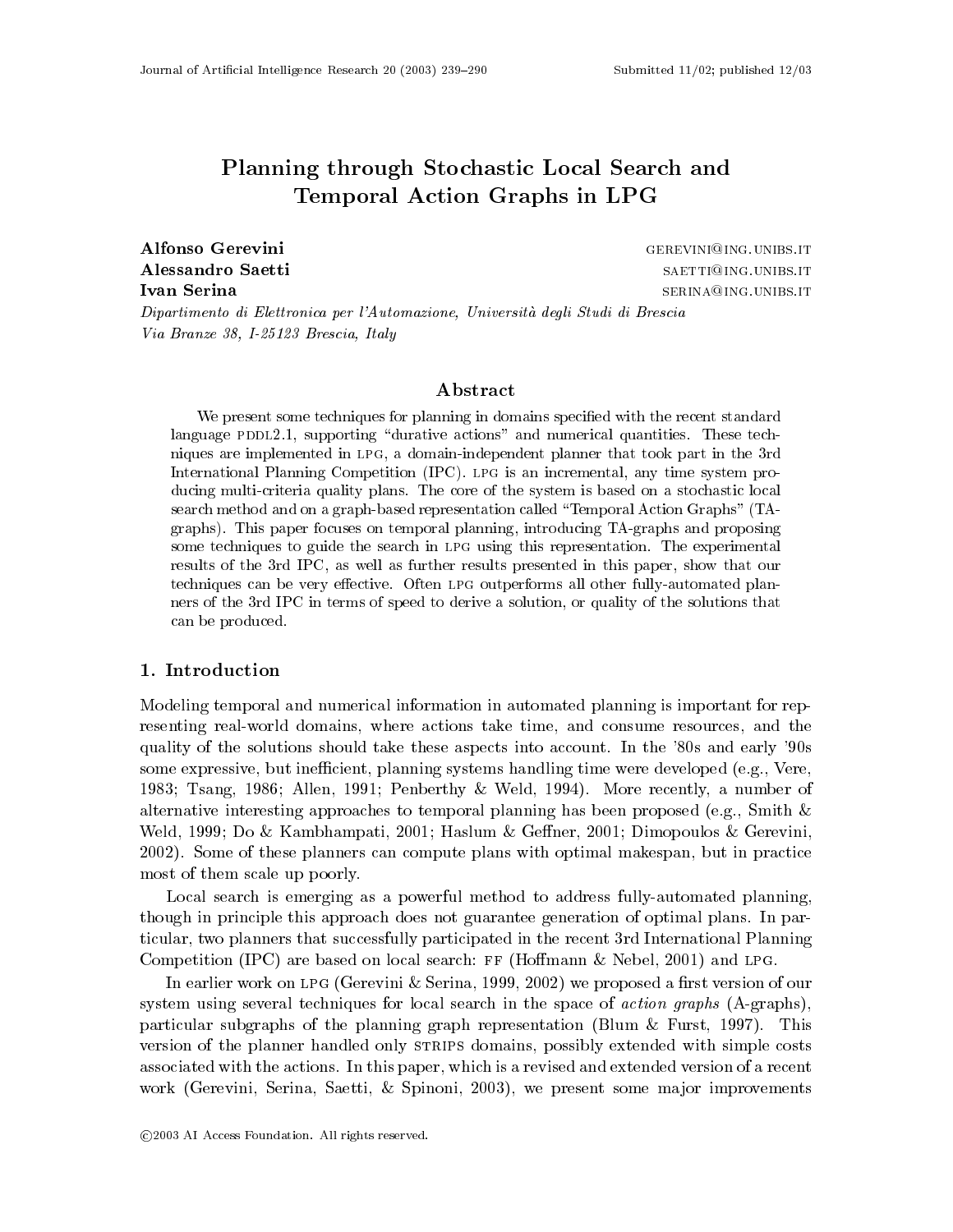that were used in the 3rd IPC to handle domains specified in the recent PDDL2.1 language supporting "durative actions" and numerical quantities (Fox  $\&$  Long, 2003).

The general search scheme of our planner is Walk-plan, a stochastic local search procedure similar to the well-known Walk-sat (Selman, Kautz, & Cohen, 1994). Two of the most important extensions on which we focus in this paper concern the use of *temporal action graphs* (TA-graphs), instead of simple A-graphs, and some new techniques to guide the local search process. In a TA-graph, action nodes are marked with temporal values estimating the earliest time when the corresponding action terminates, while fact nodes are marked with temporal values estimating the earliest time when the corresponding fact becomes true. A set of ordering constraints is maintained during search to handle mutually exclusive actions, and to represent the temporal constraints implicit in the "causal" relations between actions in the current plan.

The new heuristics exploit some reachability information to weigh the elements (TAgraphs) in the search neighborhood that resolve an inconsistency selected from the current TA-graph. The evaluation of these TA-graphs is based on the estimated number of search steps required to reach a solution (a valid plan), its estimated makespan, and its estimated execution cost. LPG is an incremental planner, in the sense that it produces a sequence of valid plans each of which improves the quality of the previous ones. Plan quality is modeled by execution and temporal costs in a flexible way (the user can determine the relative importance of the plan quality criteria).

In the 3rd IPC, our planner demonstrated excellent performance on a large set of test problems in terms of both speed to compute the first solution and quality of the best solution computed by the incremental process. LPG was the fully-automated planner that solved the greatest number of problems, and the one with the highest success ratio between attempted problems and solved problems.

The paper is organized as follows. Section 2 presents the action and plan representation used in the competition version of LPG. Section 3 describes LPG's local search neighborhood, some new heuristics for temporal action graphs, and the techniques for computing the reachability and temporal information used in these heuristics. Moreover, in this section we describe how LPG handles numerical variables and the incremental process to produce good quality plans. Section 4 presents the results of an experimental analysis using the test problems of the 3rd IPC, and illustrating the efficiency of our approach especially for temporal planning. Section 5 gives conclusions, and mentions current and future work. Finally, a collection of appendices describes LPG's algorithm for computing the mutual exclusion relations used during search, and gives details about some of the experimental results presented in Section 4.

#### 2. Action and Plan Representation

In this section we introduce our graph-based representations for STRIPS and temporal plans, which can be seen as an elaboration of planning graphs (Blum & Furst, 1997).

# 2.1 Planning Graphs and Actions Graphs

A planning graph is a directed acyclic levelled graph with two kinds of nodes and three kinds of edges. The levels alternate between a fact level, containing fact nodes, and an action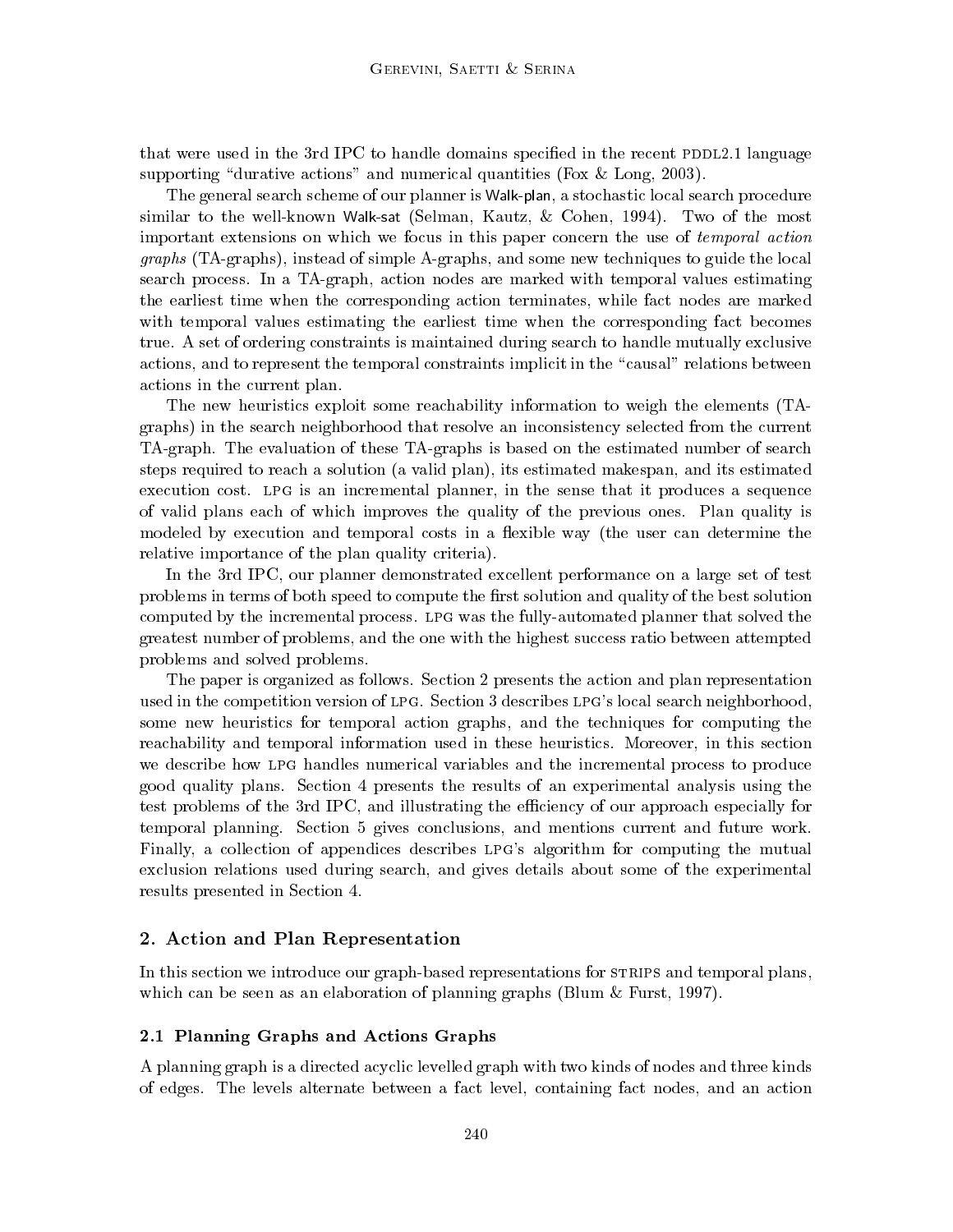level containing action nodes. An action node at a level t represents an action (instantiated operator) that can be planned at time step  $t$ . A fact node at a level  $t$  represents a proposition corresponding to a precondition of one or more actions at time step  $t$ , or to an effect of one or more actions at time step  $t-1$ . The fact nodes of level 1 represent the positive facts of the initial state of the planning problem (every fact that is not mentioned in the initial state is considered false).

In the following, we indicate with  $[u]$  the proposition (action) represented by the fact node (action node)  $u$ . The edges in a planning graph connect action nodes and fact nodes. In particular, an action node  $a$  at a level i is connected by: precondition edges from the fact nodes of level i representing the preconditions of [a]; add-edges to the fact nodes of level  $i+1$  representing the positive effects of [a]; delete-edges to the fact nodes of level  $i+1$ representing the negative effects of [a]. Each fact node f at a level l is associated with a no-op action node at the same level, which represents a dummy action having  $[f]$  as its only precondition and effect.

Two action nodes  $a$  and  $b$  are marked as mutually exclusive in the graph when one of the actions deletes a precondition of the other *(interference)* or an add-effect of the other *(inconsistent effects)*, or when a precondition node of a and a precondition node of b are marked as mutually exclusive (*competing needs*).

Two proposition nodes p and q in a proposition level are marked as exclusive if all ways of making proposition  $[p]$  true are exclusive with all ways of making  $[q]$  true (each action node a having an add-edge to  $p$  is marked as exclusive with each action node b having an add-edge to q). When two fact or action nodes are marked as mutually exclusive, we say that there is a *mutex* relation (or simply a mutex) between them.

Given a planning problem  $\Pi$ , the corresponding planning graph  $\mathcal G$  can be incrementally constructed level by level starting from level 1 using a polynomial algorithm (Blum & Furst, 1997). The graph construction should reach a propositional level where the goal nodes are present, and there is no mutex relation between them.<sup>1</sup> The fixed-point level of the graph is the level from which the nodes and mutex relations at every subsequent level remain the same. Blum and Furst refer to this level as the level where the graph has "leveled off". The mutex relations in the planning graph monotonically decrease with the increase of the levels: a mutex relation holding at a certain level may not hold at the next levels, but it is guaranteed that it holds at all previous levels containing the fact/action nodes involved in the relation. The mutex relations at the fixed-point level of the graph are called *persistent* mutex relations (Fox & Long, 2000), because they hold at every level of the graph.

Without loss of generality, we can assume that the goal nodes of the last level represent the preconditions of the special action  $[a_{end}]$ , which is the last action in any valid plan, while the fact nodes of the first level represent the effects of the special action  $[a_{start}]$ , which is the first action in any valid plan.

Our approach to planning uses particular subgraphs of  $G$ , called *action graphs*, which represent partial plans.

**Definition 1** An action graph (A-graph) for G is a subgraph A of G containing  $a_{start}$ and  $a_{end}$ , and such that, if a is an action node of  $G$  in  $A$ , then also the fact nodes of  $G$ 

<sup>1.</sup> In some cases, when the problem is not solvable, the algorithm identifies that there is no level satisfying these conditions, and hence it detects that the problem is unsolvable.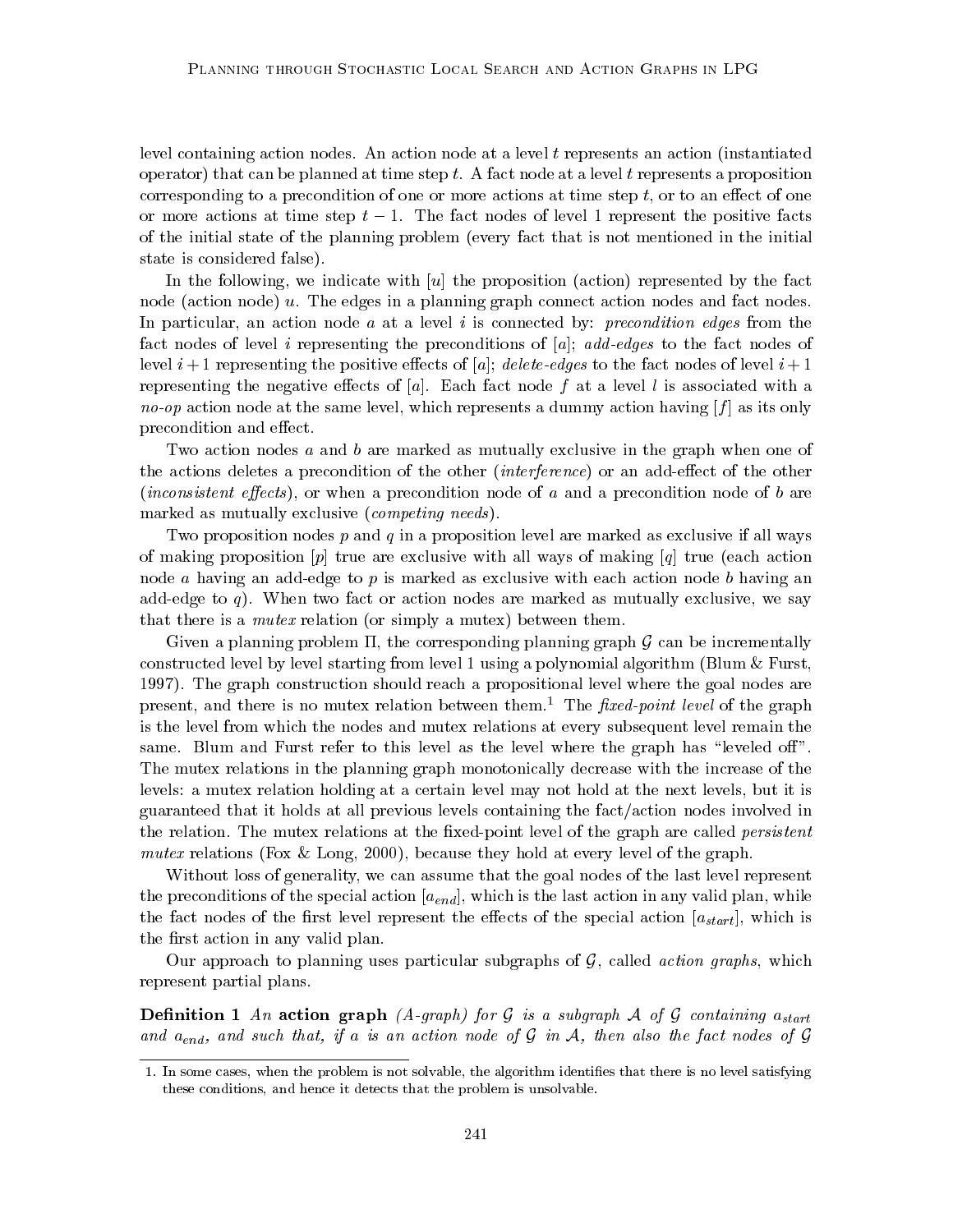corresponding to the preconditions and positive effects of  $[a]$  are in  $A$ , together with the edges connecting them to a.

Notice that an action graph can represent an invalid plan for the problem under consideration, since it may contain some *inconsistencies*, i.e., an action with precondition nodes that are not *supported*, or a pair of action nodes involved in a mutex relation. In general, a precondition node q at a level i is supported in an action graph  $A$  of  $G$  if either (i) in  $A$ there is an action node at level  $i-1$  representing an action with (positive) effect [q], or (ii)  $i = 1$  (i.e., [q] is a proposition of the initial state). An action graph without inconsistencies represents a valid plan and is called a *solution* graph.

**Definition 2** A solution graph for G is an action graph  $A_s$  of G such that all precondition nodes of the actions in  $A_s$  are supported, and there is no mutex relation between action nodes of  $\mathcal{A}_s$ .

For large planning problems the construction of the planning graph can be computationally very expensive, especially because of the high number of mutex relations. For this reason our planner considers only pairs of actions that are persistently mutex, derived using a dedicated algorithm given in Appendix A. An experimental comparison with IPP's implementation of the planning graph construction (Koehler, Nebel, Hoffmann, & Dimopoulos, 1997) showed that in practice our method for deriving mutex relations is considerably more efficient than the "traditional" method for deriving the mutex relations in the fixed-point level of the graph. Moreover, for the problems that we tested, our method derived all the persistent mutex relations found by the traditional method.

The definition of action graphs and the notion of supported facts can be made stronger by observing that the effects of an action node can be automatically propagated to the next levels of the graph through the corresponding no-ops, until there is an interfering action *blocking* the propagation (if any), or the last level of the graph has been reached. The use of the no-op propagation, that we presented in previous work (Gerevini & Serina, 2002), leads to a smaller search space and can be incorporated into the definition of action graph.

**Definition 3** An action graph with propagation is an action graph  $\mathcal A$  such that if a is an action node of A at a level l, then, for any positive effect [e] of [a] and any level  $l' > l$ of  $A$ , the no-op of e at level  $l'$  is in  $A$ , unless there is another action node at a level  $l''$  $(l \leq l'' \leq l')$  which is mutex with the no-op.

Since in the rest of this paper we consider only action graphs with propagation, we will abbreviate their name simply to action graphs (leaving implicit that they include the no-op propagation).

In most of the existing planners based on planning graphs, when the search for a solution graph fails,  $G$  is iteratively expanded by adding an extra level and performing a new search using the resulting graph. In systematic planners like GRAPHPLAN (Blum  $\&$  Furst, 1997), STAN (Fox & Long, 1998b) and IPP (Koehler et al., 1997) the search fails when there exists no solution graph, while in planners that use local search like BLACKBOX (Kautz & Selman, 1999) or GPG (Gerevini & Serina, 1999) the search fails when a certain search limit is exceeded. As we will show, in LPG there is no need to explicitly treat this kind of search failure, since the size of the graph is incrementally increased during search (i.e., the graph extension can be part of a local search step).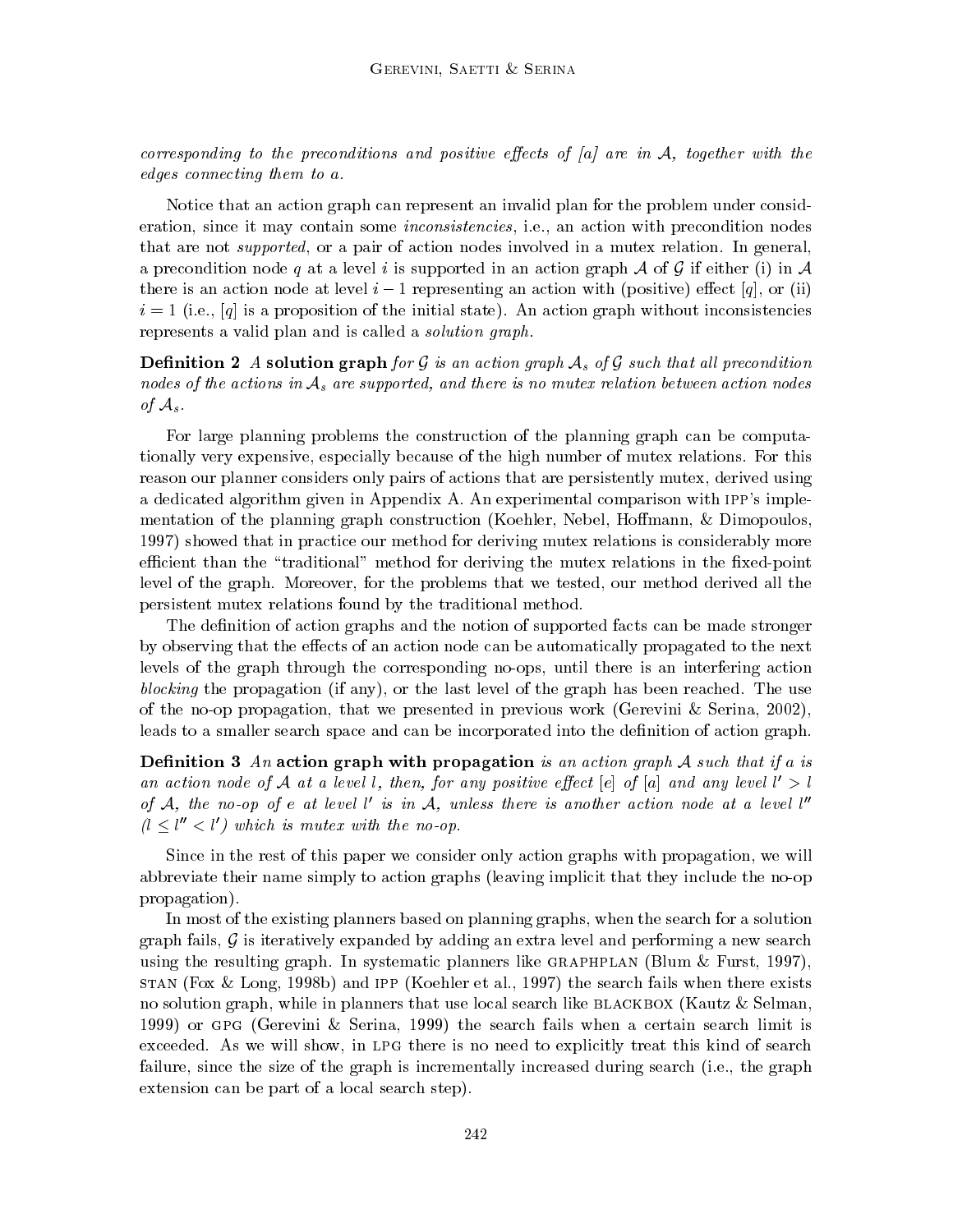### 2.2 Linear and Temporal Action Graphs

The first version of LPG (Gerevini & Serina, 2002) was based on action graphs where each level may contain an arbitrary number of action nodes, as in the usual definition of planning graph. The version of the system that participated in the 3rd IPC uses a restricted class of action graphs, called *linear action graphs*, combined with some additional data structures supporting a more expressive action and plan representation. In particular, the new system can handle actions having temporal durations and preconditions/effects involving numerical quantities, as specified in PDDL2.1 (Fox & Long, 2003). In this paper we focus mainly on planning for temporal domains, where LPG showed particularly good performance with respect to the other (fully-automated) participants of the 3rd IPC.

In order to keep the presentation simple, we describe our techniques considering mainly preconditions of type "over all" (i.e., preconditions that must hold during the whole action execution) and effects of type "at end" (i.e., effects that hold at the end of the action execution).<sup>2</sup> In Section 3.4 we discuss how we handle the other types of preconditions and effects in the test domains of the 3rd IPC.

**Definition 4** A linear action graph  $(LA\text{-}graph)$  of G is an A-graph of G in which each level of actions contains at most one action node representing a domain action and any number of no-ops.

It is important to note that having only one action in each level of an LA-graph does not prevent the generation of parallel (partially ordered) plans. In fact, from any LA-graph we can easily extract a partially ordered plan where the ordering constraints are (1) those between mutex actions and (2) those implicit in the causal structure of the represented plan. Regarding the first constraints, if  $a$  and  $b$  are mutex and the level of  $a$  precedes the level of b, then [a] is ordered before [b]; regarding the second constraints, if a has an effect node that is used (possibly through the no-ops) to support a precondition node of  $b$ , then [a] is ordered before  $[b]$ . These causal relations between actions producing an effect and actions consuming it are similar to the causal links in partial-order planning (e.g., McAllester & Rosenblitt, 1991; Penberthy & Weld, 1992; Nguyen & Kambhampati, 2001). LPG keeps track of these relationships during search and uses them to derive some heuristic information useful for guiding the search (more details on this in the next section), as well as to extract parallel plans from the solution graph.

For temporal domains where actions have durations and plan quality mainly depends on the makespan, rather than on the number of actions or graph levels, the distinction between one action or more actions per level is scarcely relevant. The order of the graph levels should not imply any ordering of the actions (e.g., an action at a certain level could terminate before the end of an action at the next level).

Since in LA-graphs there is at most one action node for each level, and every inconsistency is an unsupported precondition, the use of this representation has some advantages over general A-graphs:

• LA-graphs can be represented by simpler data structures, which allow one to manage the no-op propagation, the inconsistency identification and selection, and the numerical effect propagation more efficiently.

<sup>2.</sup> LPG supports all types of preconditions and effects that can be expressed in PDDL2.1 (levels 1-3).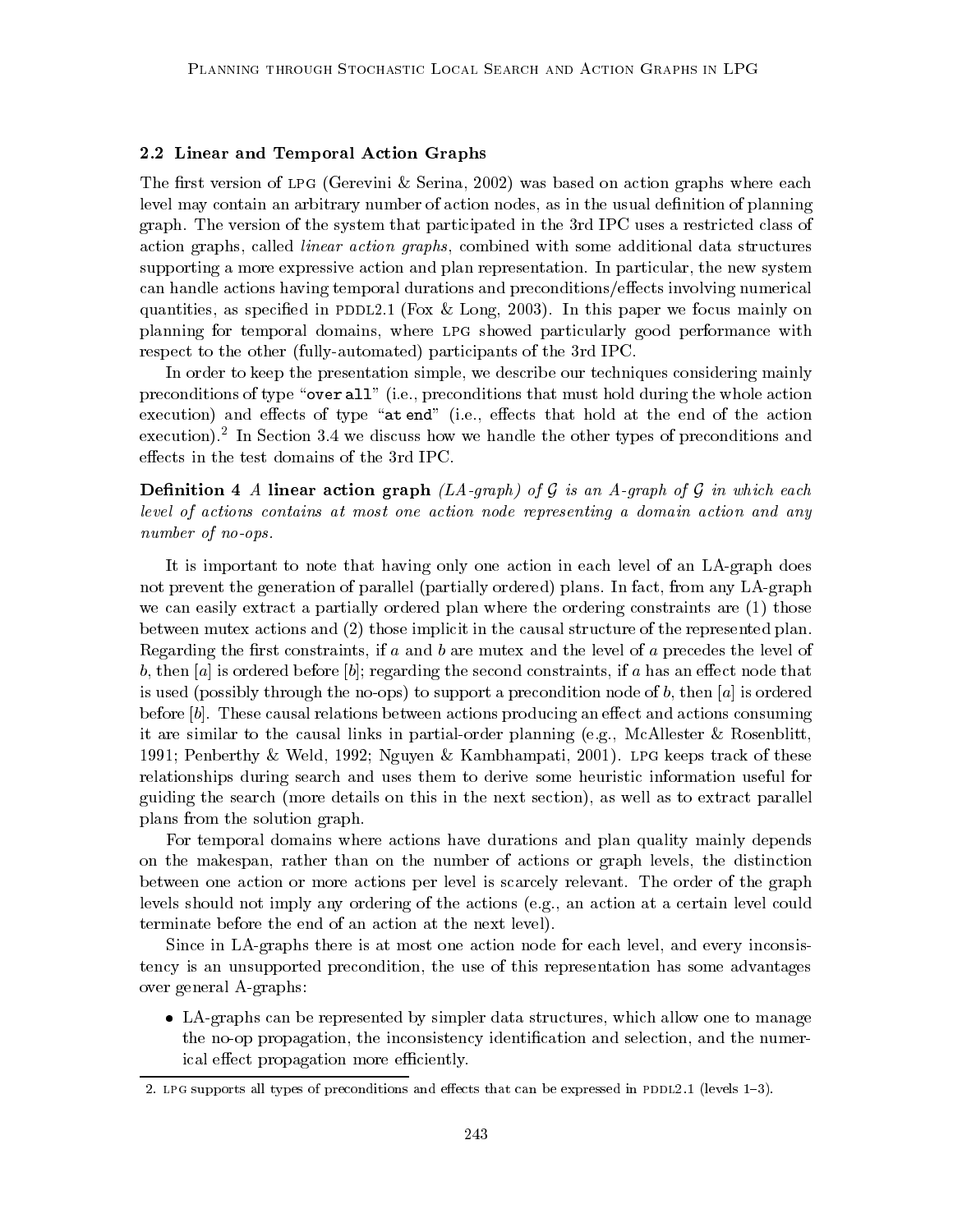- LA-graphs better support the computation of the heuristic and reachability information used by the local search algorithm presented in the next section. As we will see, for these techniques it is important to derive a consistent and possibly complete description of the state where any action in the current plan is applied. In an LA-graph. we can efficiently derive these state descriptions by using the levels of the graph as a total order of the actions in the current plan.
- In numerical domains, if mutex actions can belong to the same level of the current action graph, it could be impossible to determine whether a numerical precondition of an action at a following level is satisfied.<sup>3</sup> In an LA-graph (persistent) mutex actions belong to different levels and are ordered, making this easy to determine.

Also note that the fact of having only one action per level allows us to define a larger search neighborhood. In general, a disadvantage of LA-graphs with respect to A-graphs is the size of the representation, since the number of levels in an LA-graph can be significantly larger than the number of levels in the corresponding A-graph. However, in all planning problems that we tested, the size of LA-graphs was never a problem for our planner.<sup>4</sup>

For PDDL2.1 domains involving durative actions, our planner represents temporal information by an assignment of real values to the action and fact nodes of the LA-graph, and by a set  $\Omega$  of *ordering constraints* between action nodes. The value associated with a fact node f  $(Time(f))$  represents the earliest time when [f] becomes true, given the actions in the represented plan and the constraints in  $\Omega$ ; the value associated with an action node a  $(Time(a))$  represents the earliest time when the execution of [a] can terminate. These temporal values are derived from the duration of the actions in the LA-graph and the ordering constraints between them that are stated in  $\Omega$ .

### **Definition 5** A temporal action graph (TA-graph) of G is a triple  $\langle A, \mathcal{T}, \Omega \rangle$  where

- $\bullet$  A is a linear action graph;
- $\mathcal T$  is an assignment of real values to the fact and action nodes of  $\mathcal A$ ;
- $\Omega$  is a set of ordering constraints between action nodes of A.

The ordering constraints in a TA-graph are of two types: constraints between actions that are implicitly ordered by the causal structure of the plan  $(\prec_C\text{-}constraints)$ , and constraints that are imposed by the planner to deal with mutually exclusive actions ( $\prec_{E}$ constraints).  $a \prec_C b$  belongs to  $\Omega$  if and only if a is used to achieve a precondition node of b in A, while  $a \prec_E b$  (or  $b \prec_E a$ ) belongs to  $\Omega$  only if a and b are mutually exclusive in A  $(a \prec_E b)$ , if the level of a precedes the level of b,  $b \prec_E a$  otherwise). In Section 3.4 we will discuss how ordering constraints are introduced by LPG during the search. Given our assumption on the types of action preconditions and effects in temporal domains, an

<sup>3.</sup> For instance, suppose we have an A-graph with two mutex actions at a level such that one action sets the value of the numerical variable  $x$  to 10, while the other sets it to 20. Unless we order these actions, it is impossible to determine whether  $x > 15$  holds when the action at the next level is applied.

<sup>4.</sup> LPG's implementation of LA-graphs uses an extended version of Hoffmann's "connectivity graph", a compact representation of the action and fact nodes in a planning graph (Hoffmann & Nebel, 2001). The extensions are needed to represent persistent mutex relations, durative actions and numerical preconditions/effects.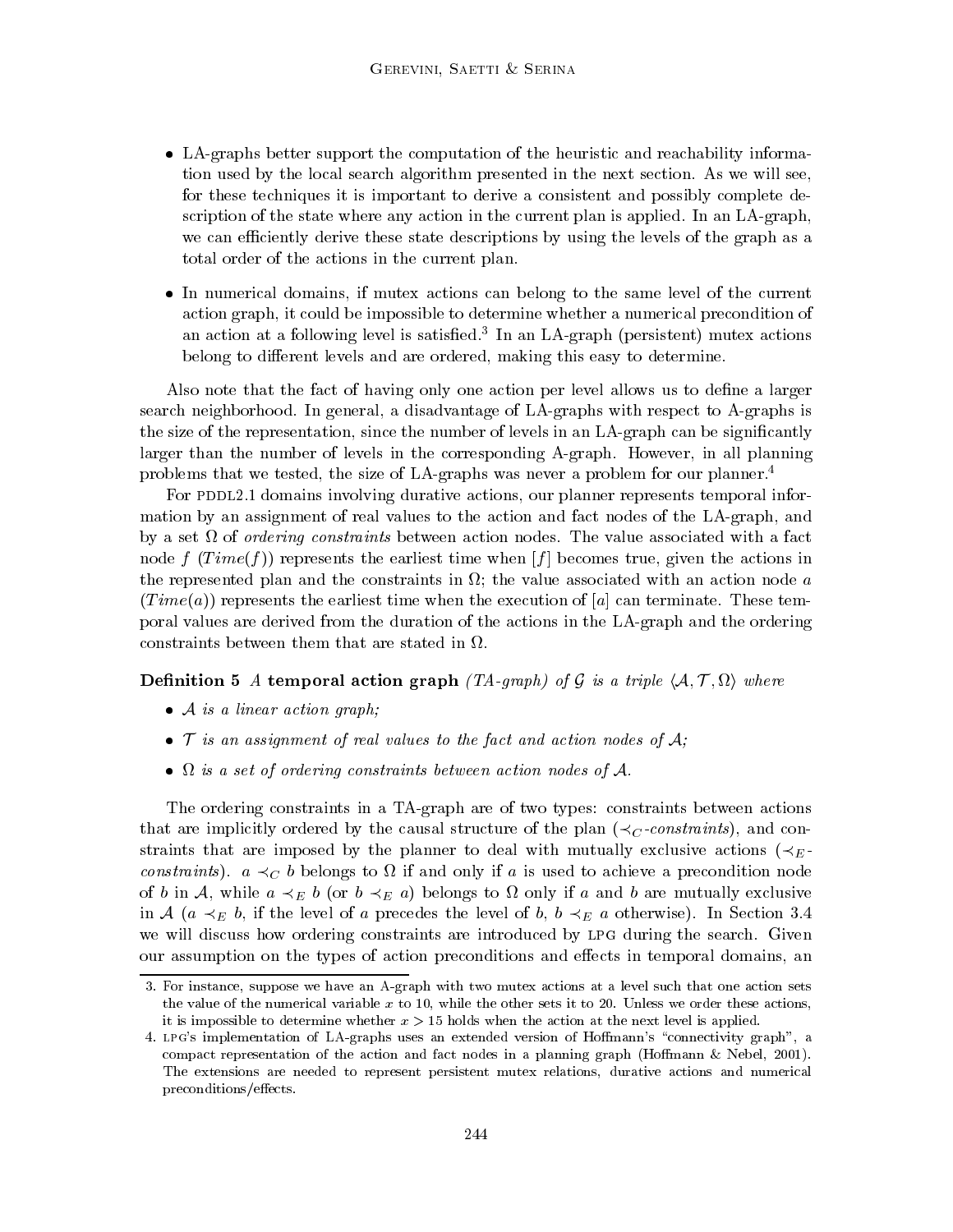

Figure 1: An example of TA-graph. Dashed edges form chains of no-ops that are blocked by mutex actions. Round brackets contain temporal values assigned by  $\mathcal T$  to the fact nodes (circles) and the action nodes (squares). The numbers in square brackets represent the durations of the actions. " $(-)$ " indicates that the corresponding fact node is not supported.

ordering constraint  $a \prec b$  (where " $\prec$ " stands for  $\prec_C$  or  $\prec_E$ ) states that the end of [a] is before the start of [b]. The temporal value assigned by  $\mathcal T$  to a node x, denoted by  $Time(x)$ , is derived as follows. If a fact node f of the action graph is unsupported, then  $Time(f)$ is undefined, otherwise it is the minimum value over the temporal values assigned to the actions supporting it. If the temporal value of every precondition node of an action node a is undefined, and there is no action node with a temporal value that must precede a according to  $\Omega$ , then  $Time(a)$  is set to the duration of a; otherwise  $Time(a)$  is the sum of the duration of  $a$  and the maximum value over the temporal values of its precondition nodes and the temporal values of the action nodes that must precede a.

Figure 1 gives an example of a TA-graph containing four action nodes  $(a_{1...4})$  and several fact nodes representing thirteen facts. Since  $a_1$  supports a precondition node of  $a_4$ ,  $a_1 \prec_C a_4$ belongs to  $\Omega$  (similarly for  $a_2 \prec_C a_3$ ).  $a_1 \prec_E a_2$  also belongs to  $\Omega$  because  $a_1$  and  $a_2$  are persistently mutex (similarly for  $a_2 \prec_E a_3$  and  $a_2 \prec_E a_4$ ). The temporal value assigned to the facts  $f_{1...5}$  at the first level is zero, because they belong to the initial state.  $a_1$  has all its preconditions supported at time zero, and hence  $Time(a_1)$  is the duration of  $a_1$ . Since  $a_1 \prec a_2 \in \Omega$ ,  $Time(a_2)$  is given by the sum of the duration of  $a_2$  and the maximum value over the temporal values of its precondition nodes (zero) and  $Time(a_1)$ . Since  $f_9$  at level 3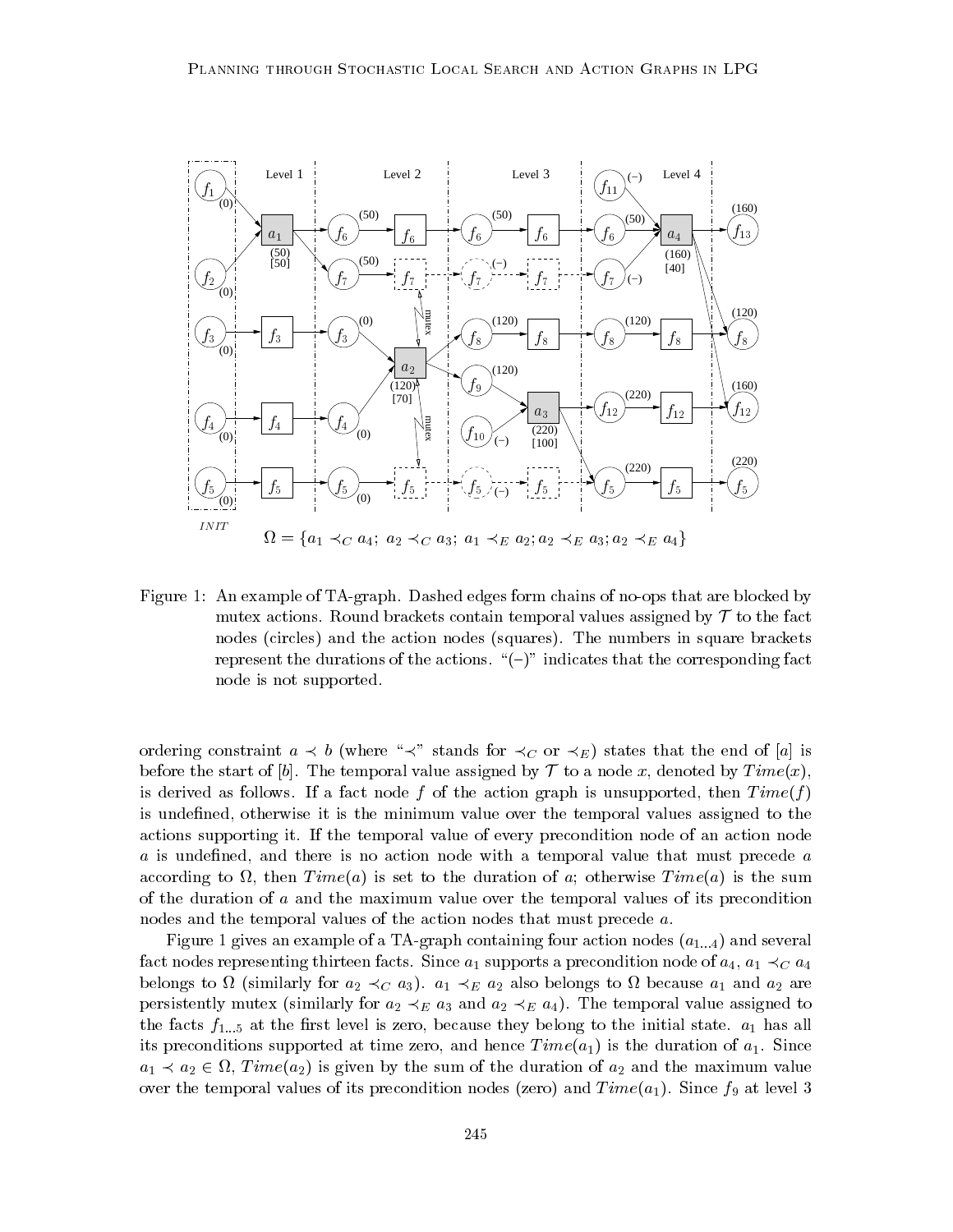is supported only by  $a_2$ , and this is the only supported precondition node of  $a_3$ ,  $Time(a_3)$ is the sum of  $Time(a_2) = Time(f_9)$  and the duration of  $a_3$ . Since  $a_2$  must precede  $a_4$ (but there is no ordering constraint between  $a_3$  and  $a_4$ ),  $Time(a_4)$  is the maximum value over  $Time(a_2)$  and the temporal values of its supported precondition nodes  $(f_6)$ , plus the duration of  $a_4$ . Finally, note that  $f_{12}$  at the last level is supported both by  $a_4$  and  $a_3$ . Since  $Time(a_3) > Time(a_4)$ , we have that  $Time(f_{12})$  at this level is equal to  $Time(a_4)$ .

**Definition 6** A temporal solution graph for G is a TA-graph  $(A, \mathcal{T}, \Omega)$  such that A is a solution LA-graph of G,  $\mathcal T$  is consistent with  $\Omega$  and the duration of the actions in  $\mathcal A, \Omega$  is consistent, and for each pair  $\langle a,b \rangle$  of mutex actions in A, either  $\Omega \models a \prec b$  or  $\Omega \models b \prec a$ .

While obviously the levels in a TA-graph do not correspond to real time values, they represent a topological order for the  $\prec_C$ -constraints in the TA-graph (i.e., the actions of the TA-graph that are ordered according to their relative levels form a linear plan satisfying all  $\prec_C$ -constraints). This topological sort can be a valid total order for the  $\prec_E$ -constraints of the TA-graph as well, provided that these constraints are appropriately stated during search, i.e., that if a and b are exclusive, the planner appropriately imposes either  $a \prec_E b$ or  $b \prec_E a$ . LPG chooses  $a \prec_E b$  if the level of a precedes the level of b,  $b \prec_E a$  otherwise. Under this assumption on the "direction" in which  $\prec_E$ -constraints are imposed, it is easy to see that the levels of a TA-graph correspond to a topological order of the actions in the represented plan satisfying every ordering constraint in  $\Omega$ .

For planning domains that require minimizing the plan makespan (like the "Time", "SimpleTime", "Complex", and some of the "Numeric" and "HardNumeric" domain sets of the 3rd IPC) each element of LPG's search space is a TA-graph. For domains where time is irrelevant (like the "Strips" and "Numeric" domain sets of the 3rd IPC) the search space is formed by  $LA$ -graphs.<sup>5</sup>

#### 2.3 Action Durations and Costs

In this section we comment on the representation of action durations and action costs in LPG. In accordance with PDDL2.1, our planner handles both static durations and dynamic durations, i.e., durations depending on the state in which the action is applied. Static durations are either explicitly given as numbers specified in the field ": duration" of the operator description, or they are implicitly specified by an expression involving some static quantities specified in the initial state of the planning problem. An example of implicit static duration is the duration of the Drive actions in the Depots-Time domain of the 3rd IPC: the Drive operator defines the duration as the distance between the source and the destination of travel (two operator parameters instantiated by values specified in the initial state), divided by the speed of the vehicle that is driven (another operator parameter).

Typically, dynamic durations depend on some numeric quantities that may vary from one state to another state reached by the actions in the plan. An example is the energy of a rover in the domain Rovers-Time of the 3rd IPC, where the duration specified in the recharge operator is

 $\left(\frac{\ }{\ }$  (- 80 (energy ?x)) (recharge-rate ?x))).

<sup>5.</sup> An experimental analysis showed that in STRIPS domains the techniques for LA-graphs are more powerful than the techniques for A-graphs that we proposed in previous work (Gerevini & Serina, 2002).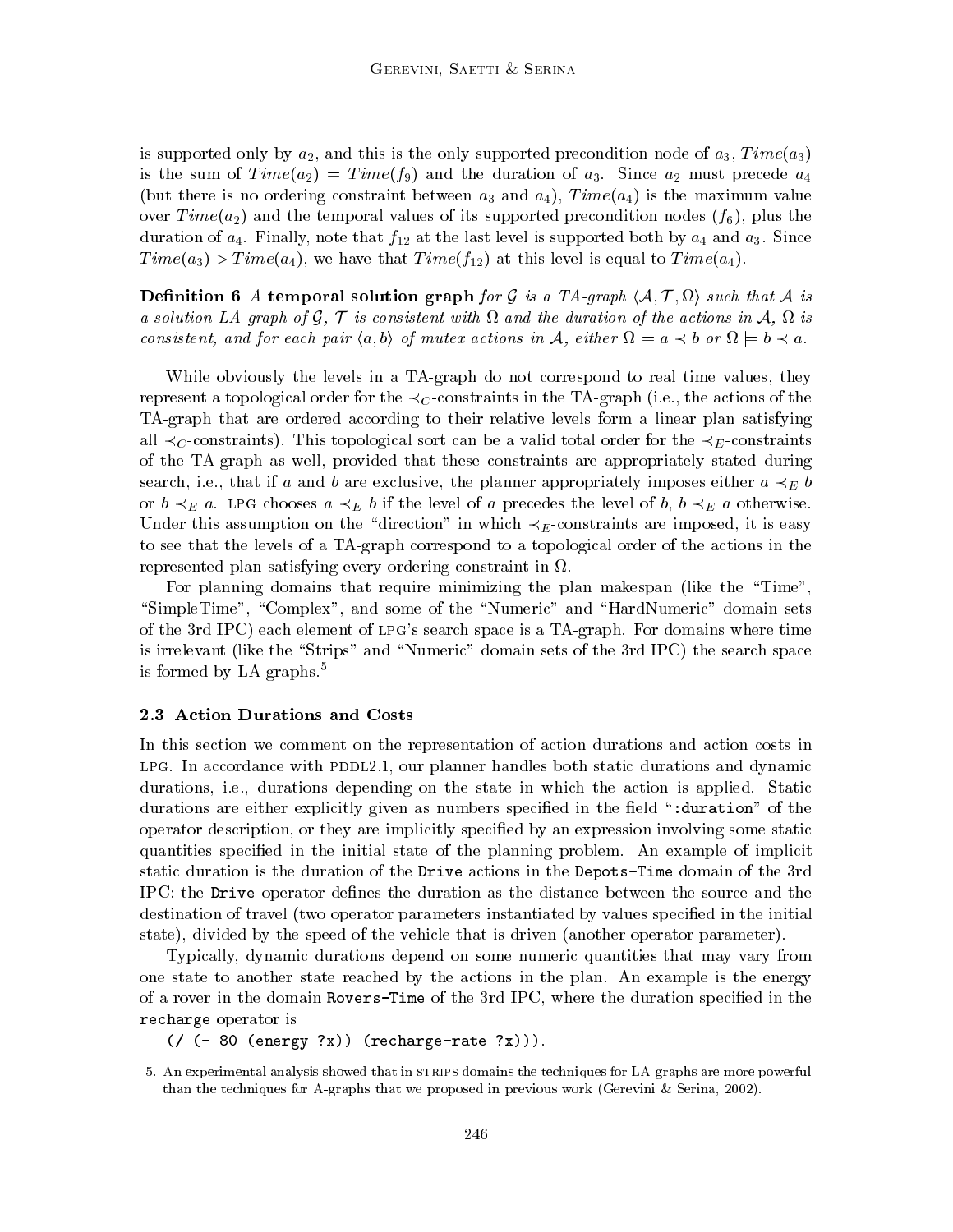This expression depends on the current value of energy for the rover ?x and on its static recharging rate (recharge-rate) specified in the initial state. Our planner handles the dynamic duration of an action by computing and maintaining during search an estimate of the value of the numerical quantities in the state where the action is applied. In Section 3.5 we will briefly describe how the version of LPG that took part in the 3rd IPC handles numerical state variables, and numerical preconditions and effects involving them. However, in this paper we will not describe their treatment in detail, and in the next section we will assume that action durations are static.

Each action of a plan can be associated with a cost that may affect the plan quality. Like action durations, in general these costs could be either static or dynamic, though the current version of LPG handles only static ones. LPG precomputes the action costs using the plan metric specified in the problem description using the PDDL2.1 field ":metric".<sup>6</sup> For instance, the plan metric used for a problem in the ZenoTravel-Numeric domain of the 3rd IPC is

```
(\text{metric minimize } (+ (* 4 (total-time)) (* 5 (total-fuel-used)))),
```
i.e., it is the sum of four times the plan makespan and five times the total amount of the fuel used by the actions in the plan. The cost of an action  $a$  is derived by evaluating how the value of the plan metric expression is changed by the effects of  $a$ . LPG computes an initial value  $m_0$  for the expression by using the values specified in the initial state as values of the involved numerical variables. From  $m_0$  LPG derives a new value  $m_1$  by applying the effects of a that increase/decrease the value of one or more variables in the expression. The cost of a is defined as  $m_1 - m_0$ . If this difference is zero, in order to prefer plans containing a lower number of actions, the cost of  $a$  is set to a small positive quantity. Notice also that in these evaluations of the metric expression the temporal value total-time is not considered (it is set to zero, if present), because the temporal aspect of the plan quality is already taken into account by the durations of the actions. In the previous example, the metric subexpression used to derive the action costs is  $(* 5 (total - fuel - used)))$ . Thus, for instance, the cost of the ZenoTravel action (fly plane1 city0 city1) in the problem pfile1 of the 3rd IPC is 13560 because the effects of this action increase total-fuel-used by the following quantity

(\* (distance city0 city1) (slow-burn plane1))) =  $678 * 4 = 2712$ , which increases the metric value of the plan by  $5 * 2712 = 13560$ .

### 3. Local Search in the Space of Temporal Action Graphs

In this section we present some search techniques used in LPG. We start with a description of the general local search scheme in the space of action graphs. Then we concentrate on temporal action graphs giving a detailed description of LPG's heuristics and of its methods for computing and using reachability information, for maintaining the TA-graph representation during search, and for deriving good quality plans incrementally. In order to simplify the notation, instead of using a and  $[a]$  to indicate an action node and the action repre-

<sup>6.</sup> As in the domains of the competitions, we assume that the plan metric expression is linear. For simple strips domains, where there is no metric expression to minimize, the cost of each action is set to one, and LPG minimizes the number of actions in the plan.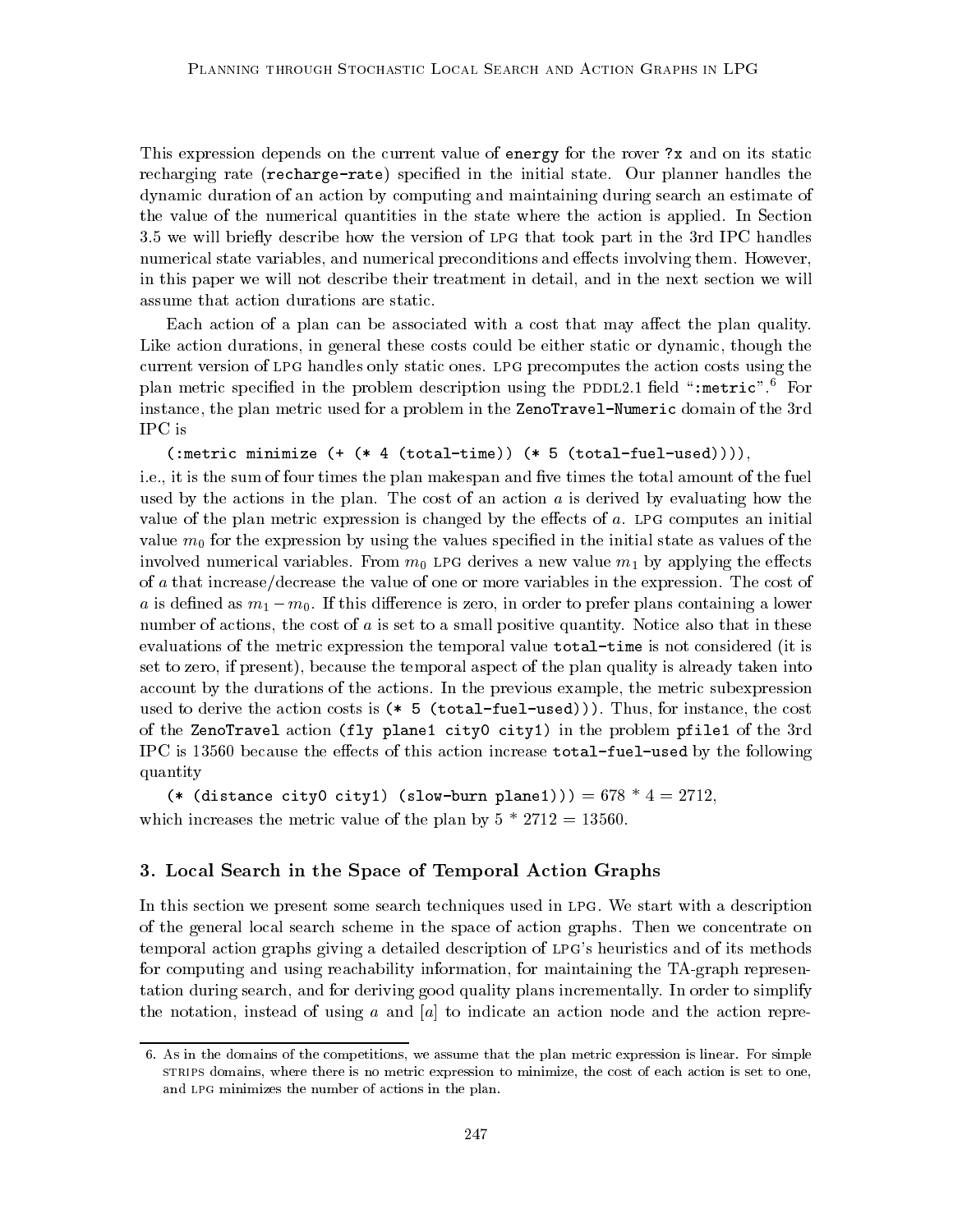sented by this node respectively, we will use  $a$  to indicate both of them (the appropriate interpretation will be clear from the context).

#### 3.1 Basic Search Procedure: Walkplan

Given a planning graph  $G$ , the local search process of LPG starts from an initial A-graph of  $\mathcal G$  (i.e., a partial plan), and transforms it into a solution graph (i.e., a valid plan) through the iterative application of graph modifications improving the current partial plan. The two basic modifications consist of an extension of the A-graph to include a new action node, or a reduction of the A-graph to remove an action node (and the relevant edges).<sup>7</sup> At any step of the search process, which produces a new A-graph, the set of actions that can be added or removed is determined by the inconsistencies that are present in the current A-graph.

The general scheme for searching for a solution graph (a final state of the search) consists of two main steps. The first step is an initialization of the search in which we construct an initial A-graph. The second step is a local search process in the space of all A-graphs, starting from the initial A-graph. We can generate an initial A-graph in several ways. Four possibilities that can be performed in polynomial time, and that we have implemented are: an empty A-graph (i.e., containing only the no-ops of the facts in the initial state, and the special action nodes  $a_{start}$  and  $a_{end}$ ); a randomly generated A-graph; an A-graph where all precondition facts are supported, but in which there may be some violated mutex relations; and an A-graph obtained from an existing plan given as input to the process. The last option is particularly useful in the plan optimization phase, as well as for solving plan adaptation problems (Gerevini & Serina, 2000). In the current version of LPG, the default initialization strategy is the empty action graph with the fixed-point level as the last level of the graph. Further details on the initialization step can be found in earlier papers on planning through local search and action graphs (Gerevini & Serina, 1999, 2000).

Once we have computed an initial A-graph, each basic search step selects an inconsistency in the current A-graph. If this is an unsupported fact node, then in order to resolve (eliminate) it, we can either add an action node that supports it, or we can remove an action node that is connected to that fact node by a precondition edge. If the chosen inconsistency is a mutex relation, then we can remove one of the action nodes of the mutex relation. Note that the elimination of an action node can remove several inconsistencies (e.g., all those corresponding to the unsupported preconditions of the action removed). On the other hand, obviously the addition of an action node can introduce several new inconsistencies. The strategy for selecting the next inconsistency to handle may have a significant impact on the overall performance (this has been extensively studied in the context of causal-link partialorder planning, e.g., Pollack, Joslin, & Paolucci, 1997; Gerevini & Schubert, 1996). Our planner includes several strategies that we are currently testing. The default strategy that we used in the 3rd IPC and in all experiments presented in Section 4, prefers inconsistencies appearing at the earliest level of the graph.

Given an action graph A and an inconsistency  $\sigma$  in A, the neighborhood  $N(\sigma, \mathcal{A})$  of  $\sigma$ in A is the set of A-graphs obtained from A by applying a graph modification that resolves

<sup>7.</sup> Another possible modification that is analyzed by Gerevini and Serina (2002), but that will not be considered in this paper, is action ordering, i.e., moving forward or backward one of two exclusive action nodes.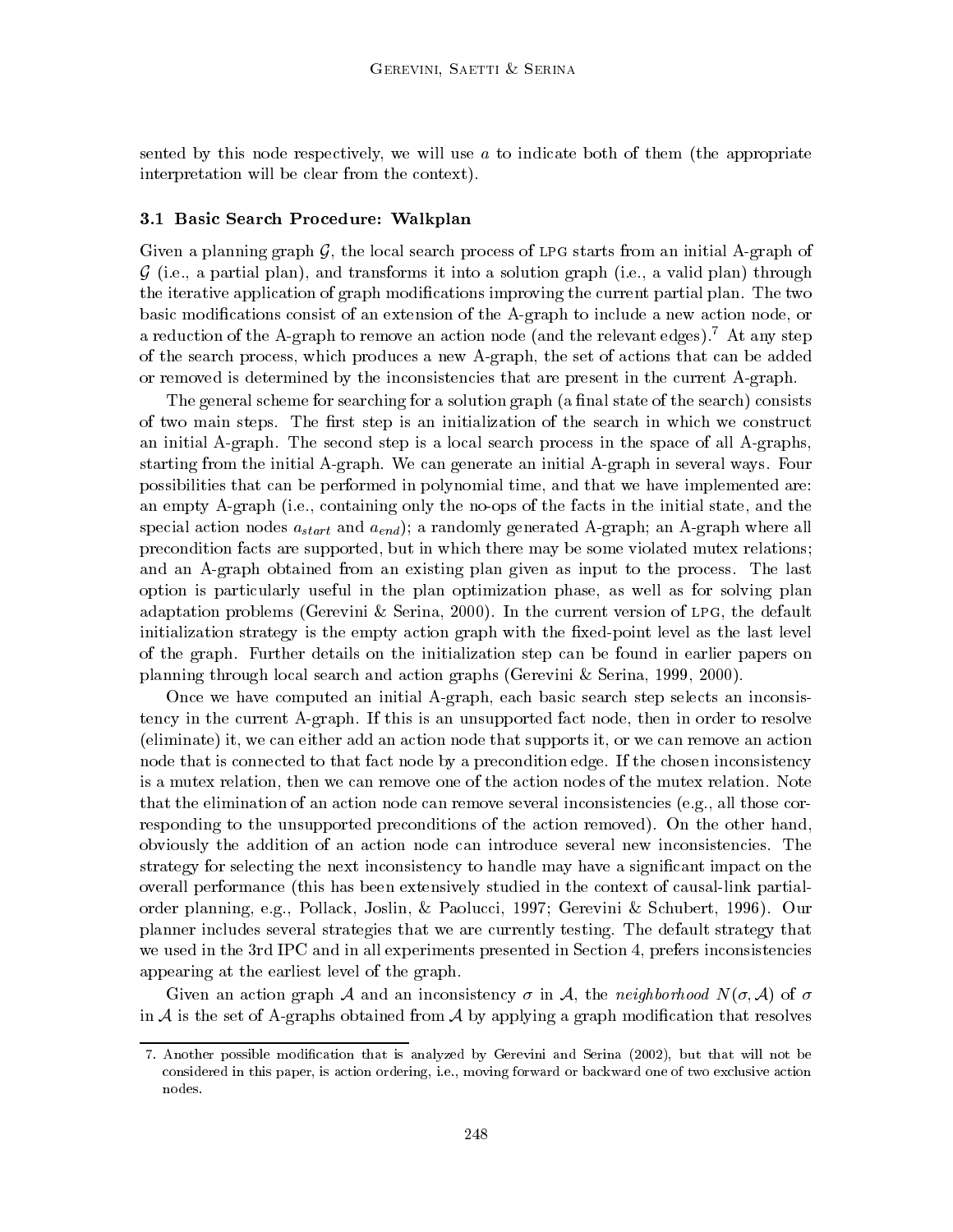Walkplan $(\Pi, max\_steps, max\_restarts, p)$ 

*Input*: A planning problem  $\Pi$ , the maximum number of search steps  $max\_steps$ ,

the maximum number of search restarts  $max\_restarts$ , a noise factor  $p(0 \le p \le 1)$ . Output: A solution graph representing a plan solving  $\Pi$  or fail.

1. for  $i \leftarrow 1$  to max restarts do

2.  $\mathcal{A} \leftarrow$  an initial A-graph derived from the planning graph of  $\Pi$ ;

| 3. | for $j \leftarrow 1$ to max steps do |
|----|--------------------------------------|
|----|--------------------------------------|

4. if  $A$  is a solution graph then

```
5.
           return A
```

```
6.
                \sigma \leftarrow an inconsistency in A;
```
7.  $N(\sigma, \mathcal{A}) \leftarrow$  neighborhood of  $\mathcal A$  for  $\sigma$ ;

```
if \exists A' \in N(\sigma, A) such that the quality of A' is not worse than the quality of A
8.
```
- 9. **then**  $A \leftarrow A'$  (if there is more than one  $A'$ -graph, choose randomly one)
- $10<sup>1</sup>$ else if random  $\langle p \rangle$  then
- 11.  $\mathcal{A} \leftarrow$  an element of  $N(\sigma, \mathcal{A})$  randomly chosen
- 12. else  $A \leftarrow$  best element in  $N(\sigma, A)$ ;

```
13. return fail.
```
Figure 2: General scheme of Walkplan with restarts. random is a randomly chosen value between 0 and 1. The quality of an action graph in the neighborhood is measured using an evaluation function estimating the cost of the graph modification used to generate it from the current action graph.

 $\sigma$ . At each step of the local search scheme, the elements of the neighborhood are evaluated according to a function estimating their quality, and an element with the best quality is then chosen as the next possible A-graph (search state). The quality of an A-graph depends on a number of factors, such as the number of inconsistencies and the estimated number of search steps required to resolve them, the overall cost of the actions in the represented plan and its makespan.<sup>8</sup>

Gerevini and Serina (1999) proposed three general strategies for guiding the local search: Walkplan, Tabuplan and T-Walkplan. In this paper we focus on Walkplan, which is the strategy used by LPG in the 3rd IPC, as well as in the experimental tests presented in Section 4. Walkplan is similar to Walksat, a stochastic local search method for solving propositional satisfiability problems (Selman et al., 1994; Kautz & Selman, 1996). In Walkplan the best element in the neighborhood is the A-graph which has the lowest decrease of quality with respect to the current A-graph, i.e., it does not consider possible improvements. Like Walksat, our strategy uses a *noise parameter p*. Given an A-graph A and an inconsistency  $\sigma$ , if there is a modification for  $\sigma$  that does not decrease the quality of  $A$ , then this modification is performed, and the resulting A-graph is chosen as the next A-graph; otherwise, with

<sup>8.</sup> For simple STRIPS domains the execution cost of the plan is measured in terms of the number of actions (i.e., each action has cost 1), while plan makespan is ignored. Alternatively it can be modeled as the number of parallel time steps (Gerevini & Serina, 2002).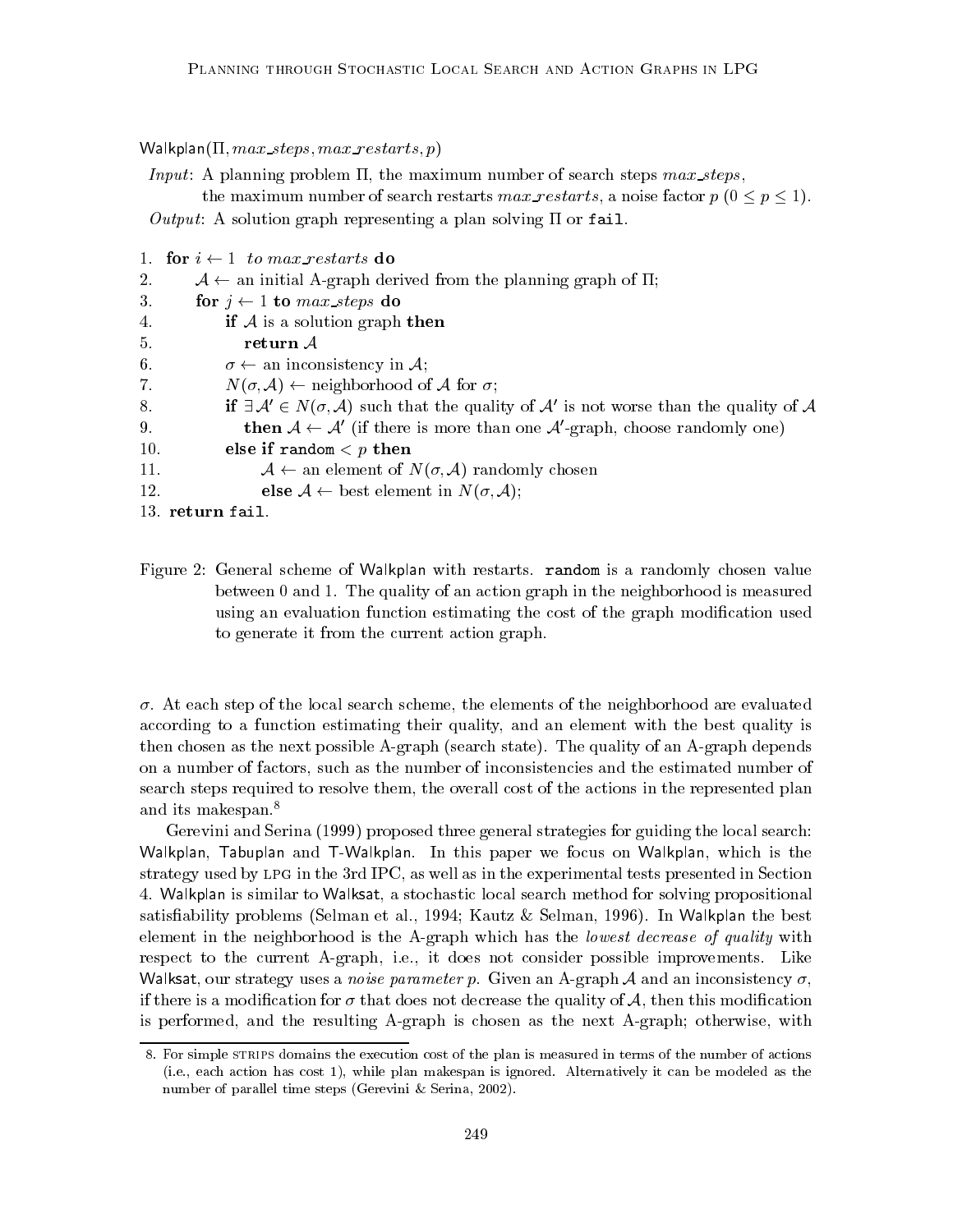probability p one of the graphs in  $N(\sigma, \mathcal{A})$  is chosen randomly, and with probability  $1-p$ the next A-graph is chosen according to the minimum value of the evaluation function. If a solution graph is not reached after a certain number of search steps ( $max\_steps$ ), the current A-graph and *max-steps* are reinitialized, and the search is repeated up to a userdefined maximum number of times (max-restarts). Figure 2 gives a formal description of Walkplan with restarts.

Gerevini and Serina (2002) proposed some heuristic functions for evaluating the search neighborhood of A-graphs with action costs. In the next section we present additional. more powerful heuristic functions for LA-graphs and TA-graphs. These techniques are implemented in the latest version of our planner and were used in the 3rd IPC.

### 3.2 Neighborhood and Heuristics for Temporal Action Graphs

The search neighborhood for an inconsistency  $\sigma$  in an LA-graph  $\mathcal A$  is the set of LA-graphs that can be derived from A by adding an action node supporting  $\sigma$ , or removing the action with precondition  $\sigma$  (in linear graphs the only type of inconsistencies are unsupported preconditions). An action a supporting  $\sigma$  can be added to A at any level l preceding the level of  $\sigma$ , and such that the desired effect of a is not blocked before or at the level of  $\sigma$ (assuming that the underlying planning graph contains  $a$  at level  $l$ ). The neighborhood for  $\sigma$  contains a linear action graph for each of these possibilities.

Since at any level of an LA-graph there can be at most one action node (plus any number of no-ops), when we remove an action node from  $A$ , the corresponding action level becomes "empty" (i.e., it contains only no-ops).<sup>9</sup> If the LA-graph contains adjacent empty levels, and in order to resolve the selected inconsistency a certain action node can be added at any of these levels, then the corresponding neighborhood contains only one of the resulting graphs.

When we add an action node to a level  $l$  that is not empty, the LA-graph is extended by one level, all action nodes from l are shifted forward by one level, and the new action is inserted at level  $l$  (Figure 8 in Section 3.4 gives an example). Moreover, when we remove an action node  $\alpha$  from the current LA-graph, we can also remove each action node  $b$  supporting only the preconditions of a. Similarly, we can remove the actions supporting only the preconditions of b, and so on. While this induced pruning is not necessary, an experimental analysis showed that it tends to produce better quality plans more quickly.

The elements of the neighborhood are evaluated according to an *action evaluation func*tion E estimating the cost of adding  $(E(a)^i)$  or removing an action node a  $(E(a)^r)$ . In general,  $E$  consists of three weighed terms evaluating three aspects of the quality of the current plan that are affected by the addition/removal of  $a$ .

$$
E(a) = \begin{cases} E(a)^{i} = \alpha \cdot Execution\_cost(a)^{i} + \beta \cdot Temporal\_cost(a)^{i} + \gamma \cdot Search\_cost(a)^{i} \\ E(a)^{r} = \alpha \cdot Execution\_cost(a)^{r} + \beta \cdot Temporal\_cost(a)^{r} + \gamma \cdot Search\_cost(a)^{r} \end{cases}
$$

The first term of E estimates the increase of the plan execution cost (*Execution\_cost*), the second estimates the end time of  $a$  (Temporal cost), and the third estimates the increase

<sup>9.</sup> Note that the empty levels are ignored during the extraction of the plan from the (temporal) solution graph.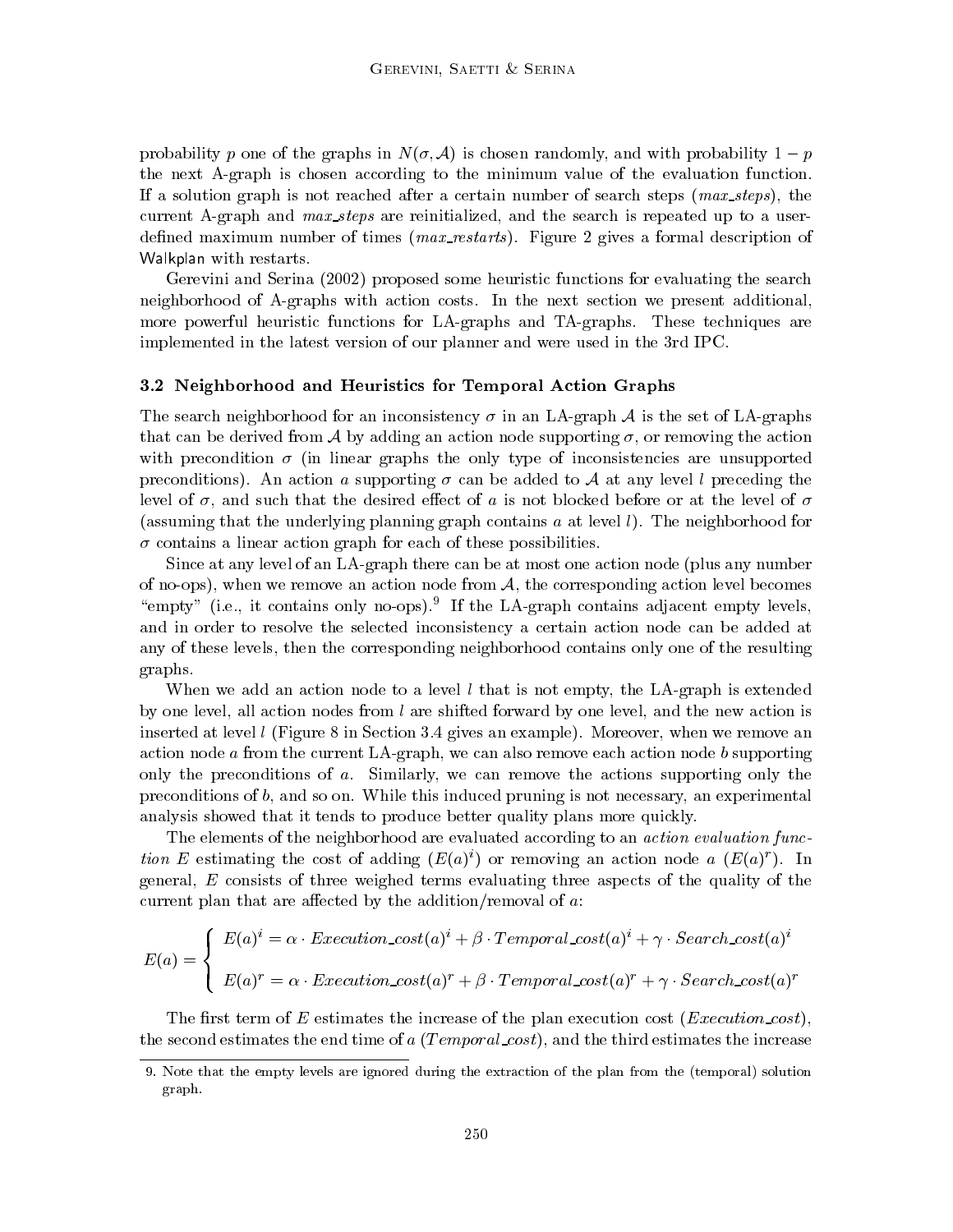of the number of search steps needed to reach a solution graph (Search\_cost). The coefficients of these terms are used to normalize them, and to weigh their relative importance (more on this in Section 3.6).

In the computation of the terms of  $E$  there is an important tradeoff to consider. On one hand, an accurate evaluation of them could lead to valid plans of good quality within few search steps. On the other hand, the computation of  $E$  should be fast "enough", because the neighborhood could contain many elements, and an accurate evaluation of its elements could slow down the search excessively. In the design of our heuristics for evaluating the terms of  $E$  we took this tradeoff into account trying to find an appropriate balance between informativeness and efficiency of computation.

The evaluation of the terms of  $E$  is based on computing particular relaxed plans for achieving certain action preconditions in the context of the current TA-graph. In the next subsections, first we describe how these relaxed plans are derived, and then we give a detailed description of how the terms of  $E$  are defined using relaxed plans.

#### 3.2.1 RELAXED PLANS FOR ACTION PRECONDITIONS

Suppose we are evaluating the addition of a at a level l of the current linear action graph  $\mathcal{A}$ . The three terms of E are heuristically estimated by computing a relaxed plan  $\pi_r$  containing a minimal set of actions for achieving (1) the unsupported preconditions of a and (2) the set  $\Sigma$  of preconditions of the other actions in the LA-graph that would become unsupported by adding a (because it would block the no-op propagation currently used to support such preconditions). This plan is relaxed because during its construction we do not consider the possible interference between actions resulting from delete-effects.

 $\pi_r$  is computed in two stages. First we deal with the preconditions of type (1) and then with the preconditions of type (2). The generation of  $\pi_r$  depends on the actions in the current partial plan (the plan represented by  $A$ ) in two ways:

- The actions in the current plan are used to define an initial state for the problems of achieving the preconditions of a and those in  $\Sigma$ . In particular, the relaxed subplan for the preconditions of a is computed from the state  $INIT<sub>l</sub>$  obtained by applying the actions in A up to level  $l-1$ , ordered according to their corresponding levels.<sup>10</sup> The relaxed subplan for achieving  $\Sigma$  is computed from  $INT_l$  modified by the effects of a, and it can reuse the actions in the relaxed subplan previously computed for the preconditions of  $a$ .
- In the process of deriving a relaxed plan, when we choose an action, we consider its potential interference with the no-ops that support a precondition of some action in A at a level following l, and we prefer actions that do not block the propagation of such no-ops. The motivation is that taking these interferences into account during the construction of a relaxed plan can lead to a better estimate of the cost required to support preconditions of type  $(1)$  and  $(2)$  in the context of the search that we are conducting to transform the current action graph into a solution graph (more details below).

<sup>10.</sup> Notice that, as we pointed out in the previous section, the levels in a TA-graph correspond to a total order of the actions of the represented partial-order plan that is consistent with the ordering constraints in  $\Omega$  (though, of course, this is not necessarily the only valid total order).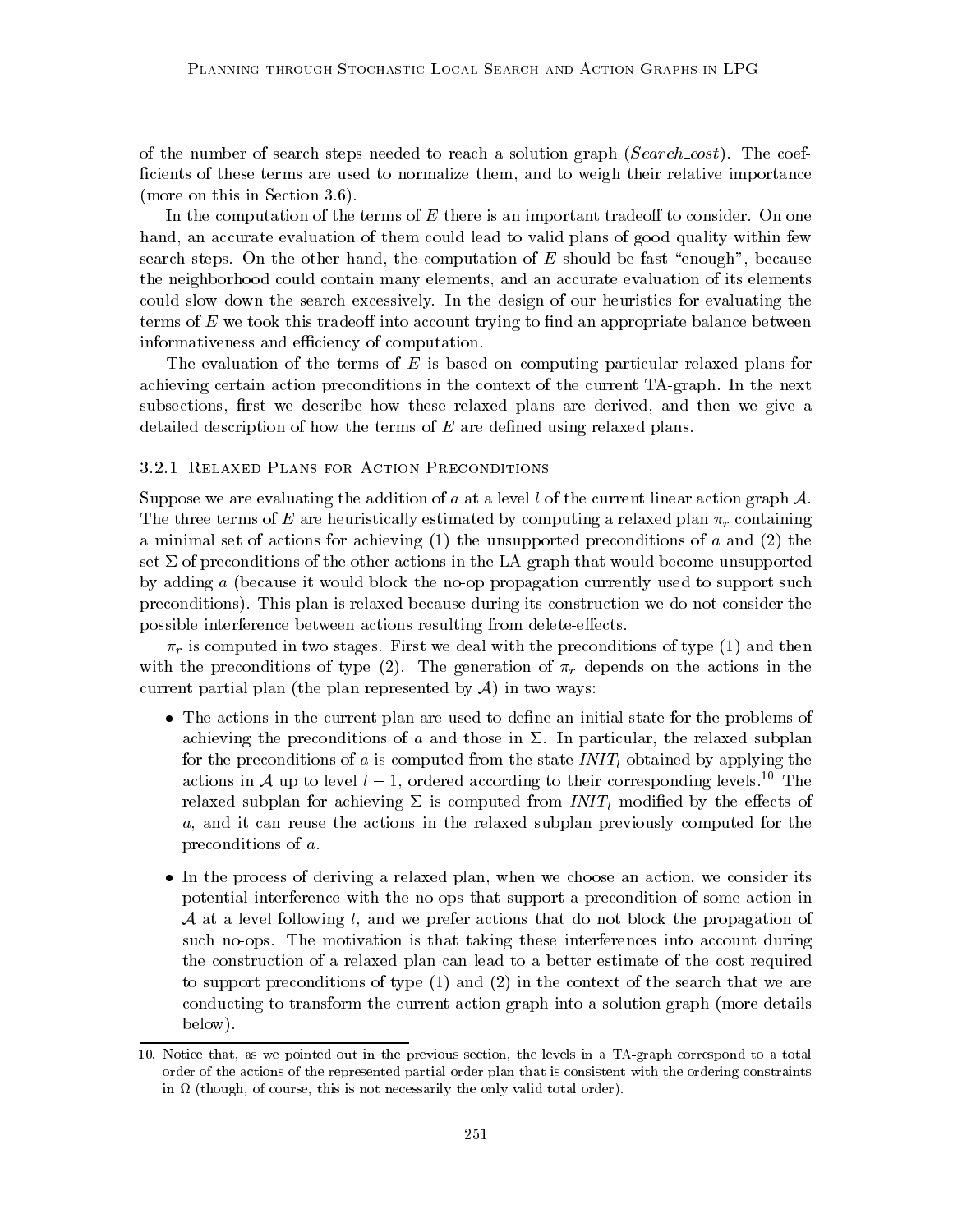We indicate with  $Threats(a)$  the set of preconditions of the actions in A that would become unsupported when adding a (similarly for the action preconditions that could be subverted by an action in the relaxed plan). Using the causal-link notation of partial-order planners (e.g., McAllester & Rosenblitt, 1991; Penberthy & Weld, 1992), Threats(a) can be formally defined in the following way

 $Threshold() = \{f \mid \text{no-op}(f) \text{ and } a \text{ are mutex}; \exists b, c \in \mathcal{A} \text{ such that } b \stackrel{f}{\rightarrow} c\}.$ 

Note that, according to our representation,  $b \stackrel{f}{\rightarrow} c$  implies  $Level(b) < Level(a) < Level(c)$ . where  $Level(x)$  denotes the level of x in A.

Figure 3 gives a recursive algorithm for computing our relaxed plans, RelaxedPlan, which uses the following additional notation. Duration(a) denotes the duration of  $a_i$ <sup>11</sup>  $Pre(a)$  denotes the precondition nodes of a;  $Add(a)$  denotes the (positive) effect nodes of a; Supported\_facts(l) denotes the set of positive facts that are true after executing the actions at levels that precede l (ordered according to their level);  $Num\_acts(p, l)$  denotes an estimated minimum number of actions required to reach p from  $Supported_facts(l)$  (if p is not reachable,  $Num\_acts(p, l)$  is a negative number). The technique for computing  $Num\_acts$  is described in Section 3.3.

Given a set G of goal facts, an initial state  $INIT<sub>l</sub>$ , and a possibly empty set of actions A, RelaxedPlan computes a pair  $Rplan = \langle ACTS, t \rangle$  where:  $ACTS$  is a set of actions including A and forming a relaxed plan achieving G from  $INT_l$ ; t is a temporal value estimating the earliest time when all facts in G are achieved. The first element of  $Rplan$  is indicated with  $A set(Rplan)$ , the second with  $End_time(Rplan)$ .

As mentioned above and described in detail in Section 3.2.3, when we evaluate the addition of an action  $a$ , RelaxedPlan is run twice: first to compute a relaxed plan for the preconditions of a, and then to extend this plan for achieving the preconditions that would be subverted by a (i.e., *Threats*(a)). The input set A is the set of actions currently in the relaxed plan that can be "reused" to achieve an action precondition or goal of the relaxed  $(sub)$  problem. A is not empty whenever RelaxedPlan is recursively executed, and when it is run to achieve  $Threats(a)$ .

RelaxedPlan constructs  $Rplan$  through a backward process where  $Bestaction(g)$  is the action  $a'$  chosen to achieve a (sub)goal g, and such that: (i) g is an effect of  $a'$ ; (ii) all preconditions of  $a'$  are reachable from  $INIT_i$ ; (iii) the reachability of the preconditions of  $a'$  requires a minimum number of actions, estimated as the maximum of the heuristic minimum number of actions required to support each precondition p of a' from  $INIT<sub>l</sub>$  (i.e., the maximum of  $Num\_acts(p, l)$  over each precondition p of a'); (iv) a' subverts a minimum number of supported precondition nodes in  $\mathcal{A}$  (i.e., the size of the set *Threats(a')* is minimal). More formally,

$$
Bestaction(g) = A}{\underset{\{a' \in A_g\}}{RGMIN}} \left\{ \underset{p \in Pre(a')-F}{MAX} Num\_acts(p, l) + |Threats(a')| \right\},
$$

where F is the set of positive effects of the actions currently in ACTS, and  $A<sub>q</sub>$  is the set of actions with the effect  $g$  and with reachable preconditions, i.e.,

<sup>11.</sup> If the duration of  $a$  is dynamic (it depends on the value of one or more numerical variables), it is computed using the values of the numerical variables in  $INT<sub>1</sub>$ .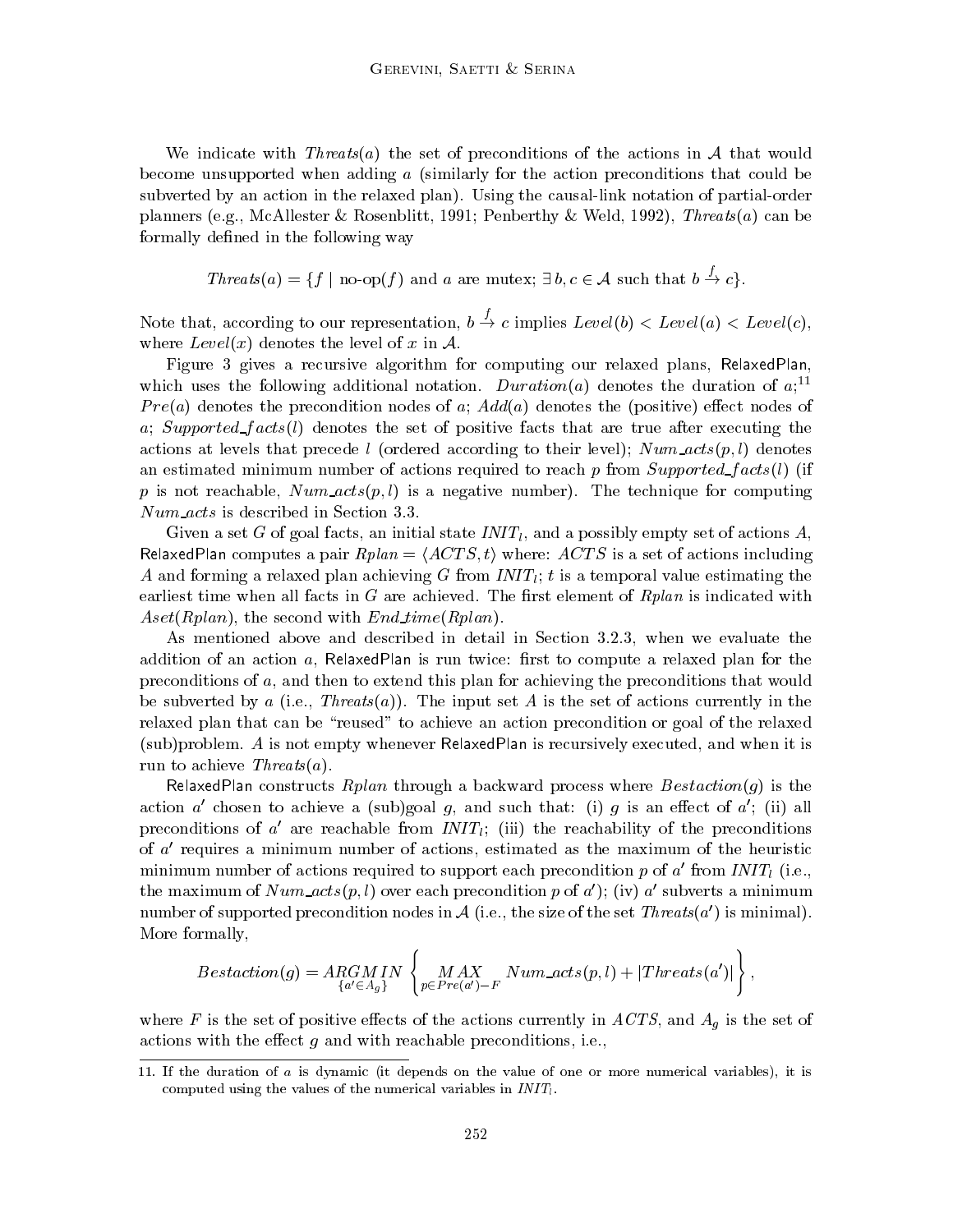# RelaxedPlan(G,  $INT_l$ , A)

*Input*: A set of goal facts  $(G)$ , the set of facts that are true after executing the actions of the current TA-graph up to the level  $l$  (*INIT<sub>i</sub>*), a possibly empty set of actions (A); Output: A set of actions and a real number, estimating a minimal set of actions required to achieve  $G$  and the earliest time when all facts in  $G$  can be achieved, respectively.

 $t \leftarrow \underset{g \in G \cap INT_l}{MAX} Time(g);$ <br>  $G \leftarrow G - INT_l; ACTS \leftarrow A;$ 1. 2.  $F \leftarrow \bigcup_{a \in ACTS} Add(a);$ 3.  $t \leftarrow MAX\left\{t, \underset{g \in G \cap F}{MAX} T(g)\right\};$  $4.$ while  $G - F \neq \emptyset$ 5. 6.  $g \leftarrow$  a fact in  $G - F$ ;  $bestact \leftarrow Bestaction(q);$  $7.$ 8.  $Rplan \leftarrow$  Relaxed Plan $(Pre(bestact), INT_l, ACTS);$ 9. forall  $f \in Add(bestact) - F$ 10.  $T(f) \leftarrow End_time(Rplan) +ّDuration(bestact);$ 11.  $ACTS \leftarrow Aset(Rplan) \cup \{bestact\};$  $F \leftarrow \bigcup_{a \in ACTS} Add(a);$ 12.  $t \leftarrow MAX\{t, End_time(Rplan) + Duration(bestact)\};$ 13. 14. return  $\langle ACTS, t \rangle$ .

Figure 3: Algorithm for computing a relaxed plan achieving a set of action preconditions from the state  $INT_l$ . Rplan is a pair of values  $\langle Aset(Rplan), End_time(Rplan) \rangle$ , where the first value is a set of actions and the second is a temporal quantity.  $Bestaction(g)$  is the action that is heuristically chosen to support g as described in the text.

 $A_q = \{a \in \mathcal{O} | g \in Add(a), \mathcal{O} \text{ is the set of all actions, } \forall p \in Pre(a) \; Num\_acts(p) \geq 0\}.$ <sup>12</sup>

Notice that the set of actions  $\mathcal O$  in the definition of  $A_q$  does not contain operator instances with mutually exclusive preconditions. The reason why  $Bestaction(g)$  considers the cost of the preconditions in  $Pre(a') - F$ , instead of in  $Pre(a')$ , is that the preconditions of a' that are in  $F$  are already supported by other actions currently in the relaxed plan under construction.

Requirements (i) and (ii) for the definition of *Bestaction* are obvious. Regarding (iii) and (iv), we considered alternative versions that are implemented in LPG, but that are not used as default strategies because we experimentally found that on average they lead to a

<sup>12.</sup> In principle  $A_q$  can be empty because g might not be reachable from INIT<sub>l</sub> (i.e., Bestaction(g) =  $\emptyset$ ). RelaxedPlan treats this special case by forcing its termination and returning a set of actions including a special action with a very high cost, leading  $E$  to consider the element of the neighborhood under evaluation a bad possible next search state. For clarity we omit these details from the formal description of the algorithm.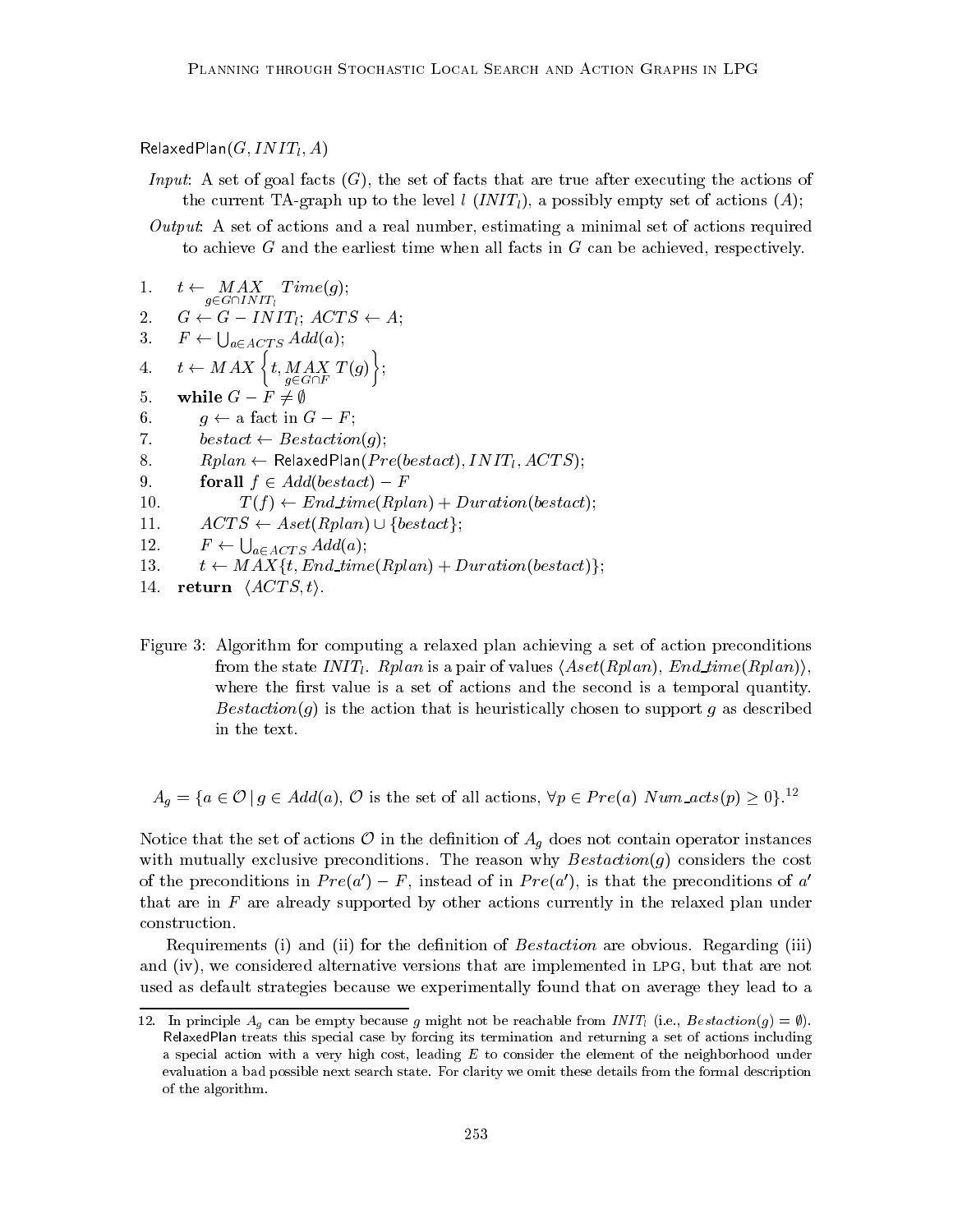worse performance. In particular, instead of using the maximum of the heuristic minimum number of actions required to support each precondition  $a'$ , we tested the use of the sum of such numbers, which can give an overestimation of the actual search cost. We have also tested a version of *Bestaction* which does not consider (iv), i.e., without the term  $|Threats(a')|$ . While this simplified version is faster to compute, overall the performance of the planner was on average worse both in terms of CPU-time and quality of the plans produced (detailed results of this experiment are available from the web page of LPG).

Steps 1, 4 and 13 of RelaxedPlan estimate the earliest time required to achieve all goals in  $G$ . This is recursively defined as the maximum of

- (a) the times assigned to the facts in G that are already true in the state  $INT<sub>l</sub>$  (step 1);
- (b) the estimated earliest time  $T(g)$  required to achieve every fact g in G that is an effect of an action currently in  $\Lambda CTS$  (step 4);
- (c) the estimated earliest time required to complete the execution of the actions chosen by Bestaction to achieve each of the remaining facts in  $G$  (step 13).

The T-times of (b) are computed by steps  $9-10$  from the relaxed subplan derived to achieve them. Clearly the algorithm terminates, because either every (sub)goal  $p$  is reachable from  $INIT_l$  (i.e.,  $Num\_acts(p, l) > 0$ ), or at some point *bestact* =  $\emptyset$  holds, forcing immediate termination (see footnote 12). Moreover, it can be proved that the complexity of the algorithm is polynomial in the number of actions and facts in the planning prob $lem/domain.$ 

## 3.2.2 AN EXAMPLE ILLUSTRATING RelaxedPlan

Suppose we are evaluating the addition of a to the current TA-graph  $\mathcal A$  illustrated in Figure 4. For each fact that is used in the example, the tables of Figure 4 give the relative  $Num\_acts$ -value or the temporal value ( $Num\_acts$  for the unsupported facts, Time for the other nodes). The Num acts-value for a fact belonging to  $INIT<sub>l</sub>$  is zero. The duration of the actions used in the example are indicated in the corresponding table of Figure 4. Solid circle and square nodes represent precondition and action nodes in  $\mathcal{A} \cup \{a\}$ ; dotted circle and square nodes represent the precondition and action nodes that are considered during the evaluation process; finally, the gray circle and square nodes represent the precondition and action nodes that are selected by RelaxedPlan.

First we describe the derivation of the sets of actions in the relaxed plan for  $Pre(a)$  and  $Threats(a), i.e.,$ 

 $S_1 = A set(\mathsf{RelaxedPlan}\left(Pre(a), INT{T_l}, \emptyset\right))\; \text{and}$ 

 $S_2 = A set(\text{RelaxedPlan}(Threats(a), INT_l, S_1))$ 

respectively. Then we describe the derivation of the estimation of the earliest time when all preconditions in  $Pre(a)$  can be achieved, i.e.,  $End\_time(RelaxedPlan(Pre(a), INT<sub>L</sub>, \emptyset)).$ 

#### Actions for  $Pre(a)$  in the Relaxed Plan

 $Pre(a)$  is  $\{p_1, p_2, p_3\}$  but, since  $p_2 \in INT_l$ , in the first execution of RelaxedPlan step 2 removes  $p_2$  from G. So, only  $p_1$  and  $p_3$  are the goals of the relaxed problem. Suppose that in order to achieve  $p_1$  we can use  $a_1$ ,  $a_2$  or  $a_3$  (forming the set  $A_q$  examined by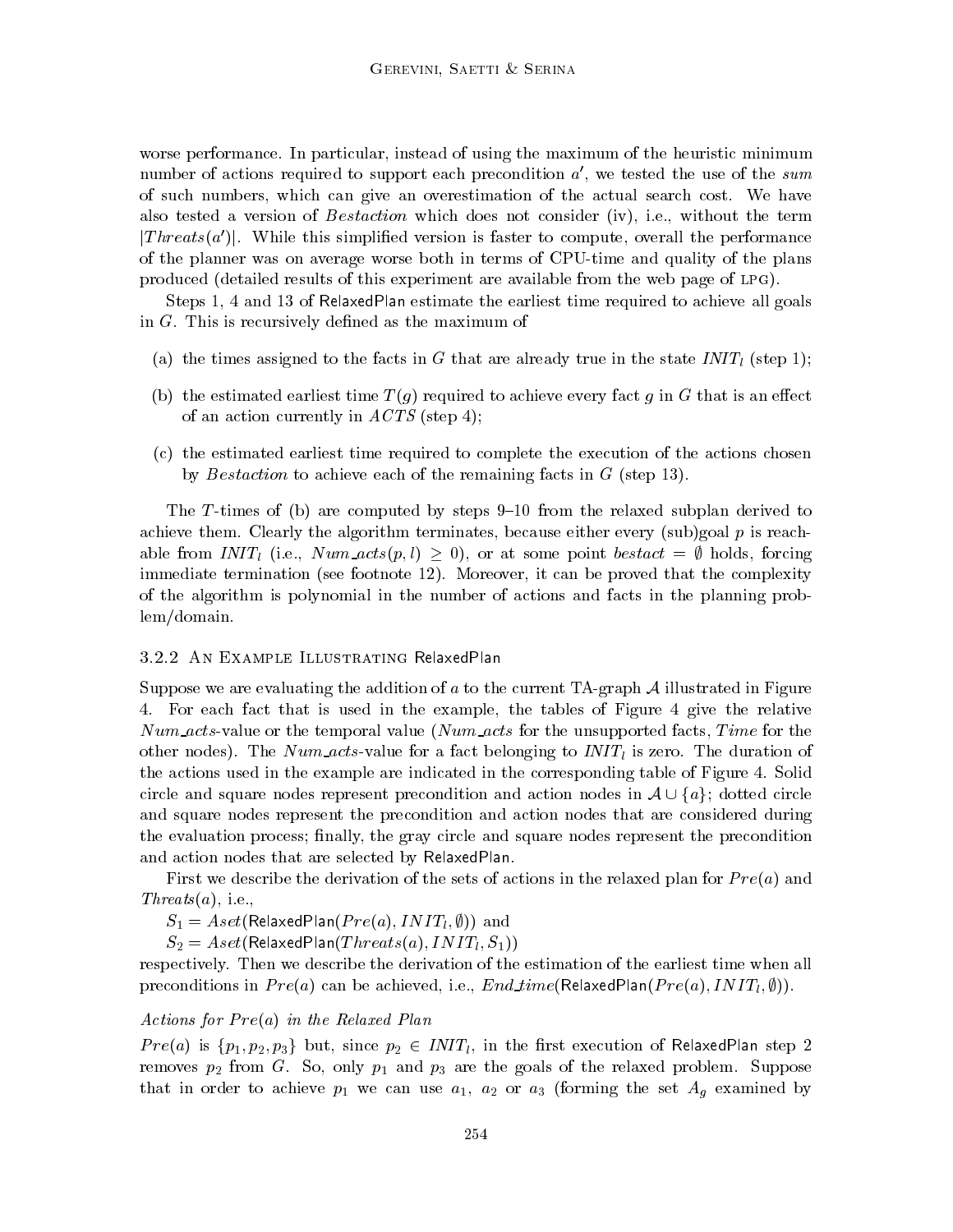

Figure 4: An example illustrating RelaxedPlan. Square nodes represent action nodes, while the other nodes represent fact nodes; solid nodes correspond to nodes in  $\mathcal{A}\cup\{a\}$ ; dotted nodes correspond to the precondition and action nodes that are considered during the evaluation process; the gray nodes are those selected by RelaxedPlan.

 $Bestaction(p_1)$  in step 7). Each of these actions is evaluated, and  $a_1$  is chosen. In the recursive call of RelaxedPlan applied to the preconditions of  $a_1$ ,  $p_5$  is not considered because it already belongs to  $INIT<sub>l</sub>$ . Regarding the other precondition of  $a_1$  ( $p_4$ ), suppose that  $a_4$  is the only action achieving it. Then this action is chosen to achieve  $p_4$ , and since its preconditions belong to  $INT<sub>l</sub>$ , they are not evaluated (the new recursive call of RelaxedPlan returns an empty action set).

Regarding the precondition  $p_3$  of a, assume that it can be achieved only by  $a_5$  and  $a_6$ . These actions have a common precondition  $(p_{12})$  that is an effect of  $a_4$ , an action belonging to ACTS (because it was already selected by RelaxedPlan( $Pre(a_1), INT<sub>l</sub>, \emptyset$ )). The other preconditions of these actions belong to *INIT*<sub>1</sub>. Since  $|Threats(a_5)| = 0$  and  $|Threats(a_6)| =$ 1,  $Bestaction(p_3)$  is  $a_5$ . Consequently,  $Aset(RelaxedPlan(Pre(a), INIT_1, \emptyset))$  is  $\{a_1, a_4, a_5\}$ .

#### Actions for Threats $(a)$  in the Relaxed Plan

Concerning the execution of Relaxed Plan for *Threats*(a), i.e., Relaxed Plan( $\{q\}$ , *INIT*<sub>1</sub>,  $\{a_1, a_4,$  $a_5$ ), suppose that the only actions for achieving q are  $a_7$  and  $a_8$ . Since the precondition  $p_{14}$  of  $a_7$  is an effect of  $a_5$ , which is an action in the input set A (it belongs to the relaxed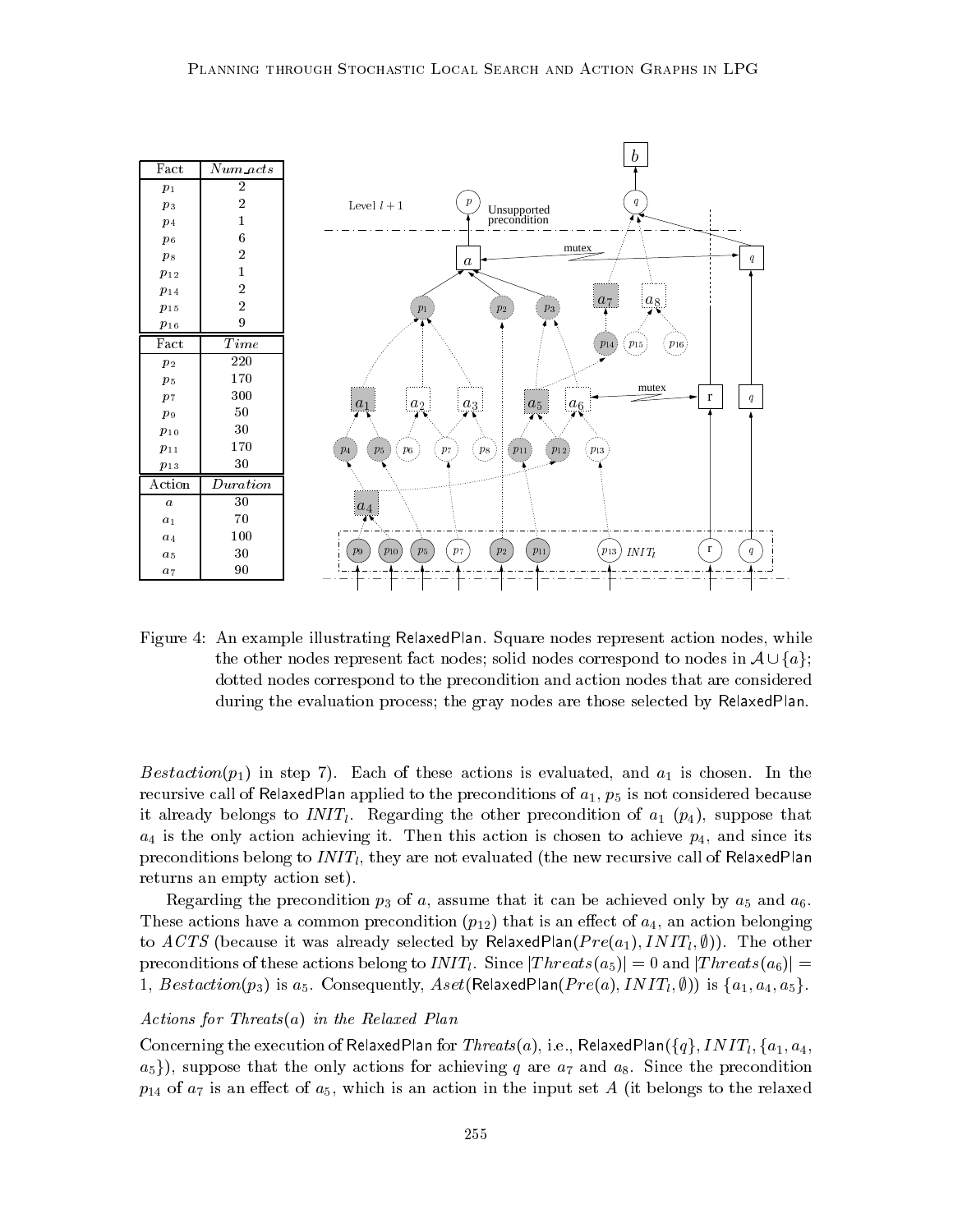subplan computed for the preconditions of a), and *Threats* $(a_7)$  is empty, the best action chosen by RelaxedPlan to support q is  $a_7$ . It follows that the set of actions returned by Relaxed Plan is  $\{a_1, a_4, a_5, a_7\}$ .

## Temporal Value for  $Pre(a)$

We now consider the evaluation of the temporal value returned by RelaxedPlan( $Pre(a)$ ,  $INT<sub>l</sub>, \emptyset$ ). According to the temporal values specified in the table of Figure 4, the value of t at step 1 is  $Time(p_2) = 220$ . As illustrated above, RelaxedPlan for  $Pre(a)$  is recursively executed to evaluate the preconditions of  $a_1$  (the action chosen to achieve  $p_1$ ) and then of  $a_4$  (the action chosen to achieve  $p_4$ ). In the evaluation of the preconditions of  $a_4$ , at step 1 of RelaxedPlan( $Pre(a_4)$ ,  $INIT<sub>1</sub>, \emptyset)$ ) t is set to 50, i.e., the maximum value between  $Time(p_9)$ and  $Time(p_{10})$  and the algorithm returns  $\langle \emptyset, 50 \rangle$ .

In the evaluation of the preconditions of  $a_1$ , at step 1 of RelaxedPlan( $Pre(a_1), INT<sub>1</sub>, \emptyset$ )) t is set to  $Time(p_5) = 170$ , at step 8 RelaxedPlan( $Pre(a_4), INT_l, \emptyset$ ) returns  $\langle \emptyset, 50 \rangle$ , while steps 9–10 set  $T(p_{12})$  to 50+100 (the duration of  $a_4$ ), and at step 13 t is set to  $MAX\{170, 50+\}$ 100. Hence, the recursive execution of RelaxedPlan applied to the preconditions of  $a_1$  returns  $\langle \{a_4\}, 170\rangle$ , and at step 13 of RelaxedPlan $(Pre(a), INIT<sub>l</sub>, \emptyset)$  t is set to  $MAX\{220, 170+\}$  $70$ } = 240.

As we have seen in the first part of the example, the action chosen to support  $p_3$  is  $a_5$ . The recursive execution of RelaxedPlan( $Pre(a_5), INT_l, \{a_1, a_4\}$ ) applied to the preconditions of  $a_5$  returns  $\langle \{a_1, a_4\}, 170 \rangle$ . In fact, the only precondition of  $a_5$  that is not in INIT<sub>l</sub> ( $p_{12}$ ) is achieved by an action already in ACTS ( $a_4$ ). Moreover, since  $T(p_{12}) = 150$ and  $Time(p_{11}) = 170$ , the estimated end time of  $a_5$  is  $170 + 30 = 200$ . At step 13 of RelaxedPlan( $Pre(a), INT<sub>l</sub>, \emptyset$ ) t is then set to  $MAX\{240, 200\}$  and the output of Relaxed-Plan is  $\langle \{a_1, a_4, a_5\}, 240 \rangle$ .

#### 3.2.3 ESTIMATING THE TERMS OF  $E$

As noted before, the terms of the action evaluation function  $E$  are computed by using the relaxed (sub)plan  $\pi_r$  for a set of preconditions. The number of actions in  $\pi_r$  and the threats of these actions are used to define a heuristic estimate of the additional search cost that would be introduced by adding an action  $\alpha$  to the current TA-graph, or removing it (i.e., the Search cost terms of  $E$ ). Note that in general this is not an admissible heuristic, because it can overestimate the minimum number of search steps needed to cope with the inconsistency under consideration.

The Temporal cost term of  $E(a)^i$  is an estimation of the earliest time when the new action a would terminate, given the actions in  $\pi_r$  and the earliest time when  $\pi_r$  can be applied in the context of the current action graph.<sup>13</sup> The Temporal cost term of  $E(a)^r$  is an estimation of the earliest time when all preconditions that would become unsupported by removing  $a$  from the current action graph could be supported again.

The *Execution\_cost* term of  $E(a)^i$  is an estimation of the additional execution cost that would be required to satisfy the preconditions of  $a$ , and is derived by summing the cost of each action a' in  $\pi_r$  (Cost(a')). The Execution cost term of  $E(a)^r$  is estimated similarly by

<sup>13.</sup> The makespan of  $\pi_r$  is not a lower bound for *Temporal cost(a)* because the possible parallelization of  $\pi_r$  with the actions already in A is not considered.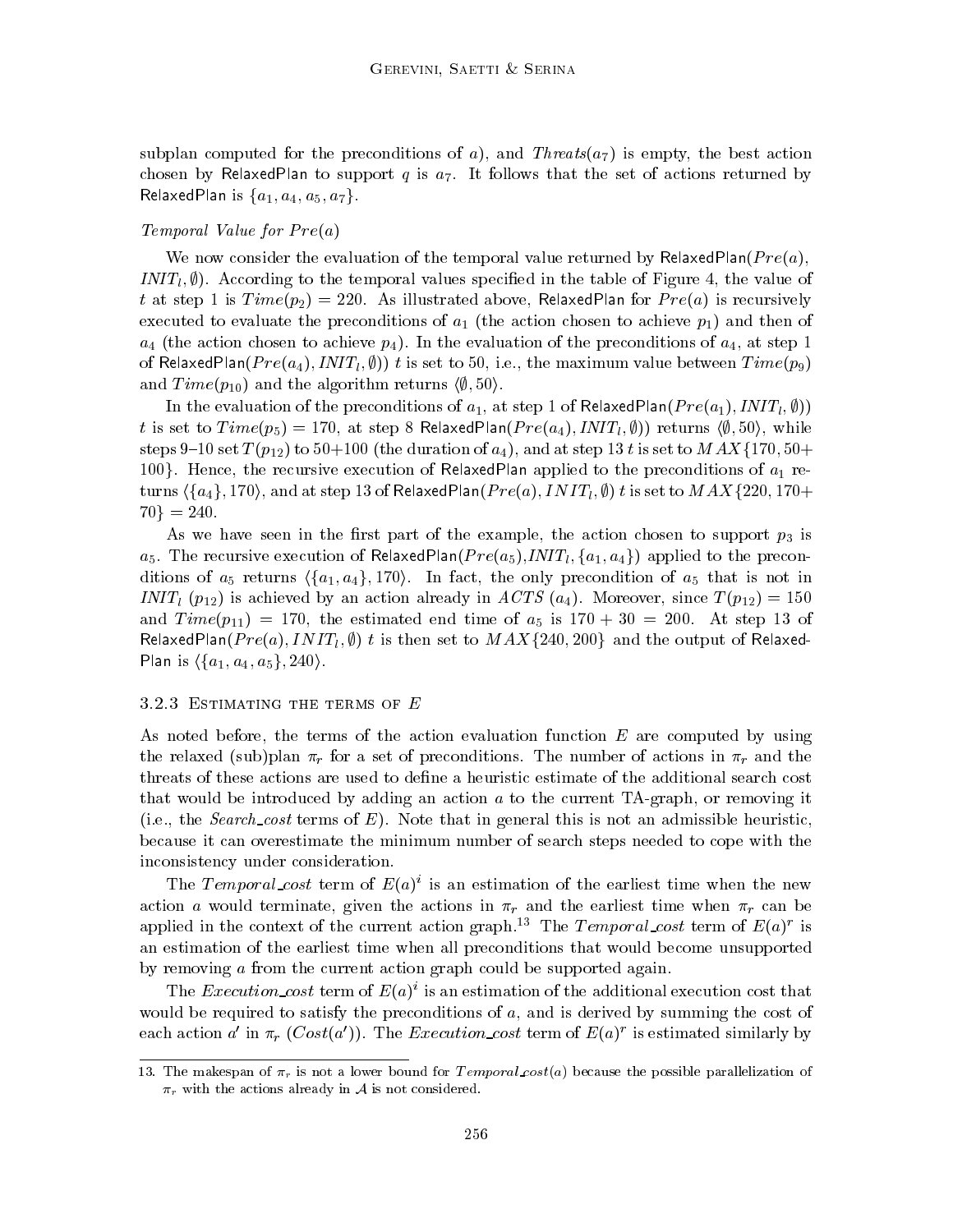### EvalAdd $(a)$

*Input:* An action node a that does not belong to the current TA-graph. Output: A pair formed by a set of actions and a temporal value  $t$ .

- $INIT_l \leftarrow Supported\_facts(Level(a));$ 1.
- $\overline{2}$ .  $Rplan \leftarrow \text{RelaxedPlan}(Pre(a), INT_l, \emptyset);$
- $t_1 \leftarrow MAX\{0, MAX\{Time(a') \mid \Omega \models a' \prec a\}\};$ 3.
- $t_2 \leftarrow MAX\{t_1, End_time(Rplan)\};$ 4.
- $A \leftarrow Aset(Rplan) \cup \{a\};$ 5.
- $Rplan \leftarrow \text{RelaxedPlan}(Threats(a), INT_{l}-Threats(a), A);$ 6.
- 7. **return**  $\langle Aset(Rplan), t_2 + Duration(a) \rangle$ .

#### EvalDel $(a)$

*Input*: An action node a that belongs to the current TA-graph. Output: A pair formed by a set of actions and a temporal value  $t$ .

- $INIT_l \leftarrow Supported\_facts(Level(a));$ 1.
- $\overline{2}$ .  $Rplan \leftarrow \text{RelaxedPlan}(Unsup\_facts(a), INIT_l, \emptyset).$
- 3. return Rplan.
- Figure 5: Algorithms for estimating the search, execution and temporal costs for the insertion (EvalAdd) and removal (EvalDel) of an action node a. Rplan is a pair of values, identified by  $Aset(Rplan)$  and  $End_time(Rplan)$ , where the first is a set of actions and the second a temporal value. Num\_acts, Supported\_facts, Duration and Threats have been defined in Section 3.2.1.  $Unsup_f acts(a)$  denotes the set of precondition nodes that become unsupported by removing a from  $A$ .

considering the preconditions of the actions that would become unsupported when removing a from the current action graph. More formally,  $E$  is defined as follows:

$$
E(a)^{i} \left\{ \begin{array}{l} Execution\_cost(a)^{i} = \sum_{a' \in \text{ Aset(EvalAdd}(a))} Cost(a') \\ Temporal\_cost(a)^{i} = End_time(\text{EvalAdd}(a)) \\ Search\_cost(a)^{i} = |Aset(\text{EvalAdd}(a))| + \sum_{a' \in \text{ Aset(EvalAdd}(a))} |Threats(a')| \end{array} \right.
$$

$$
E(a)^{r} \left\{ \begin{array}{l} Execution\_cost(a)^{r} = \sum_{a' \in \text{ Aset(EvalDel}(a))} Cost(a') - Cost(a) \\ Temporal\_cost(a)^{r} = End_time(\text{EvalDel}(a)) \\ Search\_cost(a)^{r} = |Aset(\text{EvalDel}(a))| + \sum_{a' \in \text{ Aset(EvalDel}(a))} |Threats(a')| \end{array} \right.
$$

where  $EvalAdd(a)$  and  $EvalDel(a)$  are the functions defined in Figure 5. EvalAdd(a) returns two values: the set of actions in  $\pi_r$  (Aset) and an estimation of the earliest time when the new action a would terminate (*End\_time*). Similarly for  $EvalDel(a)$ , which returns the set of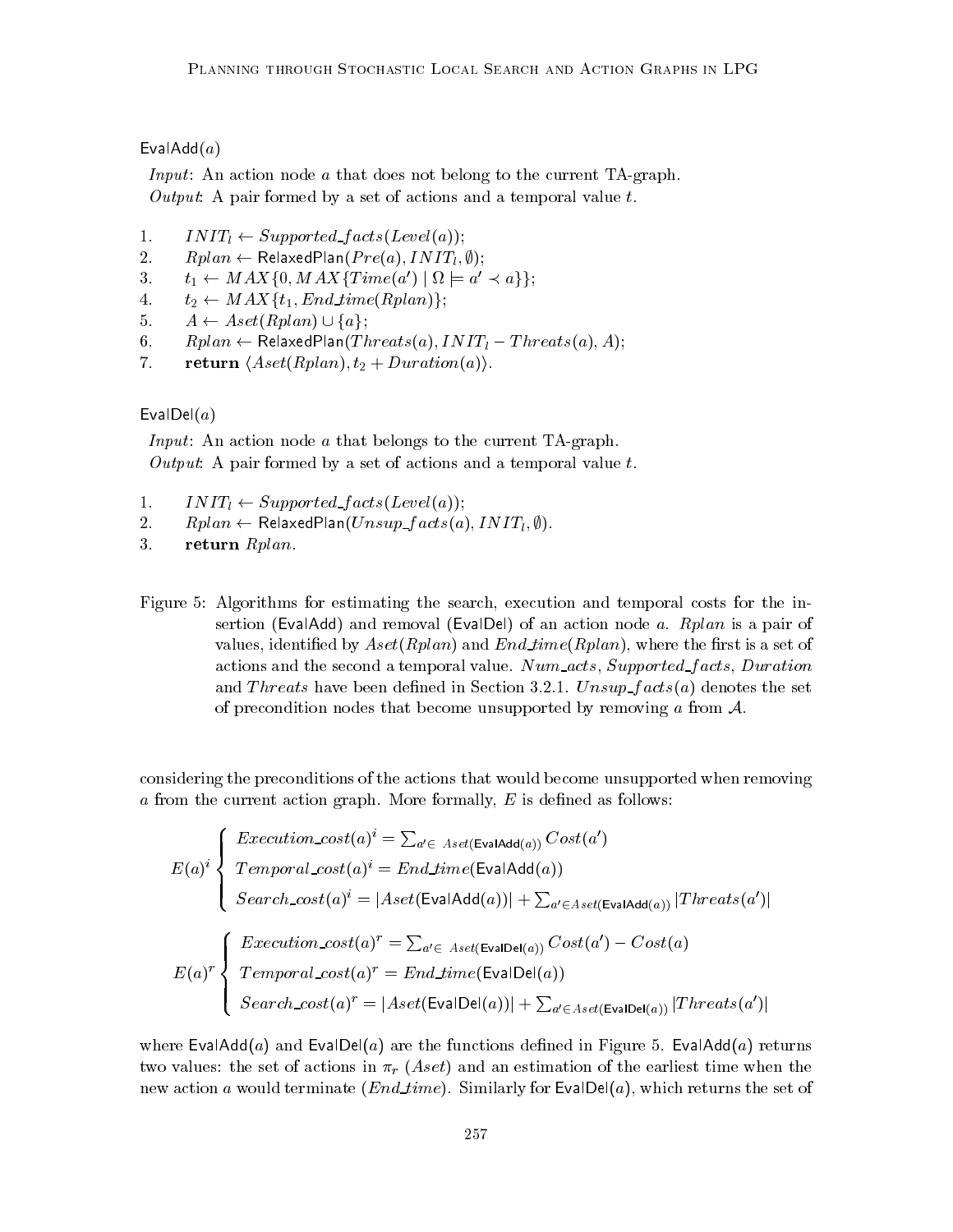actions in the relaxed plan achieving the preconditions that would become unsupported if a were removed from  $A$ , together with an estimation of the earliest time when all these preconditions would become supported. The relaxed subplans used in  $EvalAdd(a)$  and EvalDel(a) are computed by RelaxedPlan, as described in Section 3.2.1.

After having computed the state  $INT_l$  using  $Supported_facts(l)$ , in step 2 EvalAdd uses RelaxedPlan to compute a relaxed subplan  $(Rplan)$  for achieving the preconditions of the new action a from  $INT<sub>l</sub>$ . Steps 3-4 compute an estimation of the earliest time when a can be executed as the maximum value over the end times of all the actions preceding a in  $\mathcal A$  $(t_1)$  and  $End_time(Rplan)$   $(t_2)$ . Steps 5-6 compute a relaxed plan for *Threats(a)* taking account of a and the actions in the first relaxed subplan.

EvalDel is simpler than EvalAdd, because the only new inconsistencies that can be generated by removing a are the precondition nodes supported by a (possibly through the no-op propagation of its effects) that would become unsupported.  $Unsup_facts(a)$  denotes the set of these nodes.

Of course, an action elimination from  $A$  to cope with an inconsistency could remove some additional inconsistencies (the unsupported preconditions of the eliminated action). Similarly, an action that is added to  $A$  to support a certain precondition could support additional preconditions as well. However note that, as described in Section 3.1, Walkplan, like Walksat, does not consider possible improvements during the evaluation of the search neighborhood. Hence, EvalDel and EvalAdd do not take account of additional inconsistencies that are removed from  $A$  as positive "side-effects" of coping with the inconsistency under consideration.

In order to illustrate the steps of EvalAdd, consider again the example of Figure 4. As shown in Section 3.2.2, the pair assigned to Rplan by step 2 of EvalAdd(a) is  $\langle \{a_1, a_4, a_5\}, 240 \rangle$ (which is the pair of values returned by RelaxedPlan( $Pre(a), INT_l, \emptyset$ )). At step 3 of Eval-Add(a) suppose that  $t_1$  is set to 230 (i.e., that the highest temporal value assigned to the actions in the TA-graph that must precede a is 230). Step 4 sets  $t_2$  to  $MAX\{230, 240\}$ , and the execution of RelaxedPlan( $\{q\}$ , *INIT*<sub>l</sub>  $-\{q\}$ ,  $\{a_1, a_4, a_5, a\}$ ) at step 6 returns  $\langle \{a_1, a_4, a_5, a, a_7\}$ ,  $t_q$ , where  $t_q$  is a temporal value that is ignored in the rest of the algorithm, because it does not affect the estimated end time of a. Thus, since the duration of a is 30, the output of EvalAdd(a) is  $\langle \{a_1, a_4, a_5, a, a_7\}, 240 + 30 \rangle$ .

#### 3.3 Computing Reachability and Temporal Information

The techniques described in the previous subsection for computing the action evaluation function use heuristic reachability information about the minimum number of actions required to achieve a fact f from  $NIT_l$  ( $Num\_acts(f, l)$ ), and the earliest times for actions and preconditions. LPG precomputes  $Num\_acts(f, l)$  for  $l = 1$  and any fact f, i.e., it estimates the minimum number of actions required to achieve  $f$  from the initial state  $I$  of the planning problem before starting the search. For  $l > 1$ ,  $Num\_acts(f, l)$  can be computed only during search because it depends on which actions nodes are in the current TA-graph (at levels preceding  $l$ ). Since during search many action nodes can be added and removed, it is important that the computation of  $Num\_acts(f, l)$  is fast.

Figure 6 gives ComputeReachabilityInformation, the algorithm used by LPG for computing  $Num\_acts(f, 1)$  trying to take account of the tradeoff between quality of the estimation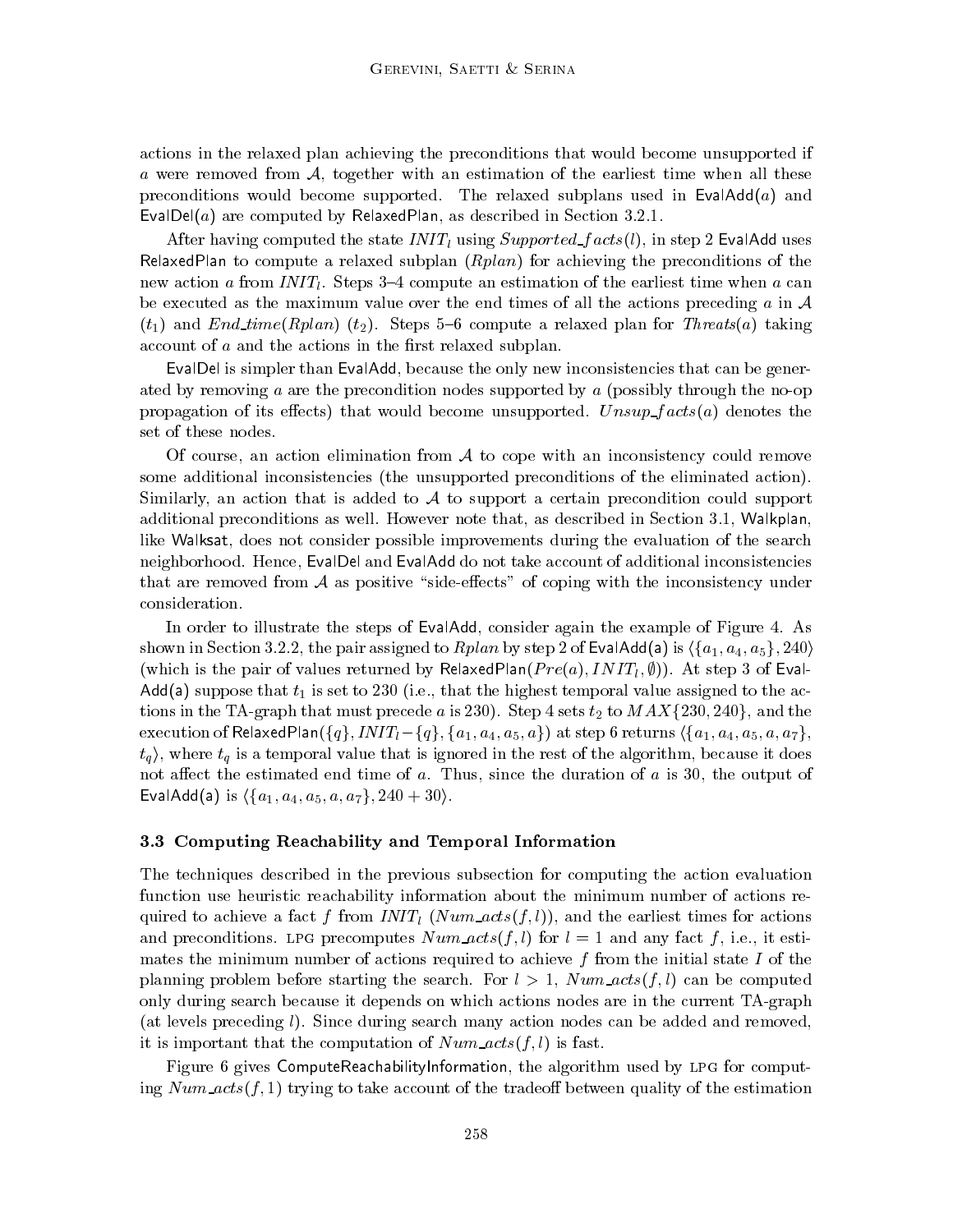ComputeReachabilityInformation( $I, \mathcal{O}$ )

- *Input*: The initial state of the planning problem under consideration  $(I)$  and all ground instances of the operators  $(\mathcal{O})$ ;
- *Output*: An estimate of the number of actions ( $Num\_acts$ ) and of the earliest time  $(Time\_fact)$  required to achieve each fact from I.

 $\overline{1}$ . **forall** facts  $f \neq$ <sup>\*</sup> the set of all facts is precomputed by the operator instantiation phase  $*/$ 2. if  $f \in I$  then 3.  $Num\_acts(f, 1) \leftarrow 0; Time\_fact(f, 1) \leftarrow 0; Action(f, 1) \leftarrow a_{start};$ 4. else  $Num\_acts(f, 1) \leftarrow -1;$  $F \leftarrow I; F_{new} \leftarrow I; A \leftarrow \mathcal{O};$ 5. 6. while  $F_{new} \neq \emptyset$ 7.  $F \leftarrow F \cup F_{new}; F_{new} \leftarrow \emptyset$ while  $A' = \{a \in A \mid Pre(a) \subseteq F\}$  is not empty 8. 9.  $a \leftarrow$  an action in  $A'$ ; 10.  $ra \leftarrow$  Required Actions  $(I, Pre(a));$  $t \leftarrow MAX$  Time\_fact(f, 1); 11.  $f\in Pre(a)$ 12. forall  $f \in Add(a)$ 13. if  $f \notin F \cup F_{new}$  or  $Time\_fact(f, 1) > (t +ّvarian(a)) then$ 14.  $Time\_fact(f, 1) \leftarrow t +ّoaration(a);$ if  $f \notin F \cup F_{new}$  or  $Num\_acts(f, 1) > (ra + 1)$  then 15.  $Num\_acts(f, 1) \leftarrow ra + 1;$ 16. 17.  $Action(f, 1) \leftarrow a;$ 18.  $F_{new} \leftarrow F_{new} \cup Add(a) - F;$ 19.  $A \leftarrow A - \{a\};$ 

Required Actions  $(I, G)$ 

*Input*: A set of facts I and a set of action preconditions  $G$ ;

- *Output*: An estimate of the minimum number of actions required to achieve all facts in  $G$ from  $I(ACTS)$ .
- $ACTS \leftarrow \emptyset$ : 1.
- $\overline{2}$ .  $G \leftarrow G - I$
- while  $G \neq \emptyset$ 3.
- 4.  $g \leftarrow$  an element of G;
- 5.  $a \leftarrow Action(g, 1);$
- 6.  $ACTS \leftarrow ACTS \cup \{a\};$
- 7.  $G \leftarrow G \cup Pre(a) - I - \bigcup_{b \in ACTS} Add(b);$
- 8.  $return(|ACTS|)$ .

Figure 6: Algorithms for computing heuristic information about the reachability of each fact.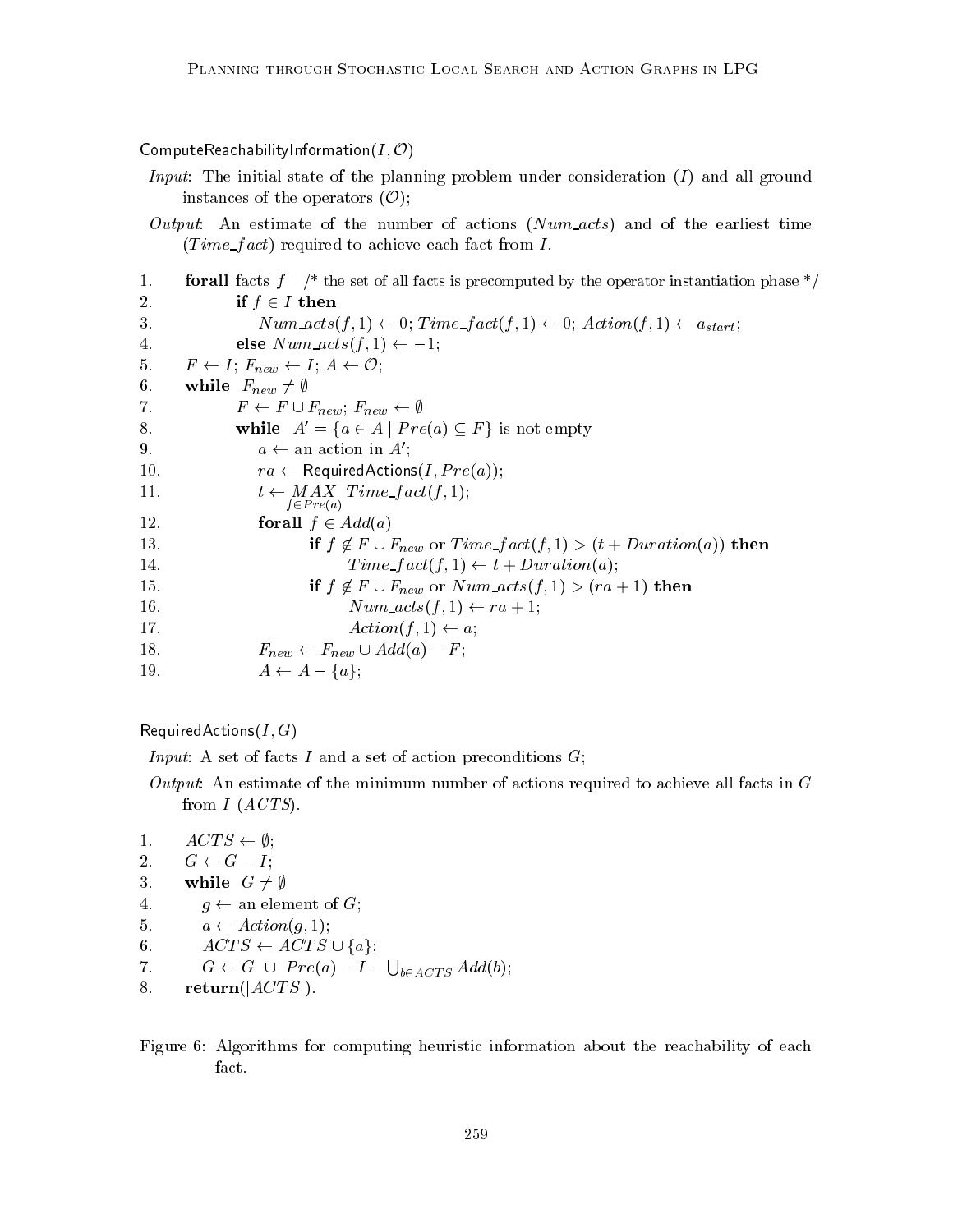and computational effort to derive it. The same algorithm could be used for (re)computing  $Num\_acts(f, l)$  after an action insertion/removal for any  $l > 1$  (when  $l > 1$ , instead of I, in input the algorithm has  $Supported_facts(l))$ .<sup>14</sup> In addition to  $Num\_acts(f, 1)$ , ComputeReachabilityInformation derives heuristic information about the possible earliest time of every fact f reachable from I  $(Time_fact(f, 1))$ . LPG can use  $Time_fact(f, 1)$  to assign an initial temporal value  $(Time(f))$  to any unsupported fact node representing f, instead of leaving  $Time(f)$  undefined as we indicated in Section 2.2. This can give a more accurate estimation of the earliest start time of an action with unsupported preconditions, which is defined as the maximum value over the times assigned to its preconditions. Note that  $Time\_{fact}(f,1)$  is not updated when actions are added to (or removed from) the current TA-graph.

Before illustrating in detail the algorithm for computing reachability information that we used for the competition version of LPG, we should also note that preconditions involving numerical quantities are ignored by this technique. A new version taking numerical preconditions into account is under development.

#### 3.3.1 COMPUTATION OF Num\_acts AND Time\_facts

For clarity we first describe only the steps of ComputeReachabilityInformation used to derive Num\_acts, and then we comment on the computation of  $Time\_fact$ . In steps 1-4, the algorithm initializes  $Num\_acts(f, 1)$  to 0, if  $f \in I$ , and to -1 otherwise (indicating that f is not reachable). Then in steps 5–19 it iteratively constructs the set  $F$  of facts that are reachable from I, starting with  $F = I$ , and terminating when F cannot be further extended. In this forward process each action is applied at most once, when its preconditions are contained in the current  $F$ . The set  $A$  of the available actions is initialized to the set of all possible actions (step 5), and it is reduced after each action application (step 19). The internal while-loop (steps 8–19) applies the actions in A to the current F, possibly deriving a new set of facts  $F_{new}$  in step 18. If  $F_{new}$  is not empty, F is extended with  $F_{new}$  and the internal loop is repeated. Since  $F$  monotonically increases and the number of facts is finite, termination is guaranteed. When an action  $a$  in  $A'$  (the subset of actions currently in A that are applicable to  $F$ ) is applied, the reachability information for its effects are revised as follows. First we estimate the minimum number ra of actions required to achieve  $Pre(a)$ from I using the subroutine Required Actions (step 10). Then we use ra to possibly update  $Num\_acts(f, 1)$  for any effect f of a (steps 12, 15-16). If the application of a leads to a lower estimation for f, i.e., if  $ra + 1$  is less than the current value of  $Num\_acts(f, 1)$ , then  $Num\_acts(f, 1)$  is set to  $ra + 1$ . In addition, a data structure indicating the current best action to achieve f from I  $(Action(f, 1))$  is set to a (step 17).<sup>15</sup>

For any fact f in the initial state, the value of  $Action(f, 1)$  is  $a_{start}$  (step 3). RequiredActions uses Action to derive ra through a backward process starting from the input set of

<sup>14.</sup> In order to obtain better performance, for  $l > 1$  LPG uses an incremental version of ComputeReachabilitylnformation updating  $Num\_acts(f, l)$  after each action insertion/removal. We omit the details of this version of the algorithm.

<sup>15.</sup> In the actual algorithm implemented in LPG, when we set  $Action(f, 1)$ , we consider also the case in which  $Num\_acts(f, 1)$  is equal to  $ra + 1$ ; if the execution cost of a is lower than that cost of the current  $Action(f, 1)$ , or they have the same cost but the a supports f earlier, then  $Action(f, 1)$  is revised to a. For clarity these details are omitted from the formal description of the algorithm.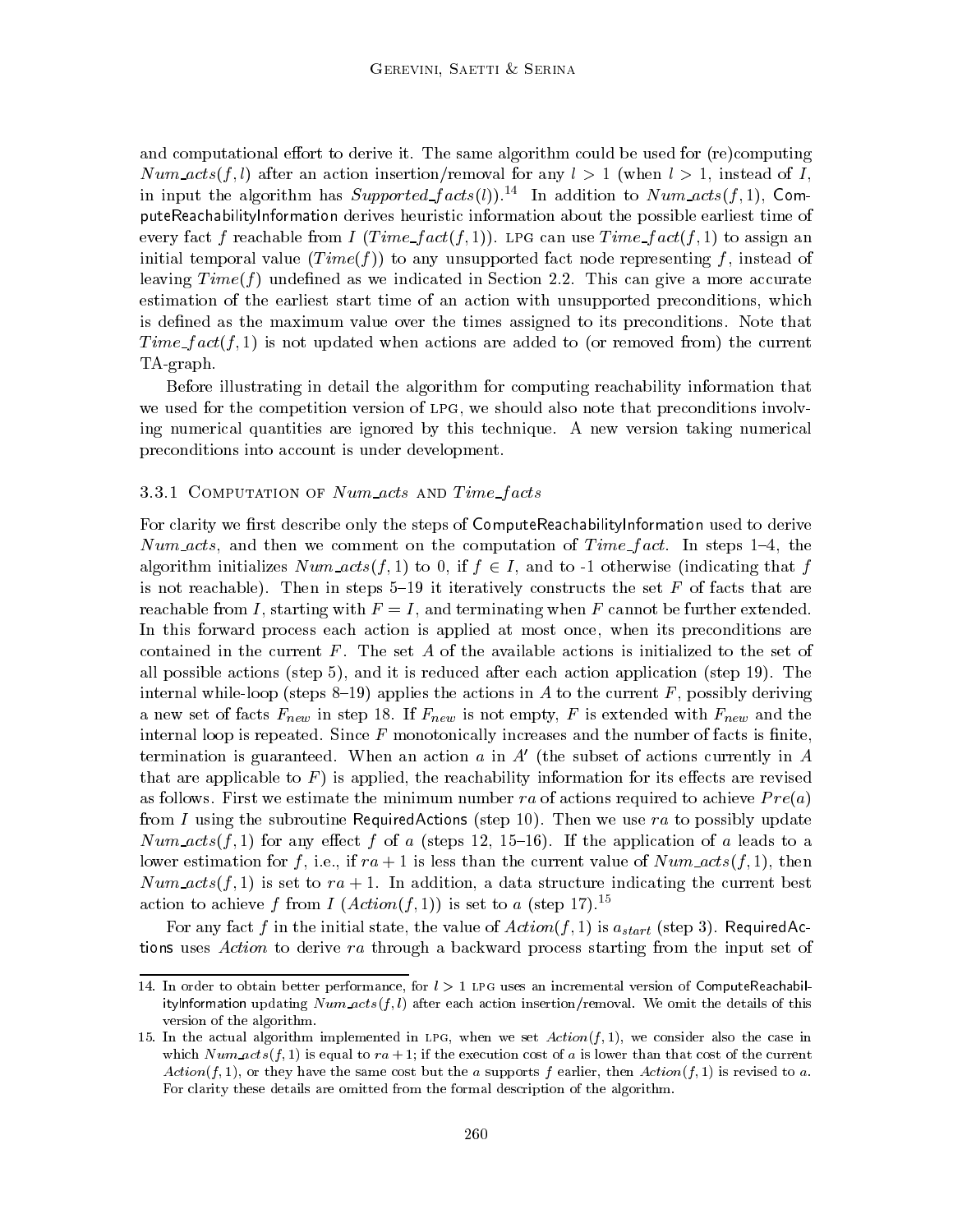action preconditions  $(G)$ , and ending when  $G \subseteq I$ . The subroutine incrementally constructs a set of actions  $(ACTS)$  achieving the facts in G and the preconditions of the actions already selected (using Action). At each iteration the set  $G$  is revised by adding the preconditions of the last action selected, and removing the facts belonging to  $I$  or to the effects of actions already selected (step 7). Termination of Required Actions is guaranteed because every element of  $G$  is reachable from  $I$ .

Time-fact(f, 1) is computed in a way similar to  $Num\_acts(f, 1)$ . Step 3 of ComputeReachability Information initializes it to 0, for any fact  $f$  in the initial state. Then, at every application of an action  $a$  in the forward process described above, we estimate the earliest possible time t for applying a as the maximum value over the times currently assigned to its preconditions (step 11). For any effect f of a that has not been considered yet (i.e., that is not in F, or that has a temporal value higher than t plus the duration of a, steps 13–14 set  $Time\_fact(f, 1)$  to this lower value (because we have found a shorter relaxed plan to achieve  $f$  from  $I$ ).

The complexity of ComputeReachabilityInformation is polynomial in the number of facts and actions in the problem/domain under consideration. Step 10, the most expensive step of the algorithm, is executed  $O(|\mathcal{O}|)$  times, where  $\mathcal O$  is the set of all actions, and  $|\mathcal O|$  is the size of this set. It is easy to see that the worst-case time complexity of RequiredActions is  $O(|\mathcal{O}|)$ . It follows that the time complexity of ComputeReachabilityInformation is  $O(|\mathcal{O}|^2)$ . However, we have experimentally observed that very often Required Actions terminates returning numbers much smaller than  $|O|$  (i.e., that the number of iterations that the algorithm performs is well below  $|O|$ . Finally, we observe that the order in which actions are examined for their application in the forward process can affect the output results. In our current implementation we use a random order.

Figure 7 illustrates the algorithm with an example. Suppose that the facts in the initial state I are  $f_{1...8}$ , and that the actions in O are  $a_{1...7}$ , where the subscript of the actions correspond to the order in which they are applied by the algorithm. The first actions that are applied are  $a_1, a_2$  and  $a_3$ , because their preconditions are in F which is initially set to I. The Num acts value of these preconditions is set to zero, because Required Actions applied to them returns zero. In the internal for-loop of the algorithm we update the reachability information for each effect of these actions. In particular, consider the effects  $f_1$  and  $f_9$  of  $a_1$ . Since  $f_1$  is not a new fact (it belongs to I) and its  $Num\_acts$  and  $Time\_fact$  values are set to the minimum (initial) values, steps 14 and 16 do not revise them. Since  $f_9$  is a new fact, step 14 sets  $Time\_{fact}(f_9)$  to 10 (i.e., the duration of  $a_1$ ), and step 16 sets  $Num\_acts(f_9)$  to 1 (ra is zero). Moreover,  $Action(f_9, 1)$  is set to  $a_1$  by step 17. The effects of  $a_2$  and  $a_3$  are handled similarly.

At this point, since there is no other action that is applicable in  $F$ , the internal whileloop terminates, F is set to  $F \cup \{f_9, f_{10}, f_{11}, f_{12}\}$ , and  $F_{new}$  is set to  $\emptyset$ . The set A' of the actions in A that are applicable is  $\{a_4, a_5, a_6\}$ . Consider the application of  $a_4$ . We have that ra at step 10 is set to 2, because RequiredActions(I,  $Pre(a_4)$ ) sets  $ACTS$  to  $\{a_1, a_2\}$ (note that  $f_1 \in I$ ,  $Action(f_9, 1) = a_1$ ,  $Action(f_{10}, 1) = a_2$ , and all preconditions of these actions are in I). Thus,  $Time\text{-}fact(f_{13})$  is set to 80 (i.e., the maximum temporal value assigned to a precondition of  $a_4$ , 30, plus the duration of  $a_4$ ), and  $Num\_acts(f_{13})$  to 3. The effects of the actions  $a_5$  and  $a_6$  are handled in a similar way. However, it is worth noting that  $Num\_acts(f_{15})$  is first set to 3, when we examine  $a_5$ , and then revised to 2, when we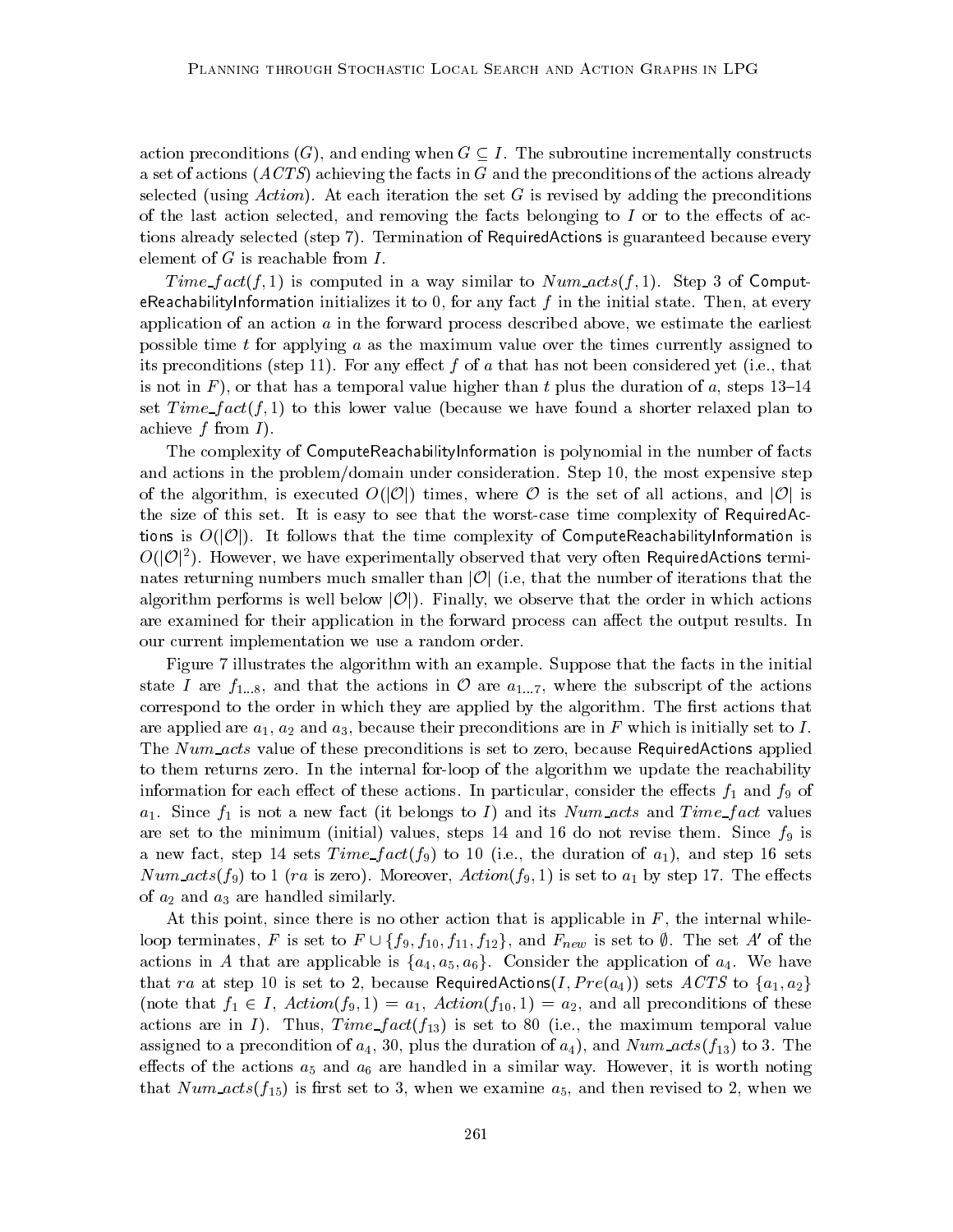| Actions             | ra                     | Duration  | $f_{17}$<br>$f_{15}$<br>$\overline{4}$ (2)                                                                                                |
|---------------------|------------------------|-----------|-------------------------------------------------------------------------------------------------------------------------------------------|
| $a_1$               | $\boldsymbol{0}$       | 10        | (7)                                                                                                                                       |
| $\boldsymbol{a}_2$  | $\boldsymbol{0}$       | $30\,$    |                                                                                                                                           |
| $a_3$               | $\boldsymbol{0}$       | $50\,$    | $f_{\rm 15}$<br>$\boldsymbol{a}_7$                                                                                                        |
| $\boldsymbol{a}_4$  | $\overline{2}$         | $50\,$    |                                                                                                                                           |
| $a_5$               | $\overline{2}$         | 70        |                                                                                                                                           |
| $a_6$               | T                      | $30\,$    | $f_{10}$<br>$f_{16}$<br>$f_{13}$<br>$f_{14}$<br>$f_{15}$                                                                                  |
| $\boldsymbol{a}_7$  | $\overline{5}$         | $20\,$    | (3)<br>(2)<br>(1)<br>(3)<br>(2)                                                                                                           |
| Facts               | $\overline{Num}\_acts$ | Time~fact |                                                                                                                                           |
| $f_{9}$             | T                      | 10        | $a_5$<br>$a_6$<br>$a_4$<br>$f_{\rm 10}$<br>$\overline{\phantom{a}}$                                                                       |
| $f_{10}$            | 1                      | $30\,$    |                                                                                                                                           |
| $\mathfrak{f}_{11}$ | 1                      | $30\,$    |                                                                                                                                           |
| $f_{12}$            | 1                      | $50\,$    | $f_{9}% =f_{9}\equiv\sqrt{\left( 1-\left( 1-\delta\right) ^{2}+\delta\right) ^{4}}$<br>$f_{10}$<br>$f_{11}$<br>$f_{12}$<br>$f_8$<br>$f_1$ |
| $f_{13}$            | $\overline{3}$         | 80        | (0)<br>(0)<br>(1)<br>(1)<br>(1)<br>(1)                                                                                                    |
| $f_{14}$            | 3                      | 120       |                                                                                                                                           |
| $f_{15}$            | $\overline{2}$         | 80        | $a_2$<br>$f_1$<br>$a_1$<br>$a_3$<br>$f_8$                                                                                                 |
| $f_{16}$            | $\overline{2}$         | 80        |                                                                                                                                           |
| $f_{17}$            | 7                      | 140       |                                                                                                                                           |
|                     |                        |           | $\mathfrak{f}_4$<br>$f_7$<br>$f_5$<br>$f_{6}$<br>$f_2$<br>$f_3$<br>$f_{8}$<br>$f_1$                                                       |
|                     |                        |           |                                                                                                                                           |

Figure 7: An example illustrating ComputeReachabilityInformation. The numbers in parenthesis are Num\_acts values.  $\mathcal{O} = \{a_1, a_2, ..., a_7\}$ . The subscript of each action corresponds to the order in which it is applied.

examine  $a_6$ . Analogously, Time\_fact(f<sub>15</sub>) is first set to 120, and then revised to 80, while  $Action(f_{15}, 1)$  is first set to  $a_5$  and then to  $a_6$ .

Consider now the preconditions of the last applicable action  $a_7$ . Required Actions applied to  $Pre(a_7)$  by step 10 returns 6, because the set ACTS of actions selected by the subroutine is  $\{a_4, a_1, a_2, a_5, a_3, a_6\}$ . Steps 11 of the ComputeReachabilityInformation sets t to Time\_ $fact(f_{14}) = 120$ , and hence the Time\_fact-value for the new effect  $f_{17}$  is set to  $120+20$ , while its  $Num\_acts$ -value is set to  $6+1$ .

#### 3.3.2 RELATED WORK ON REACHABILITY INFORMATION

Other techniques for estimating the cost of reaching a fact (or a set of facts) from a certain state have been proposed and used in some planners, e.g., HSP (Bonet & Geffner, 2001), FF (Hoffmann & Nebel, 2001) and SAPA (Do & Kambhampati, 2002). When comparing ComputeReachabilityInformation with these techniques, we should note that in LPG the Num acts-values are used to select the actions forming relaxed plans achieving sets of action preconditions or goals (computed by RelaxedPlan). These relaxed plans are then used by the action evaluation function E guiding the search. In general, this approach is similar to FF's and SAPA's methods, but with some significant differences that we comment on below.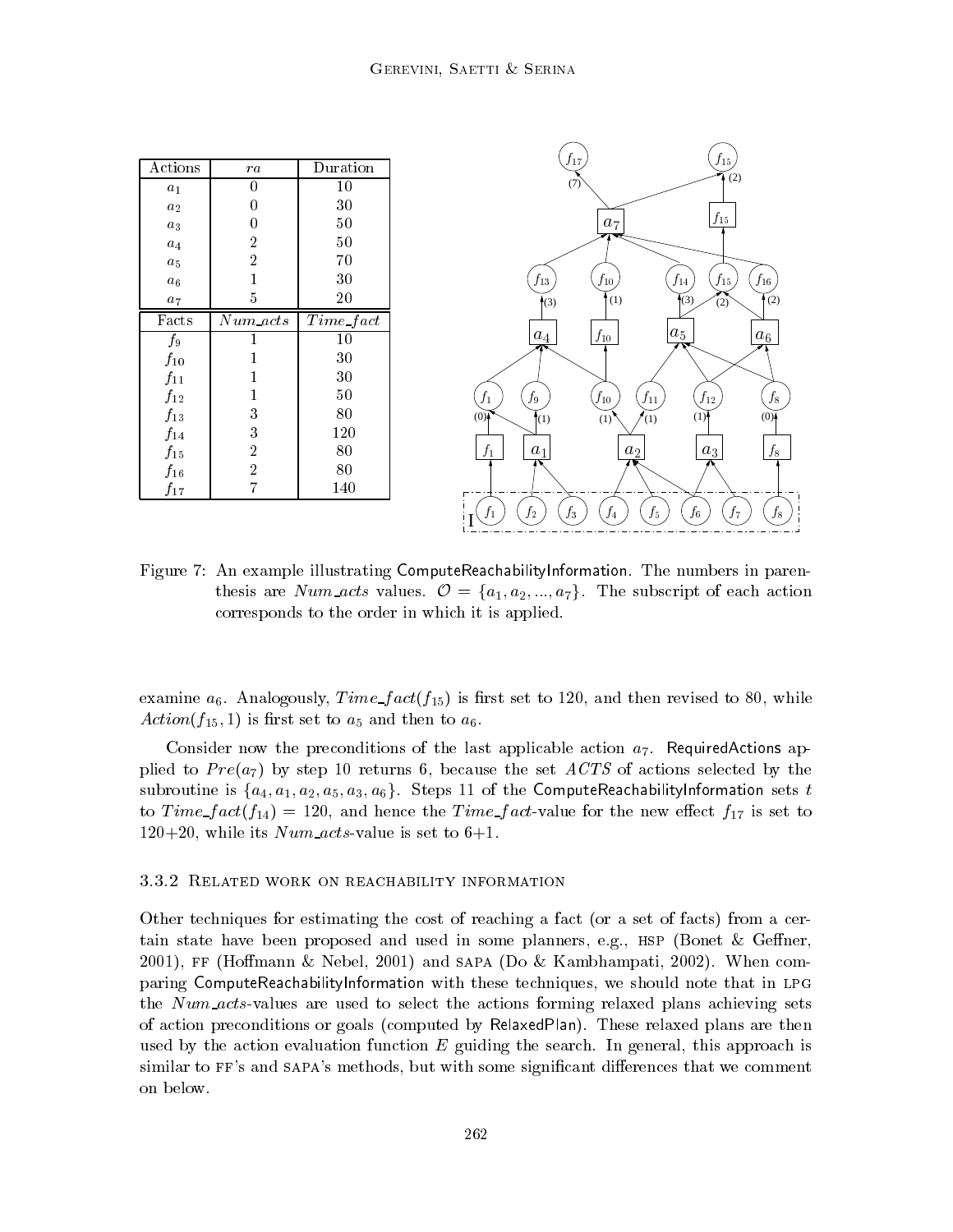Bonet & Geffner proposed two basic heuristics for HSP,  $h_{max}$  and  $h_{add}$ . In  $h_{add}$  the (search) cost of a set of facts is the sum of the costs of each individual fact, while in  $h_{max}$  it is the maximum cost over all individual costs. As noted by Haslum and Geffner (2000),  $h_{max}$ and  $h_{add}$  are approximation of the optimal cost function of a relaxed problem where delete effects are ignored.  $h_{add}$  ignores positive interactions among subgoals that could make one goal simpler after a second one has been achieved (this makes  $h_{add}$  non-admissible).  $h_{max}$ is admissible, but it is less informative and effective for Bonet & Geffner's HSP planner.

A difference between the forward process of our algorithm for computing Num acts and Bonet & Geffner's forward propagation for computing  $h_{add}$  is that in our propagation every action is applied at most once, while in their propagation it can be considered more than once (for computing  $h_{max}$  it suffices to apply each action once with an appropriate order). This restriction, that we introduced for efficiency reasons, can clearly lead to overestimation of reachability costs. By adding a new step between steps 17 and 18 of ComputeReachabilitylnformation that adds to  $A$  every action with  $f$  as precondition, we can obtain a more accurate cost propagation like in  $h_{add}$ . However, this could slow down the planning process, given that reachability information may be (re)computed many times during search.

Another important difference concerns the use of the subroutine Required Actions at step 10 for estimating the cost of reaching a set of preconditions  $G$ . Instead of considering the maximum value over the costs of the preconditions or the sum of their costs, like in  $h_{max}$  and  $h_{add}$ , respectively, we compute a relaxed plan for G, and we count the number of actions forming it. This can be seen as an intermediate approach between the  $h_{max}$  and  $h_{add}$  methods, aimed at taking account of positive interactions among subgoals.<sup>16</sup>

Finally, another difference concerns the initial set of actions used in the forward process. While our set  $(0)$  does not contain actions with preconditions that are mutex, Bonet & Geffner's forward processes for computing  $h_{max}$  and  $h_{add}$  contain them. The use of our restricted set of actions would make the approximation of  $h_{max}$  and  $h_{add}$  more accurate.

As observed by Hoffmann (2001), FF's reachability technique is similar to  $h_{max}$ , and so the previous observations about  $h_{max}$  compared to our reachability information hold also for FF's technique. Another difference with respect to FF concerns the choice of actions forming the relaxed plans. While RelaxedPlan and EvalAdd take threats into account, FF's relaxed plans do not consider them. Moreover, FF can generate relaxed plans including actions with mutex preconditions, while we exclude such actions.

Most of the differences with respect to HSP's and FF's reachability information that we have outlined appear to also hold when comparing ComputeReachabilityInformation and SAPA's reachability techniques (in particular, the use of Required Actions for estimating the search cost of a set of preconditions, the application of an action at most once in the forward process, and the use of a more restrictive set of actions  $\mathcal{O}$ ). Another significant difference is that, while SAPA's reachability information concerns execution and temporal costs, our information concerns mainly search costs. As a consequence, the action choices in RelaxedPlan depend mainly on the search costs (as we pointed out, when there is more than one action with the lowest search cost, *Bestaction* chooses the one with lower execution cost). In LPG the execution and temporal costs of the relaxed plans are subsequently

<sup>16.</sup> Note that if we replaced step 10 with  $ra \leftarrow$  "sum of  $Num\_acts(f, 1)$  for each f in  $Pre(a)$ ", then the resulting algorithm would be quite similar to  $h_{add}$  (using the additional step for reconsidering actions already applied that we mentioned above).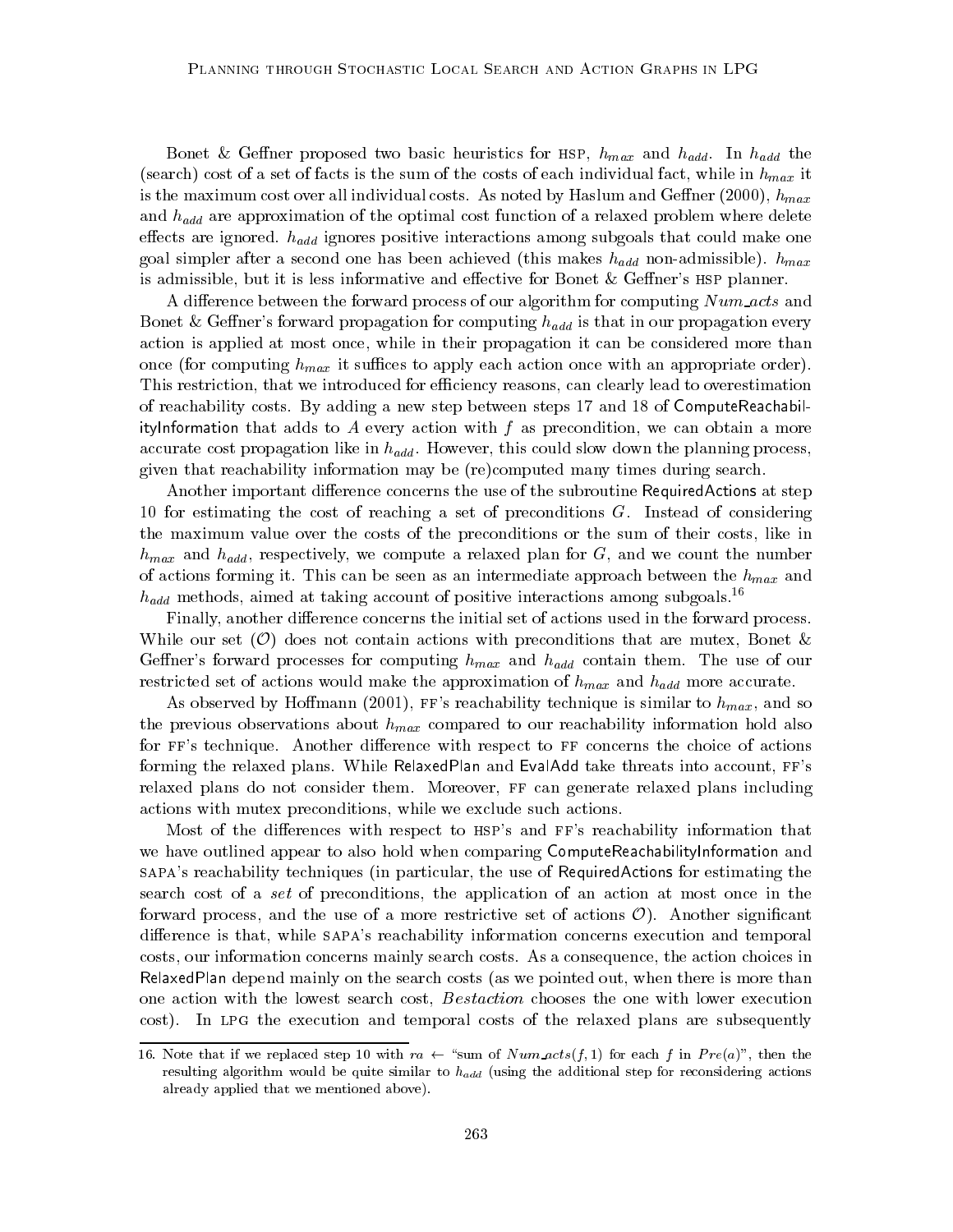taken into account by the action evaluation function  $E$ , using the actions in the computed relaxed plans. A major motivation for giving primary importance to search costs was that we designed our planner as an any time planning system, that can compute a first solution quickly, and then derive additional solutions with incrementally better quality, but requiring more CPU-time (this incremental process is described in Section 3.6).

### 3.4 Updating Ordering Constraints and Temporal Values

In this subsection we describe the generation during search of action ordering constraints in the current TA-graph  $A$ , and the update at each search step of the temporal values associated with the fact and action nodes of A. If during search the planner adds an action node a to A for supporting a precondition of another action node b, then  $a \prec_C b$  is added to  $\Omega$ . Moreover, for each action c in A that is mutex with a, if Level(a) < Level(c), then  $a \prec_E c$  is added to  $\Omega$ , otherwise  $(Level(c) < Level(a))$   $c \prec_E a$  is added to  $\Omega$ . If the planner removes a from  $A$ , then any ordering constraint involving a is removed from  $\Omega$ .

The addition/removal of an action node a also determines a possible revision of  $Time(x)$ , the temporal value assigned to any fact and action  $x$  that is (directly or indirectly) connected to a through the ordering constraints in  $\Omega$ . Essentially, the algorithm for revising the temporal values assigned to the nodes of  $A$  performs a simple forward propagation starting from the effects of  $a$ , and updating level by level the times of the actions (together with the relative precondition and effect nodes) that are constrained by  $\Omega$  to start after the end of a. If every precondition is of type overall and every effect is of type at end, when an action node a' is considered for possible temporal revision,  $Time(a')$  becomes the maximum value over the temporal values assigned to (a) its preconditions and (b) the actions preceding a' according to  $\Omega$ , plus the duration of a'. The times assigned to the effect nodes of a' are revised accordingly. If a' is the only action node supporting a precondition node f, or its temporal value is lower than the value assigned to the other action nodes supporting f, then  $Time(f)$  is set to  $Time(a')$ . For instance, suppose that, in order to support the precondition node  $f_7$  of  $a_4$  in the TA-graph in Figure 1, we insert the action node  $a_5$  at level 4 (see Figure 8).  $a_5$  has duration 110 and precondition node  $f_8$ . Since  $Time(f_8)$  = 120,  $Time(f_7)$  becomes 230, which is propagated to  $a_4$  and its effects.  $Time(a_4)$  becomes 270,  $Time(f_{12})$  is revised to 220  $(Time(a_3))$ ,  $Time(f_{13})$  is revised to 270  $(Time(a_4))$ , while  $Time(f_8)$  remains 120  $(Time(a_2))$ .

Some operators in the domains used for the 3rd IPC contain (pre)conditions of type "at end" or "at start", and effects of type "at start" (Fox & Long, 2003), i.e., preconditions that must hold at the end or at the beginning of the action, and effects that are true at the beginning of the action. In the following we revise the definition of Time that we have given in Section 2.2 to consider actions involving these types of preconditions/effects. When an action node a has a precondition node p of type at end, in the definition of  $Time(a)$ . we use  $Time(p)$  –  $Duration(a)$  instead of  $Time(p).^{17}$  While in the definition of  $Time(a)$ precondition nodes of type at start are treated as precondition nodes of type overall.

<sup>17.</sup> In the special cases in which a precondition of a is of type either at end or overall, and it is also an effect node of type at start of a,  $Time(p)$  is not considered in the definition of  $Time(a)$  because the action itself makes  $p$  true (unless  $p$  is also a precondition node of  $a$  of type at start).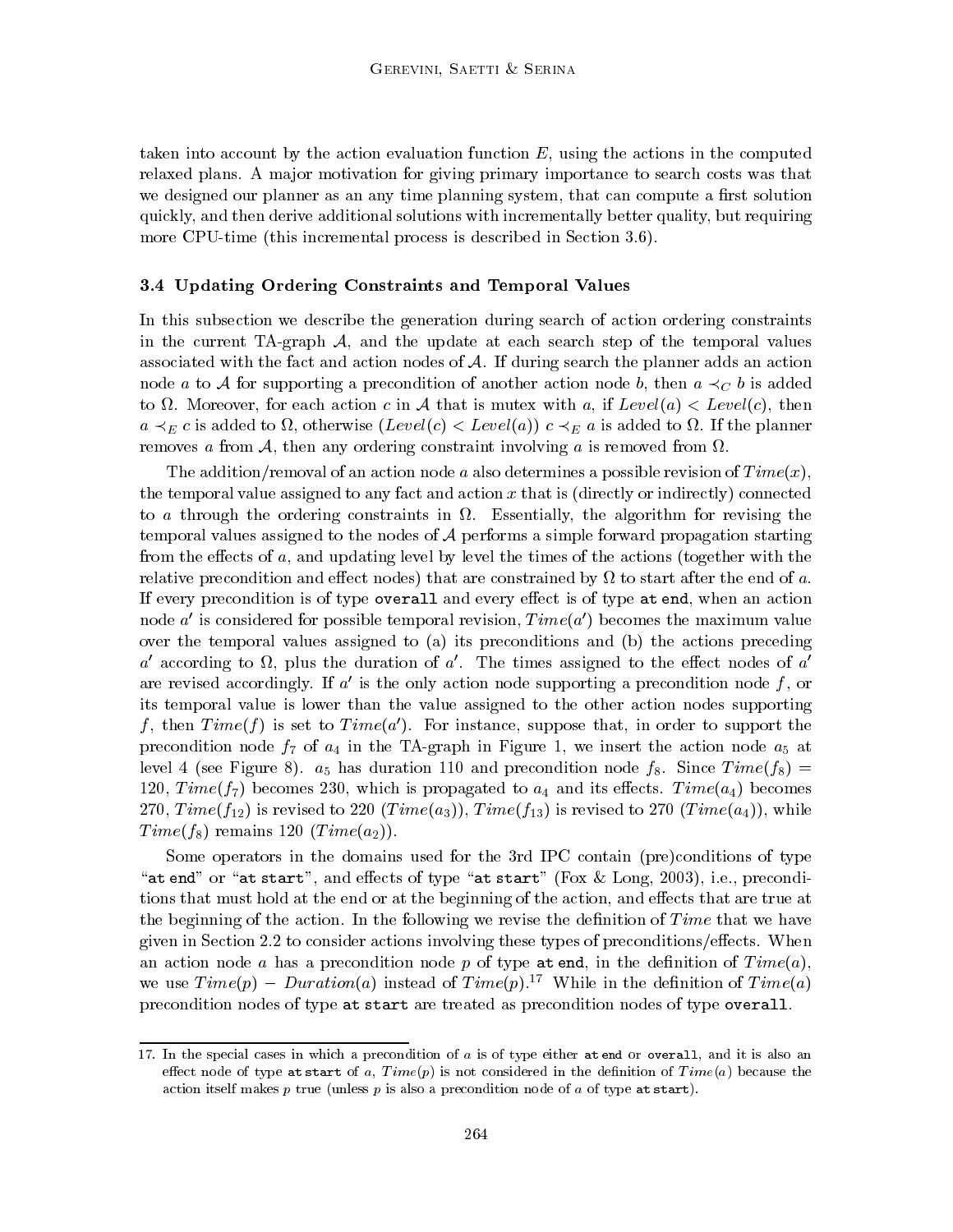

 $\Omega = \{a_1 \prec_C a_4; a_2 \prec_C a_3; a_2 \prec_C a_5; a_5 \prec_C a_4; a_1 \prec_E a_2; a_2 \prec_E a_3 a_2 \prec_E a_4\}$ 

Figure 8: Update of the TA-graph of Figure 1 after the addition of action node  $a_5$  at level 4 to support the precondition node  $f_7$  of  $a_4$ . Dashed edges form chains of noops that are blocked by mutex actions. Round brackets contain temporal values assigned by  $\mathcal T$  to the fact nodes (circles) and the action nodes (squares). The numbers in square brackets represent action durations. " $(-)$ " indicates that the corresponding fact node is not supported.

If an action node a has an effect node e of type at start, when we estimate  $Time(e)$ , instead of using  $Time(a)$ , we use the minimum value over (1)  $Time(a')$ , for any action node a' supporting e by an effect of type at end, (2)  $Time(a'') -ّ$   $Duration(a'')$ , for any action node a" supporting e by an effect of type at start, and (3)  $Time(a) -ّ}$   $Duration(a)$ (because e is supported at the start time of  $a$ ).

When preconditions of type different from overall and effects of type different from at end are present in the domain specification, in some cases two mutex actions can partially overlap.<sup>18</sup> The version of LPG that took part in the 3rd IPC did not handle these possible overlaps, and any pair of mutex actions was treated by always imposing an ordering constraint between the end of an action and the start of the other one. While this is always a sound way of ordering mutex actions, it might over-constrain the actions, introducing

<sup>18.</sup> For example, if f is a precondition at start of a and  $\neg f$  is an effect at end of b, although a and b are mutex, a can overlap  $b$  (e.g., a can start after the start time of b and terminate before the end time of b). If a is at a level preceding the level of b, the only ordering constraint that should be imposed is that the start of a is before the end of b. Otherwise, the imposed ordering constraint is that the end of b is before the start of  $a$ , and so the two actions do not overlap.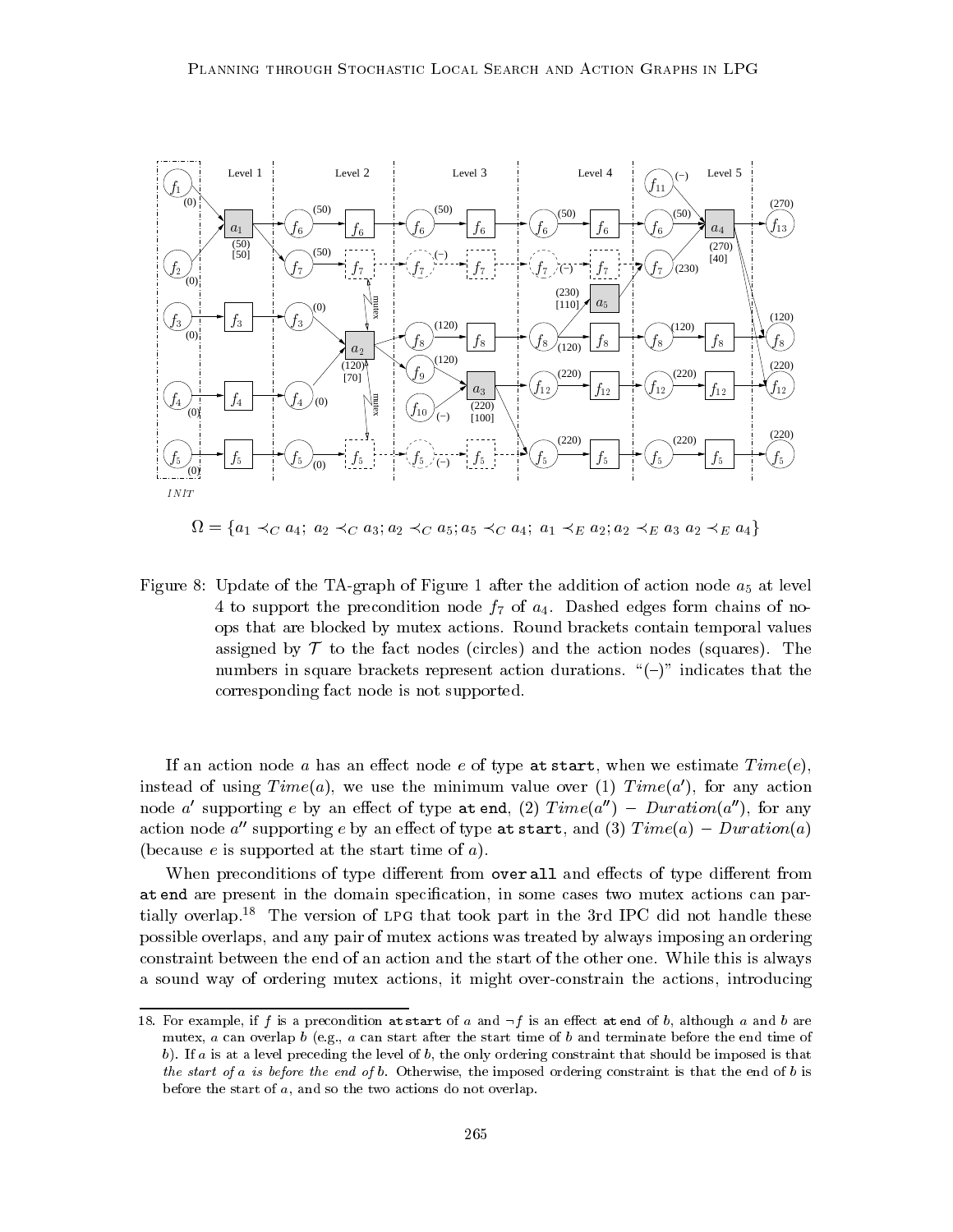unnecessary delays in the plan. However, in the test problems of the 3rd IPC the possibility of overlapping mutex actions is rare, and when it is possible it does not affect the temporal quality of the plans significantly. Recently, we have extended the treatment of mutex actions in LPG, distinguishing various types of interferences and competing needs. These are handled by ordering constraints between different endpoints of the involved actions, allowing overlapping mutex actions. Experimental results using the SimpleTime variant of the Satellite domain show that the new version of LPG generates plans which are about  $10\%$ better (in terms of makespan) than those computed by the competition version. Moreover, the overhead introduced by the more sophisticated management of the temporal information is on average negligible. A detailed description of how temporal information is managed in the new version of LPG is given in another recent paper (Gerevini, Saetti, & Serina, 2003).

#### 3.5 Numerical State Variables

In this subsection we briefly describe how LPG deals with preconditions and effects involving numerical quantities. We start with a brief description of numerical preconditions and effects in PDDL2.1, and then we show how the plan representation, search neighborhood and heuristics that we presented in the previous sections have been extended to handle them.

In PDDL2.1 a state  $s$  for a planning domain involving numerical variables is a pair  $\langle p(s), v(s) \rangle$  where  $p(s)$  is a set of ground atoms (positive facts), and  $v(s) = \langle r_1, \ldots, r_n \rangle$  is a tuple of real numbers representing the values of the *n* numerical variables  $v^1, v^2, ..., v^n$ . A numerical expression is an arithmetic expression over the set V of these variables and the real numbers. A numerical precondition is a triple  $\langle exp, rel, exp' \rangle$ , where  $exp$  and  $exp'$ are numerical expressions, and  $rel \in \{<,\leq,=,\geq,>\}$  is a relational operator. A numerical effect is a triple  $\langle v^i, ass, exp \rangle$ , where  $v^i \in V$  is a variable,  $ass \in \{:=, +=, -=, *=, /= \}$  is an assignment operator (using a C-like notation), and  $exp$  is a numerical expression.

In order to handle numerical domains, we have extended the notion of TA-graph with numerical fact nodes representing values of numerical variables. For each level l in the current action graph A and each numerical variable  $v^i \in V$ , there is a numerical fact node representing the value for  $v^i$  at level l. The resulting tuple of real values at level l is denoted by  $Num\_values(l)$ . These values are derived by applying all actions in A at the levels preceding  $l$ , starting from the initial level and following the order of the corresponding levels.<sup>19</sup> The values of the numerical fact nodes at the initial level,  $Num\_values(0)$ , are the real numbers assigned to the corresponding numerical variables in the initial state of the planning problem under consideration. Similarly, we can associate with each level l a set of facts that are true  $(Supported\_facts(l))$ , given the actions in A at levels preceding l. In this way we can define a numerical state  $s_l = \langle Supported\_facts(l), Num\_values(l) \rangle$  for each level  $l$  of  $A$ .

A numerical precondition  $\langle exp, rel, exp' \rangle$  of an action at a level l is supported if and only if the values of  $exp$  and  $exp'$  evaluated in  $s<sub>l</sub>$  satisfy the relation rel.

<sup>19.</sup> This way of ordering actions at levels before l is consistent with the action ordering constraints in  $A$  (if any). Furthermore, note that if an action a at level l has a numerical precondition involving a numerical variable  $v^j$ , then any action b with an effect affecting the value of  $v^j$  is mutex with a. So, if A is a TA-graph, then  $b \prec_E a \in \Omega$ . Otherwise (A is a simple LA-graph without temporal information),  $b \prec a$ is implied by the levels of  $a$  and  $b$ .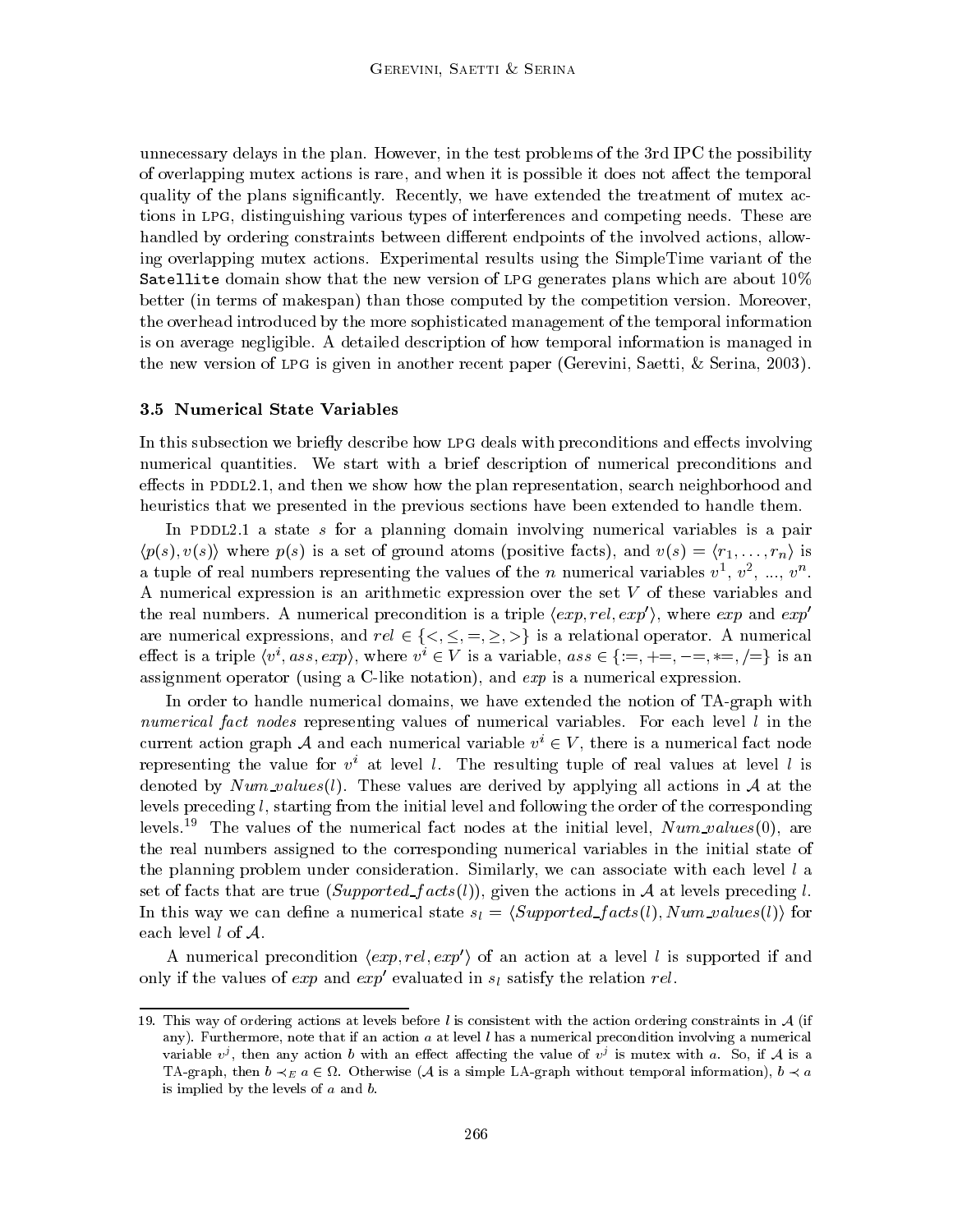Every time an action is added/removed to/from a level of  $A$  we apply/retract the numerical effects of the action, which can modify the values associated with some numerical fact nodes at the next level. These changes are propagated to the following levels of the graph. During this propagation, we identify the numerical preconditions that become supported or unsupported. Moreover, if the value of a numerical fact node affecting the duration of an action is changed, then we update the duration of this action.

The local search neighborhood associated with an unsupported numerical precondition  $p = \langle exp, rel, exp' \rangle$  of an action a is defined as the set of linear action graphs obtained by either removing  $a$ , or adding a new action that *decreases* the "gap" between the values of exp and exp' according to rel (possibly supporting p).<sup>20</sup> In the competition version of LPG, we considered adding an action only to the level immediately before the level of  $p$  (while for a boolean unsupported precondition  $q$  an action supporting it can be added to any preceding level). We are currently studying an extension of the neighborhood in which supporting actions can be added to any preceding level also in the case of numerical preconditions.

We now briefly describe how LPG computes the relaxed plans used by EvalAdd and EvalDel for numerical domains. This is done by an extended version of RelaxedPlan handling numerical preconditions in a very simple way. Since the current version of ComputeReachabilitylnformation ignores numerical preconditions, there is no  $Num\_acts$ -value associated with them. Hence, when RelaxedPlan chooses the (heuristic) best action to support a subgoal g, for each numerical precondition p involved in the definition of  $Bestaction(g)$  (see Section 3.2.1),  $Num\_acts(p, l)$  is replaced by 1, i.e., the estimated minimum cost to satisfy any numerical precondition is always 1. (Of course, this is quite a strong assumption giving weak information; we are currently working on a new version of the planner using more informative heuristics for constructing relaxed plans involving numerical preconditions.) Another difference in the definition of *Bestaction*(q) is that, if q is a numerical precondition, instead of considering only the actions supporting g, we consider every action that decreases the gap between the values of the expressions forming  $q$ .

The relaxation of the plans computed by the extended version of RelaxedPlan concerns both the negative effects, which are ignored for plan validity (but considered to count possible threats), and a form of *monotonic* change of the minimum and maximum possible values for the numerical quantities. We start from the numerical initial state  $INT_{l} =$  $\langle Supported_facts(l), Num\_values(l)\rangle$  and, for each numerical variable involved in an action in the relaxed plan constructed from  $INIT_l$ , we consider only the minimum/maximum values that the variable can assume given the actions already in the relaxed plan. These values are monotonically decreased/increased whenever an action is added to the relaxed plan. Specifically, we define two tuples of numerical values,  $v_{max}$  and  $v_{min}$ , that are both initialized using  $Num\_values(l)$ . If an effect of an action in the relaxed plan increases the value of a variable  $v^i$  by a quantity  $\delta$ , then we increase  $v^i_{max}$  by  $\delta$ ; while, if it decreases the value of  $v^i$  by  $\delta$ , then we decrease  $v^i_{min}$  by  $\delta$ . During the construction of a relaxed plan, when we check whether a numerical precondition  $p = \langle v^x, \rangle, v^y \rangle$  is supported, we evaluate  $v^x > v^y$  considering  $v_{max}^x$  as the value assigned to  $v^x$ , and  $v_{min}^y$  as the value assigned to

<sup>20.</sup> Note that it can be necessary to add more than one action to support a numerical precondition. These actions are added to different levels by different search steps. For instance, suppose that  $p = \langle x, \rangle$ , 100) is a numerical precondition, and that  $a$  is the only action with a numerical effect  $e$  increasing the value of x. If e increases x by 20 and the current value of x is 30, then we need four actions to support p.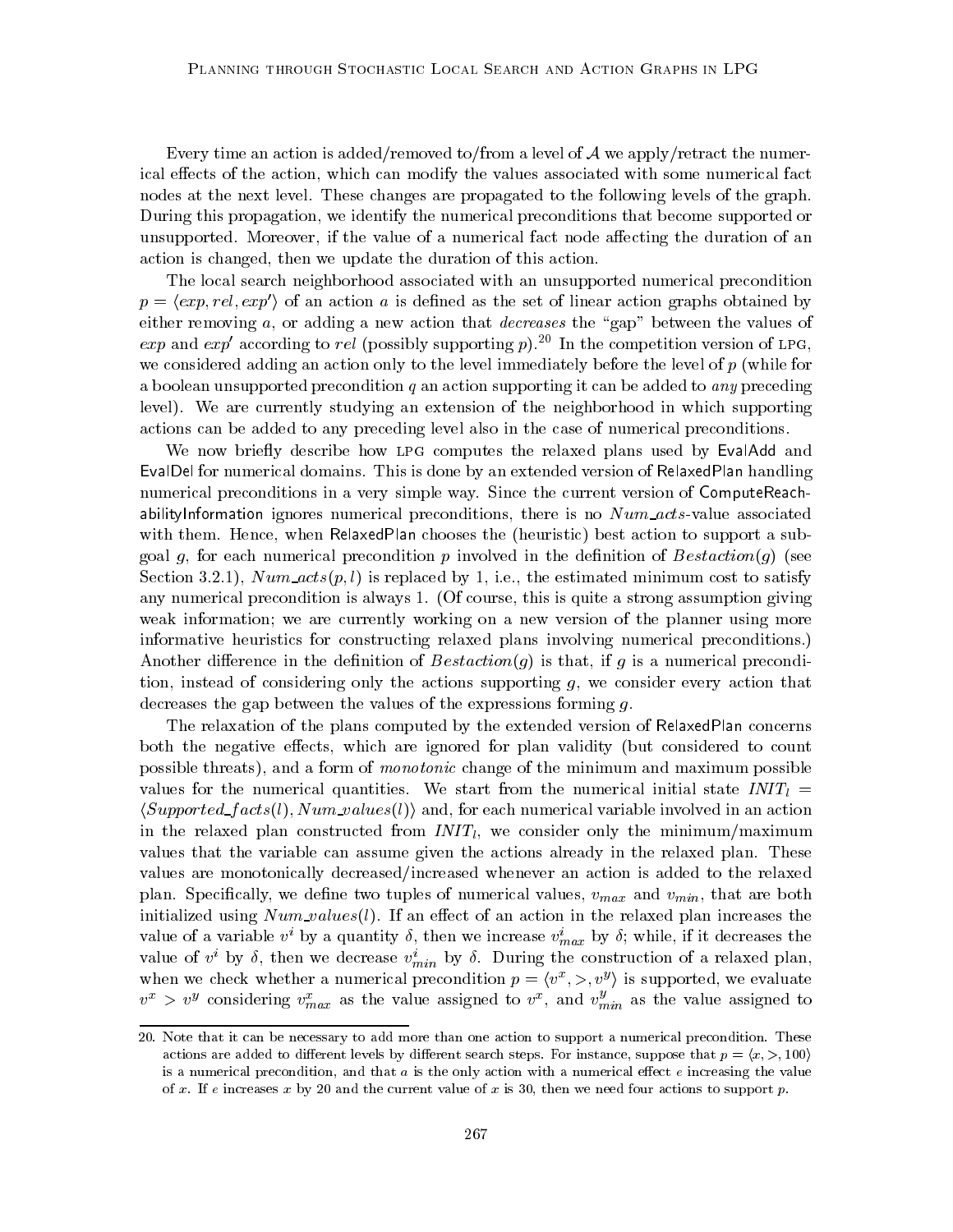$v^y$ . If an expression involves more than one numerical variable (e.g.,  $p = \langle v^x - v^y, \rangle, v^z \rangle$ ), we consider the combination of the maximum/minimum values that is most favorable to satisfy the condition (the value of  $v_x$  is  $v_{max}$ , the value of  $v^y$  is  $v_{min}^y$ , and the value of  $v^z$  is  $v_{min}^z$ ). Similarly if the expression involves another relational operator.

#### 3.6 Multi-Criteria Incremental Plan Quality

As we have seen, our approach can model different plan quality criteria determined by action execution costs and action durations. The coefficients  $\alpha$ ,  $\beta$  and  $\gamma$  of the action evaluation function  $E$  specified in Section 3.2 are used to weigh the relative importance of the execution and temporal costs of  $E$ , as well as to normalize them with respect to the search cost. Specifically, LPG uses the following function for evaluating the insertion of an action node a (the evaluation function  $E(a)^r$  for removing an action node is analogous):

$$
E(a)^{i} = \frac{\mu_{E}}{max_{ET}} \cdot Execution\_cost(a)^{i} + \frac{\mu_{T}}{max_{ET}} \cdot Temporal\_cost(a)^{i} + \frac{1}{max_{S}} \cdot Search\_cost(a)^{i},
$$

where  $\mu_E$  and  $\mu_T$  are non-negative coefficients that weigh the relative importance of the execution and temporal costs, respectively. Their values can be set by the user, or they can be automatically derived from the expression defining the plan metrics in the formalization of the problem. The factors  $1/max_{ET}$  and  $1/max_S$  are used to normalize the terms of E to a value less than or equal to 1. The value of  $max_{ET}$  is defined as  $\mu_E \cdot max_E + \mu_T \cdot max_T$ , where  $max_F$  (max<sub>T</sub>) is the maximum value of the first (second) term of E over all TAgraphs in the neighborhood, multiplied by the number  $\kappa$  of inconsistencies in the current action graph;  $max_S$  is defined as the maximum value of Search cost over all possible action insertions/removals that eliminate the inconsistency under consideration. The role of  $\kappa$  is to decrease the importance of the first two optimization terms when the current plan contains many inconsistencies, and to increase it when the search approaches a valid plan. I.e.,  $E(a)^{i}$ can be rewritten as

$$
E(a)^i = \frac{1}{\kappa \cdot (\mu_E \cdot max_E + \mu_T \cdot max_T)} \cdot (\mu_E \cdot Execution\_cost(a)^i + \mu_T \cdot Temporal\_cost(a)^i) + \frac{1}{\max_{i} \cdot Search\_cost(a)^i}.
$$

Without this normalization the first two terms of  $E$  could be much higher than the value of the third term. This would guide the search towards good quality plans without paying sufficient attention to their validity. Instead, we would like to have the search give more importance to reducing the search cost, rather than optimizing the quality of a plan. especially when the current partial plan contains many inconsistencies,

Our planner can produce a succession of valid plans where each plan is an improvement of the previous ones in terms of quality. The first plan generated is used to initialize a new search for a second plan with better quality, and so on. This is a process that incrementally improves the quality of the plans, and the search can be stopped at any time to give the best plan computed so far (each plan can be written in a file as soon as it is derived). When LPG starts a new search, some inconsistencies are forced in the TA-graph representing the previous plan, and the resulting TA-graph is used to initialize the search. Similarly, during search some random inconsistencies are forced in the current TA-graph when a valid plan that does not improve the plan of the previous search is reached. This is done by choosing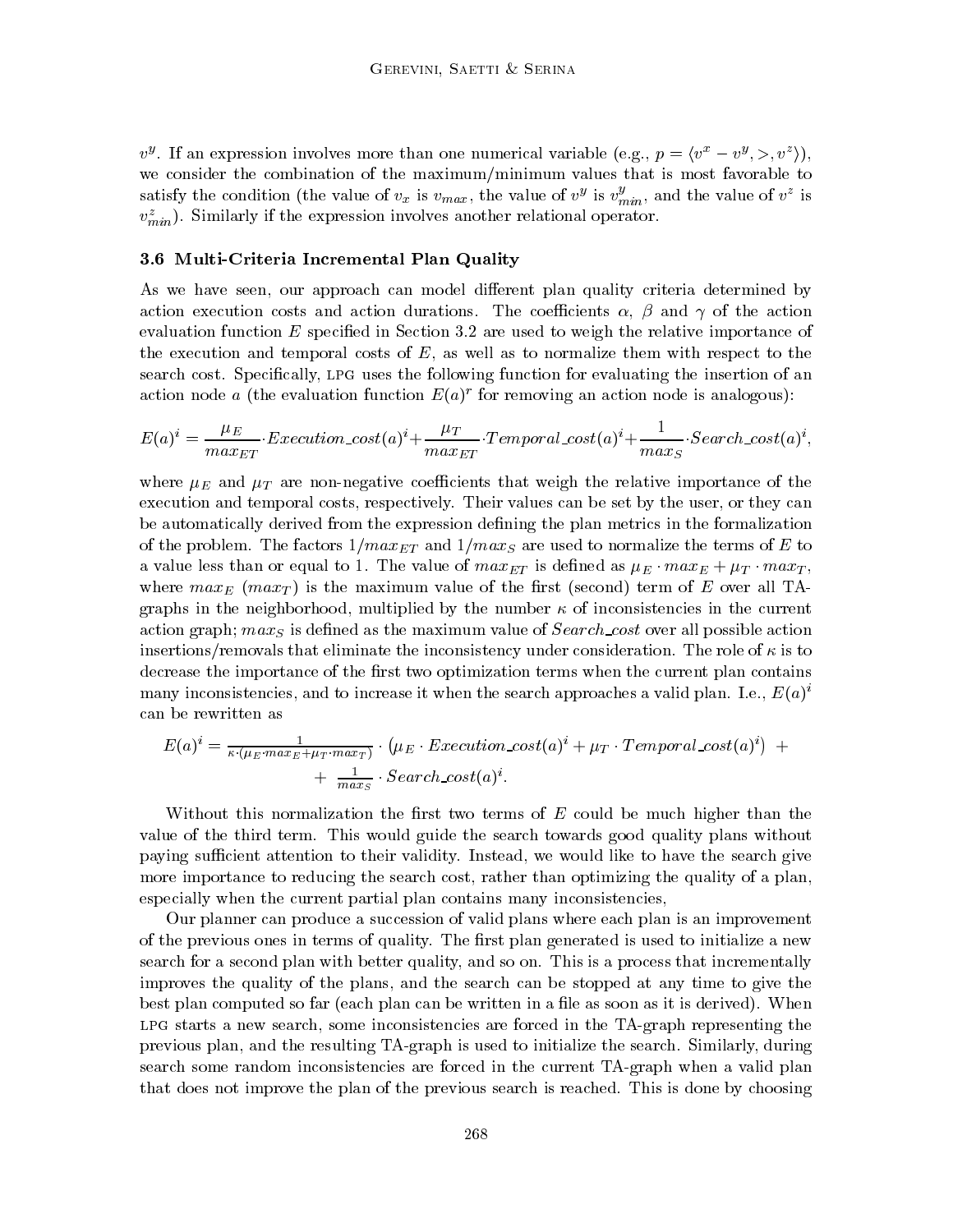a small set R of action nodes that are removed from the action graph together with  $(1)$  the action nodes supporting their preconditions and (2) the action nodes with a precondition supported by an action in  $R$ . The elements of  $R$  are chosen by taking account of the values of  $\mu_E$  and  $\mu_T$ . If  $\mu_E > \mu_T$ , we randomly remove action nodes giving higher probability to those representing actions with higher execution costs, otherwise preference is given to the action nodes having a higher impact on the plan makespan.<sup>21</sup>

In the 3rd IPC, for each test problem attempted, we considered only the first and the last solutions generated by LPG within five CPU-minutes. The first solution was used to test how fast our planner can be; the last solution to test how good a solution can be. Often the first solution has low quality compared to the last one, while the last solution requires much more CPU-time than the first. The other fully-automated planners in the competition did not exhibit any-time behavior like LPG. So, when we compare our two solutions with the single solution derived by the other planners, we should consider that LPG very often derives additional solutions of intermediate quality, and requiring intermediate CPU-time. In particular, as will be shown in the next section, it can be the case that, when (1) the first solution found by LPG requires less CPU-time than any other planner, but has quality worse than the best solution found by the other planners, and (2) the last solution of LPG has superior quality to all other planners but requires more CPU-time, LPG finds an intermediate solution which is still better than the solutions found by all other planners and is derived in less CPU-time.

#### 4. Experimental Results

All our techniques are implemented in LPG. The system is written in C and is available from http://prometeo.ing.unibs.it/lpg. In this section we present some experimental results illustrating the efficiency of LPG using the test problems of the 3rd IPC. These problems belong to several domains, most of which have some variants containing different features of PDDL2.1. The variants are named "Strips", "SimpleTime", "Time", "Complex", "Numeric" and "HardNumeric", and are all handled by our planner. For a description of the domains and of the relative variants, the reader can visit the official web site of the 3rd IPC (www.dur.ac.uk/d.p.long/competition.html).

All tests were conducted on the official machine of the competition, an AMD Athlon<sup>tm</sup> MP 1800+ (1500MHz) with 1 Gbyte of RAM. The results for LPG correspond to median values over five runs for each problem considered. The CPU-time limit for each run was 5 minutes, after which termination was forced.<sup>22</sup> Notice that the results that we present here are not exactly the same as the official results of the competition, where for lack of time we were not able to run our system a sufficient number of times to obtain meaningful statistical data. However, in general the new results are very similar to those of the competition, with

<sup>21.</sup> In the version of LPG that took part in the 3rd IPC this second preference was based on a simple estimation of the temporal impact of each action node. We are currently testing a newer version that selects such actions more accurately by using the *critical path* in the graph of the ordering constraints in the TA-graph.

<sup>22.</sup> When the CPU-time limit was exceeded in one or two runs, the median values are derived by considering these runs as those producing the worst results. When the CPU-time limit was exceeded in three or four runs, instead of the median values, we considered the worst results of the remaining successful runs. This happened in 16 of the 442 problems solved.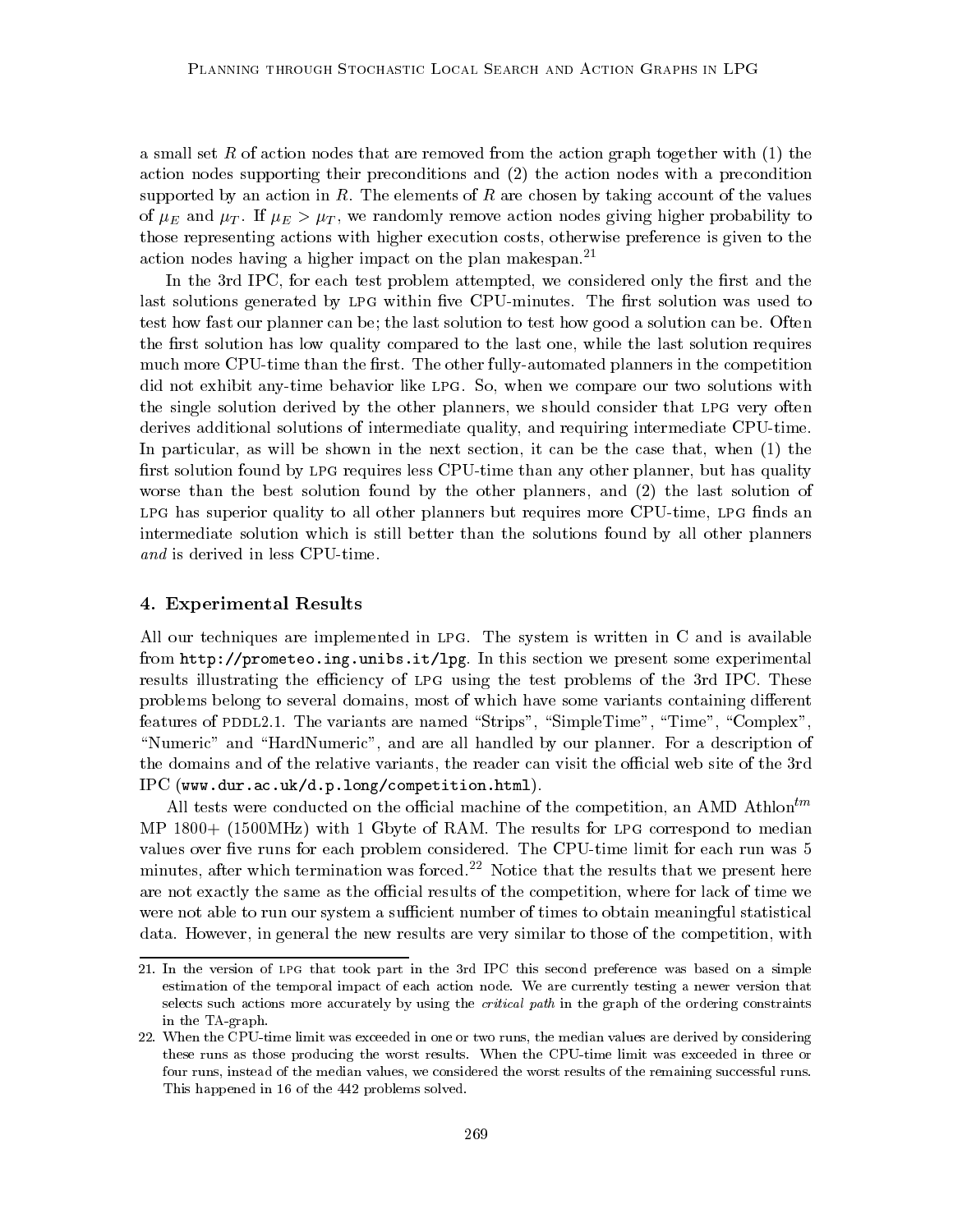| Planner      | Solved | Attempted | Success ratio |
|--------------|--------|-----------|---------------|
| LPG          | 442    | 468       | 94%           |
| FF           | 237    | 284       | 83%           |
| Simplanner   | 91     | 122       | 75%           |
| Sapa         | 80     | 122       | 66%           |
| <b>MIPS</b>  | 331    | 508       | 65%           |
| <b>VHPOP</b> | 122    | 224       | 54%           |
| Stella       | 50     | 102       | 49%           |
| TP4          | 26     | 204       | 13%           |
| <b>TPSYS</b> | 14     | 120       | 12%           |
| SemSyn       | 11     | 144       | 8%            |

Table 1: Number of problems attempted and solved by the planners that took part in the 3rd IPC ordered by their success ratio. The data from the planners compared with LPG are from the official web site of the 3rd IPC. The data for LPG do not consider the 20 problems in Satellite HardNumeric, which are all solved by the current version of the planner, slightly improving the success ratio.

some considerable improvement in Satellite Complex and in the Rovers domains, where many problems could not be solved due to a minor bug in the parser of our planner that was easily fixed right after the competition.

Overall, the number of problems attempted in the new tests by our planner was 468 (over a total of 508 problems), and the success ratio was 94.4% (the problems attempted by LPG in the competition were 428 and the success ratio 87%). Figure 1 gives these data for every fully-automated planner that took part in the competition. The success ratio of LPG is the highest one over all competing domain-independent planners.

The version of LPG that we used in the competition is integrated with an alternative search method that can be activated when the local search is not effective. This method is based on the same best-first search technique implemented in FF (Hoffmann & Nebel, 2001). The only domain were we used best-first search instead of local search is FreeCells. The 40 problems that were not attempted by our planner are the 20 problems in Settlers Numeric and the 20 problems in Satellite HardNumeric. The first domain contains operators with universally quantified effects, which are not handled in the current version of LPG. The plan metrics of the problems in the second domain require maximizing the value of a certain numerical variable representing acquired data (data-stored), which is another feature of PDDL2.1 that the competition version of LPG did not handle properly. Many of these problems were solved by the other fully-automated planners by the empty plan or by plans with zero quality. While such plans could have been derived also by LPG, we did not consider these interesting solutions. $^{23}$ 

<sup>23.</sup> Very recently we have extended LPG to handle maximization of plan metric expressions. This new version of LPG solves all the 20 test problems of Satellite HardNumeric, generating plans with quality higher than zero. The only fully-automated planner of the competition that derived solutions with  $data-stored > 0$  is MIPS. An experimental comparison of MIPS and LPG considering only these solutions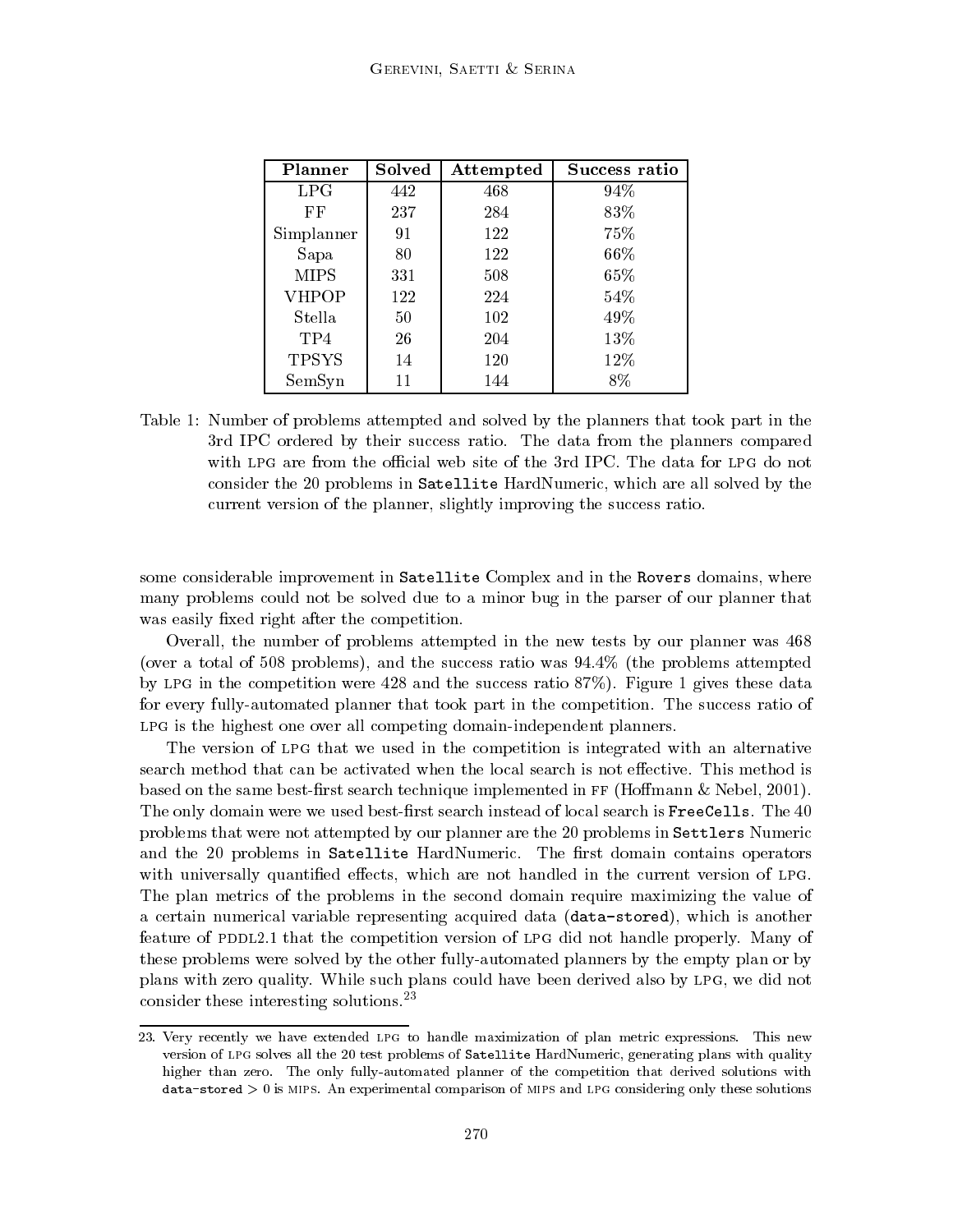We ran LPG with the same default settings for every problem attempted (maximum numbers of search steps and restarts for each run, inconsistency selection strategy, and noise factor), that can be modified by the user. The default initial value of the noise  $p$ is 0.1. Note that this is a dynamic value that is automatically increased/decreased by the planner during search, depending on the variance of the number of inconsistencies in the last n search steps. In all our tests p was automatically increased if the variance did not change significantly in the last 50 search steps. It was set to the initial default value otherwise. The parameters  $\mu_E$  and  $\mu_T$  of the action evaluation function were automatically set using the (linear) plan metric specified in the problem formalization. In particular,  $\mu_E$  was set to 1, while  $\mu_T$  was set to the coefficient weighing the total-time variable in the expression specifying the plan metric. For instance, in the example of plan metric given at the end of Section 2, the coefficient weighing total-time is 4, and so for that problem  $\mu_T$  was set to 4. If no plan metric was specified, then  $\mu_E$  was set to 0.5 and  $\mu_T$  to 0.

The performance of LPG was tested in terms of both CPU-time required to find a solution (LPG-speed) and quality of the best plan computed (LPG-quality) using at most five CPU-minutes. In the plots of Figures 9, 10, 11 and 12, on the x-axis we have the problem names (simplified with numbers); on the y-axis, in the plots for CPU-time we have milliseconds (logarithmic scale), while in the plots for plan quality we have the quality of the plans generated, measured using the plan metric expression in the corresponding problem specification. Note that the lower the plan quality values, the better the corresponding plans are.

Figure 9 shows the performance of LPG-speed compared to the other competitors in some variants of four domains.<sup>24</sup> In DriverLog Strips, FF is on average the fastest planner, but LPG solves more problems, and it scales up somewhat better. In ZenoTravel SimpleTime, LPG outperforms the other competitors in terms of both number of problems solved and CPU-time (our planner is about one order of magnitude faster). In Satellite Complex the excellent performance of LPG is even more evident especially for the largest problems. Finally, in Rovers Numeric, FF and LPG perform similarly, but our planner solves a larger number of problems. The plots concerning the performance of LPG-quality for these four domain variants are given in Figure 10. These results show that the solution computed by our planner was always similar to or better than the solution derived by any of the other planners. The most interesting differences are in Satellite Complex, where LPG-quality produced solutions of higher quality for almost every problem.

In order to derive some general results about the performance of our approach with respect to all other fully-automated planners of the competition, we compared LPG with the best result over all these planners. We will indicate these results as if they were produced by a hypothetical "SuperPlanner" (which does not exist). Clearly, if LPG performs generally better than the SuperPlanner in a certain domain, then in that domain it performs better than *any* other real planner that we considered. On the other hand, if it performs worse,

shows that the plans generated by LPG have quality much higher than those computed by MIPS, and that our planner is significantly faster (detailed results of this experiment are available from the web page of  $LPG$ .

<sup>24.</sup> Complete results for all other domains and variants are available from http://prometeo.ing.unibs.it/ lpg/test-results.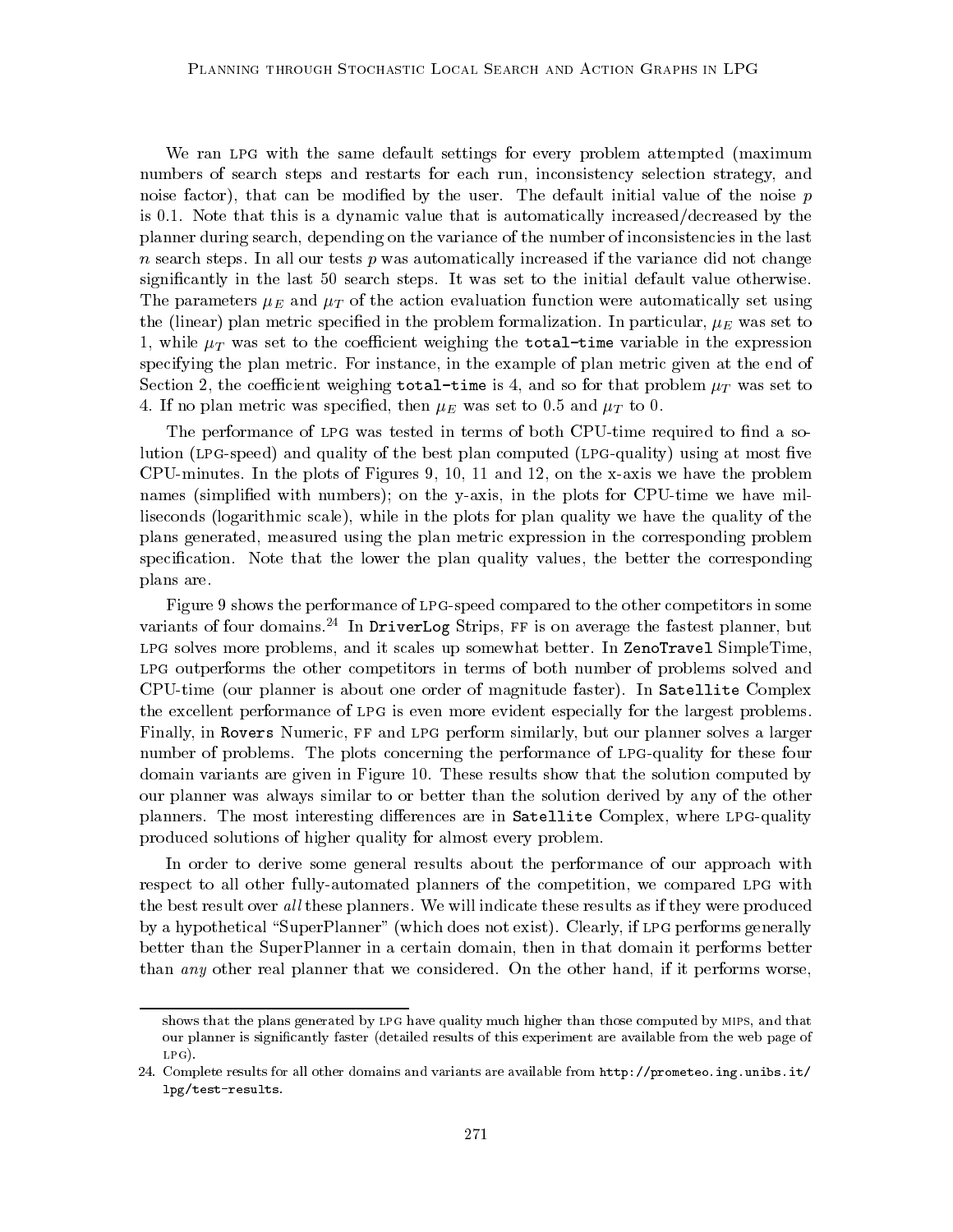

;
 7 6)N - 
 - 

 -  \$- )6 -  -. . -- . & )-die 19de eeu n.C. Soos andere gewone het die gewone van die 19de eeu n.C. Soos andere gewone van die 19de eeu n.C. S

-        

& ;
 ## - #1 
 )-- -  
  - 
  - 6  & parts and the contract of a contract the matrix of the state of the contract of the contract of the contract o . )7   -   $\blacksquare$  . The contract of the contract of the contract of the contract of the contract of the contract of the contract of the contract of the contract of the contract of the contract of the contract of the contract of the  $\blacksquare$  . The contract of the contract of the contract of the contract of the contract of the contract of the contract of the contract of the contract of the contract of the contract of the contract of the contract of the . A set of the set of the set of the set of the set of the set of the set of the set of the set of the set of the set of the set of the set of the set of the set of the set of the set of the set of the set of the set of th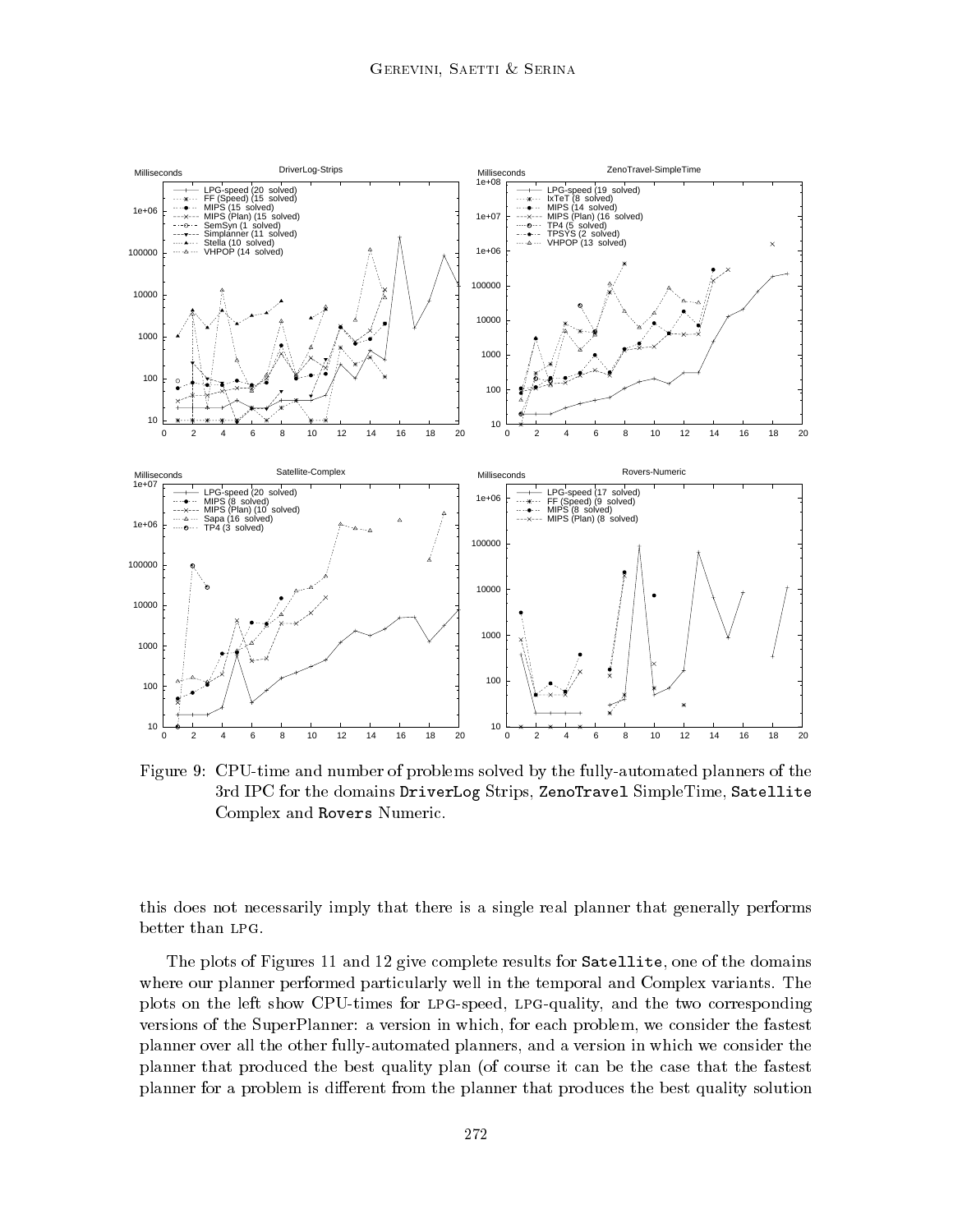

 $\blacksquare$  . The state of the state of the state of the state of the state of the state of the state of the state of the state of the state of the state of the state of the state of the state of the state of the state of the -  -. . -- . & )-- 6 - & - - 8
 - - -.)  

. The contract of the contract of the contract of the contract of the contract of the contract of the contract of the contract of the contract of the contract of the contract of the contract of the contract of the contrac . )

 $\mathbf{A} \cdot \mathbf{P}$  -  - - - 
-   . ) .  . )    $\mathbf{A}$  $\mathbf{A}$  and  $\mathbf{A}$  are the contract of the contract of the contract of the contract of the contract of the contract of the contract of the contract of the contract of the contract of the contract of the contract of the  )-- . 
  
  . ) .  
  -- -     
  - . )

6  - - - - 6)N required by LPG-quality, as we have described in Section 3.6, it is important to note that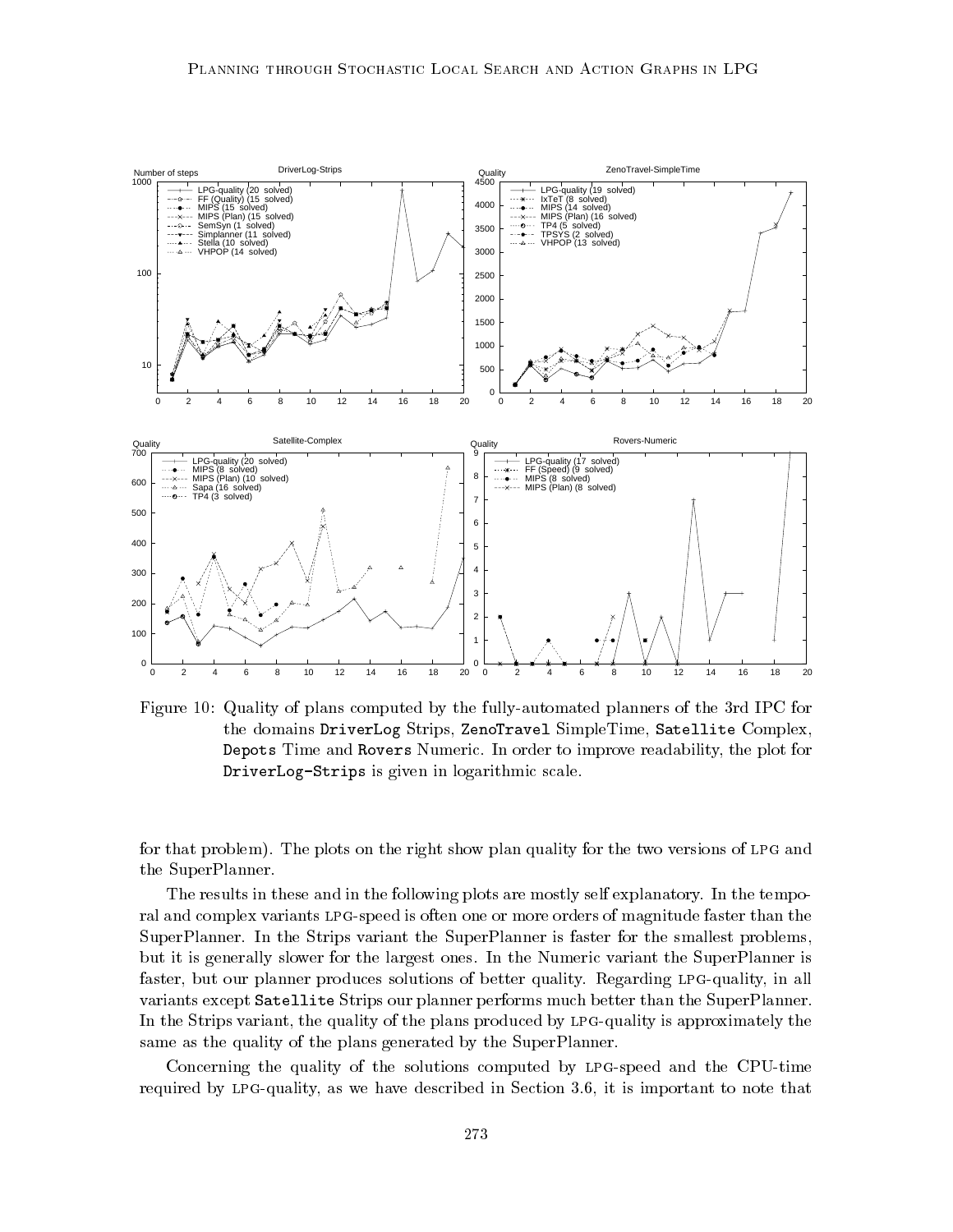

;
 ##7 )  - - ! - - - ! - - . ) ! - -  - )-- . . & - &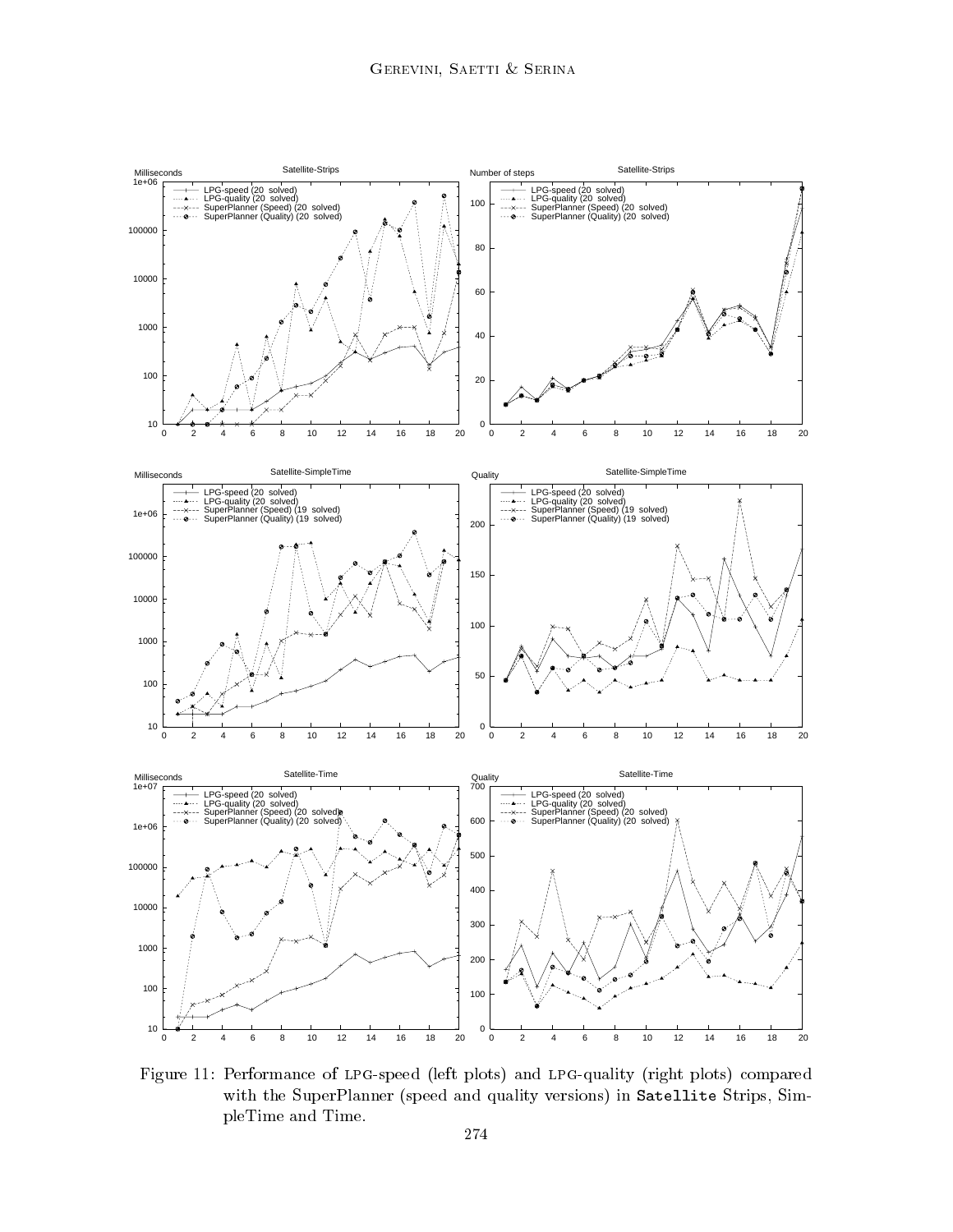

;
 #17 )  - - ! - - - ! - - . ) ! - - 
 - )-- 6 -Numeric.

- - -- - 
      
 - -   - -  6)N 
-  
  en die en die en die en die en die en die en die en die en die en die en die en die en die en die en die en di - - ! 6)N -- -  
 - . ) ! 6)N 
 . )-

and the contract contract of the contract of the contract of the contract of the position of the contract of  $\mathcal{A}$ and the contract of the contract of the contract of the contract of the contract of the contract of the contract of the contract of the contract of the contract of the contract of the contract of the contract of the contra  $\blacksquare$  $\mathcal{P} = \{ \mathcal{P} \mid \mathcal{P} \in \mathcal{P} \mid \mathcal{P} \in \mathcal{P} \}$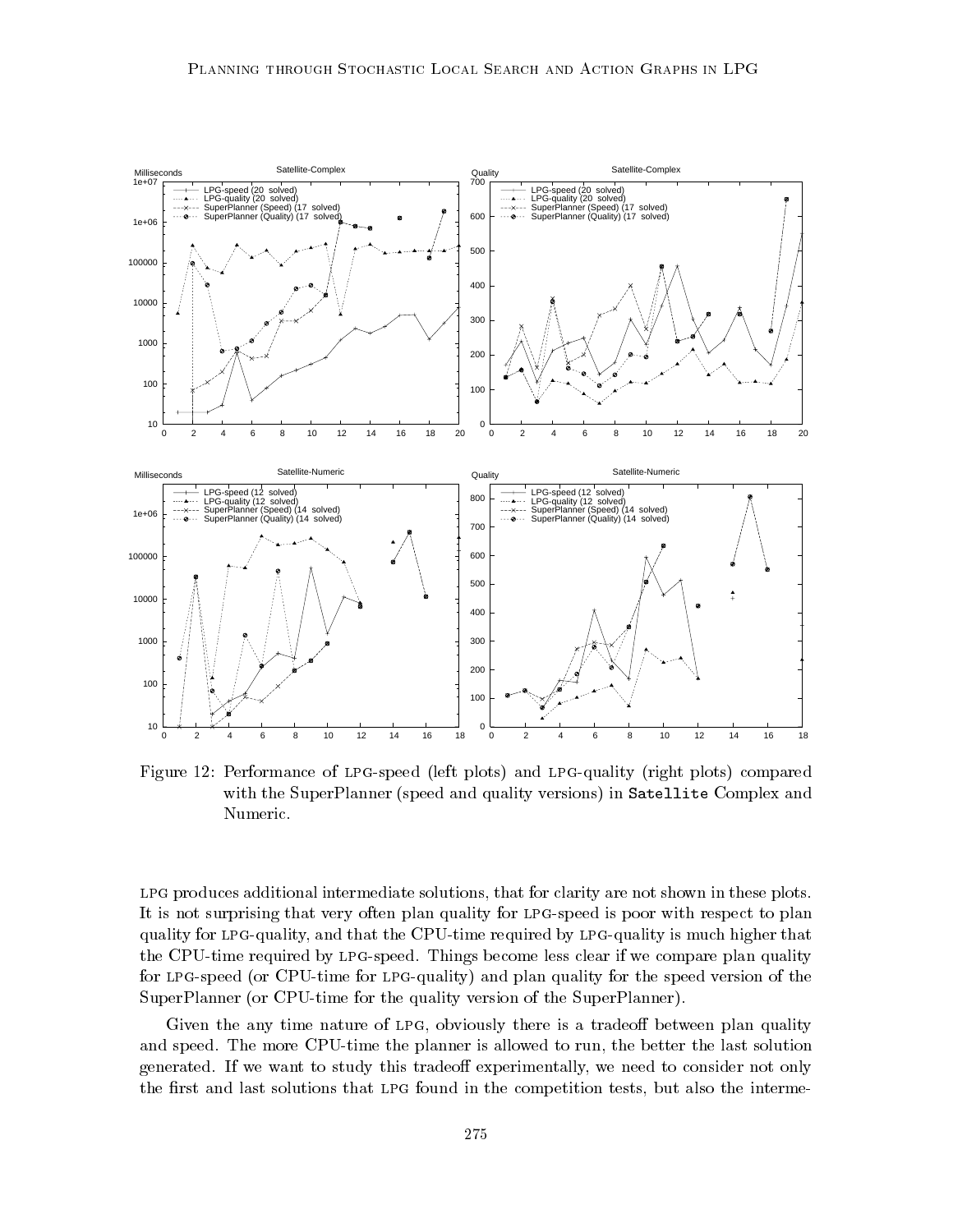

 $\mathbf{A}$  is the following the following the following the following the following the following the following the following the following the following the following the following the following the following the following - - !9 - - . ) )-- . . & & - 8
 

-  -    -   -   
   
  - . In the case of the case of the case of the case of the case of the case of the case of the case of the case of the case of the case of the case of the case of the case of the case of the case of the case of the case of ; #\$  ! --   - - 
  -  - & 9 6)N - 
   - - !9 
- - . ) )-- -  )--)
--%-&\$ -)---%-/ !9 ; #\$- - 9 !- - decreased and the contract of the contract of the contract of the contract of the contract of the contract of the contract of the contract of the contract of the contract of the contract of the contract of the contract of - 
 - - 
   
 

- $\blacksquare$  . The set of the set of the set of the set of the set of the set of the set of the set of the set of the set of the set of the set of the set of the set of the set of the set of the set of the set of the set of the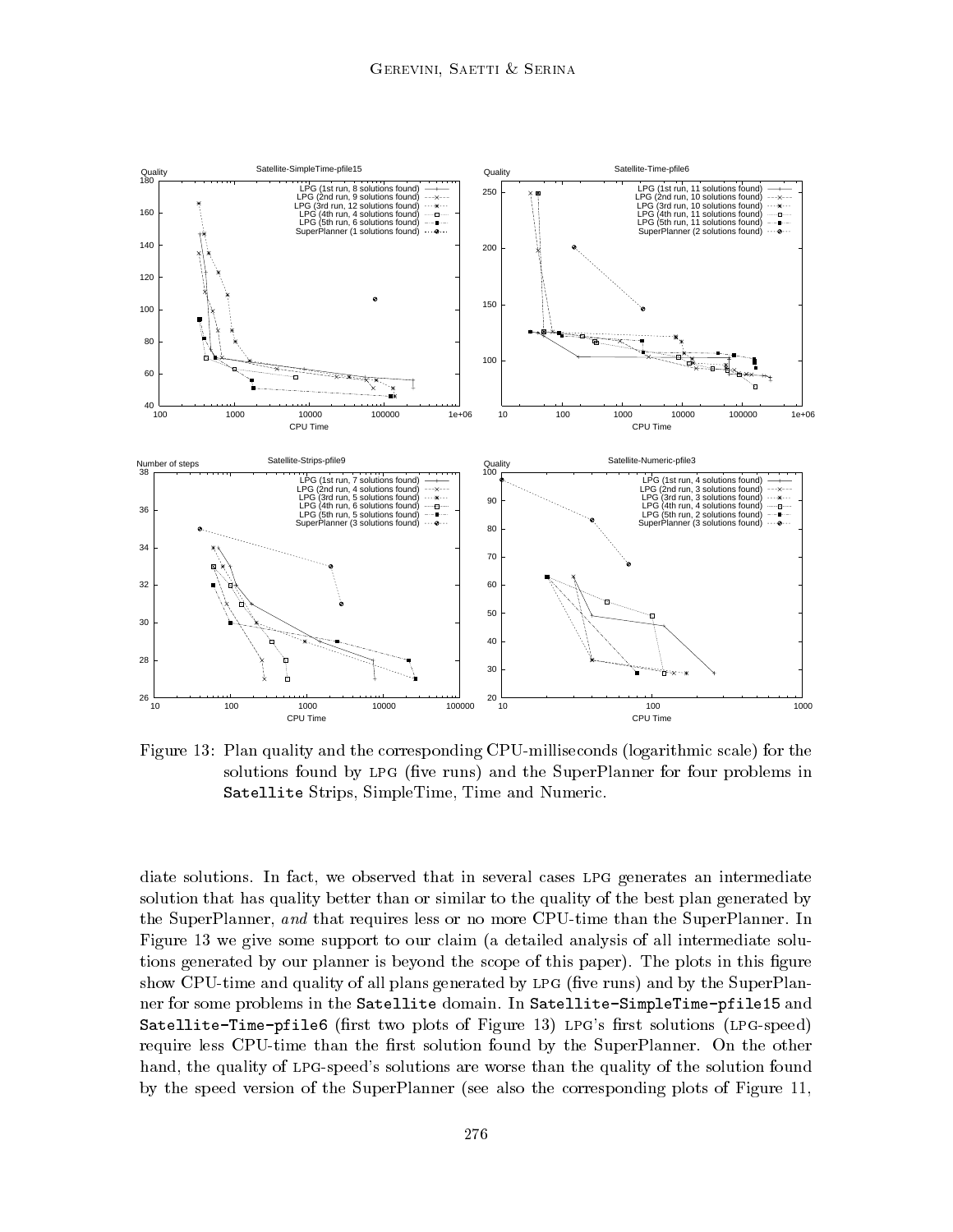keeping in mind that they are derived from median values over five runs). However, Figure 13 shows that for these two problems LPG-speed generates additional intermediate solutions that have quality better than the solutions found by the SuperPlanner, and that still require less CPU-time. Moreover, the third and fourth plots of Figure 13 show that in Satellite-Strips-pfile9 and Satellite-Numeric-pfile3 the SuperPlanner is faster than LPG-speed, but LPG finds intermediate solutions of quality better than the best solution of the SuperPlanner using less CPU-time than the SuperPlanner and LPG-quality.

Since our main focus in this paper is temporal planning, it is interesting to compare LPG and the SuperPlanner in the Time variant of all competition domains. The detailed results of this comparison are given in Appendix B. As shown by the plots in this appendix, LPG-speed is usually faster than the SuperPlanner, and it always solves a larger number of problems, except in ZenoTravel, where our planner solves one problem less than the SuperPlanner. This problem was solved by MIPS, another planner of the 3rd IPC that performed well in the temporal domains (Edelkamp, 2002). The percentage of the problems solved by LPG-speed is 95.1%, while those solved by the SuperPlanner is 77.5%. The percentage of the problems in which our planner is faster is  $81.4\%$ , the percentage in which it is slower is 13.7%.

Regarding LPG-quality, generally in these domains the quality of the best plans produced by our planner is similar to the quality of the plans generated by the SuperPlanner, with some significant differences in ZenoTravel, where in a few problems the SuperPlanner performs better, and in Satellite, where our planner always performs better. Overall, in the Time variant of all the domains the percentages of the problems in which our planner produces a solution of better/worse quality are the same as the percentages of the problems in which LPG-speed is faster/slower.

We have also analyzed the performance of LPG with respect to the SuperPlanner for all other domains and problems attempted. Appendices C and D give summary results.<sup>25</sup> As for the Time-problems, in the SimpleTime problems LPG solves more problems than the SuperPlanner, and the percentages of problems in which LPG-speed and LPG-quality perform better than SuperPlanner are even higher than the corresponding percentages for the Time variants. In the Numeric and Strips problems, on average LPG-speed is less efficient than the SuperPlanner. This is mainly due to the generally good performance of FF in these domains. However, note that LPG-quality on average is better than the SuperPlanner in every domain except the Strips version of ZenoTravel.

Overall, considering all problems attempted, LPG-speed performs better/worse than the SuperPlanner in  $55.8/38.1\%$  of the problems, while LPG-quality performs better/worse in  $71/11.6\%$  of the problems.

Finally, we ran our planner on some of the large problems that were used to test the hand-coded planners in the 3rd IPC. In this experiment LPG was tested using a PC Pentium III, 500 MHz, with 1 Gbyte of RAM, which is more than two times slower than the machine used for testing the hand-coded planners. Of course, we did not expect to solve these problems more efficiently than the hand-coded planners. This experiment was aimed at testing how far we are from planners exploiting domain knowledge.

Figure 14 shows plots comparing the performance of LPG and the competing handcoded planners for the two temporal variants of Rovers. LPG solved 38 of the 40 problems

<sup>25.</sup> The paper in this issue by Long and Fox (2003) presents a detailed statistical analysis of all official results of the 3rd IPC.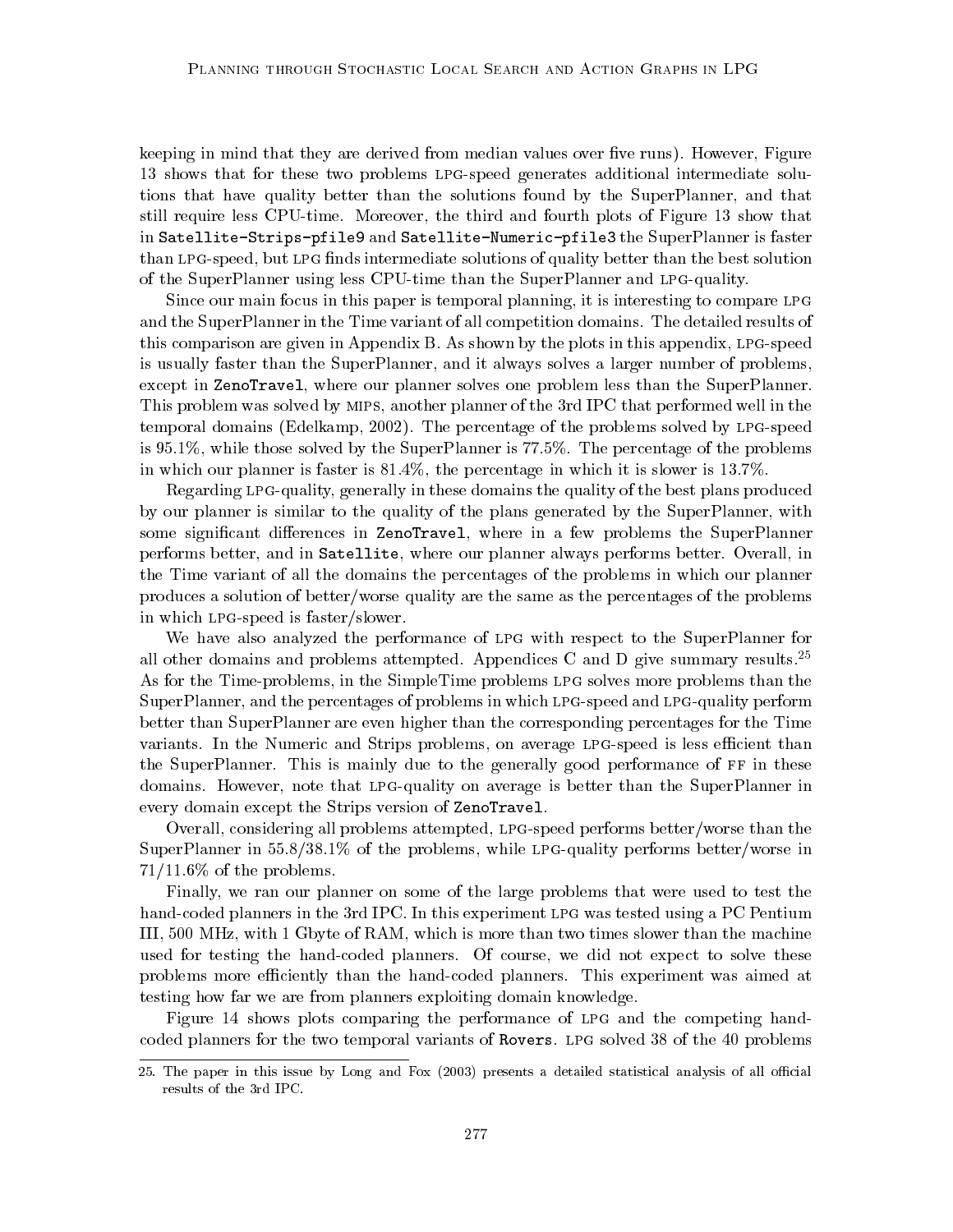

;
 #,7 )  -  -  -- ---   \$- )6 -      and the contract of the contract of the contract of the contract of the contract of the contract of the contract of

 -  
 -       -  - ---   -)
-- 2--   - -  -  - -    - !8
 (
  0 - +
 \* S  1\$- --2-- - -  
 -    
  $\mathbf{P}$  -  $\mathbf{P}$  -  $\mathbf{P}$  -  $\mathbf{P}$  -  $\mathbf{P}$  -  $\mathbf{P}$  -  $\mathbf{P}$  -  $\mathbf{P}$  -  $\mathbf{P}$  -  $\mathbf{P}$  -  $\mathbf{P}$  -  $\mathbf{P}$  -  $\mathbf{P}$  -  $\mathbf{P}$  -  $\mathbf{P}$  -  $\mathbf{P}$  -  $\mathbf{P}$  -  $\mathbf{P}$  -  $\mathbf{P}$  -  $\mathbf{P}$  -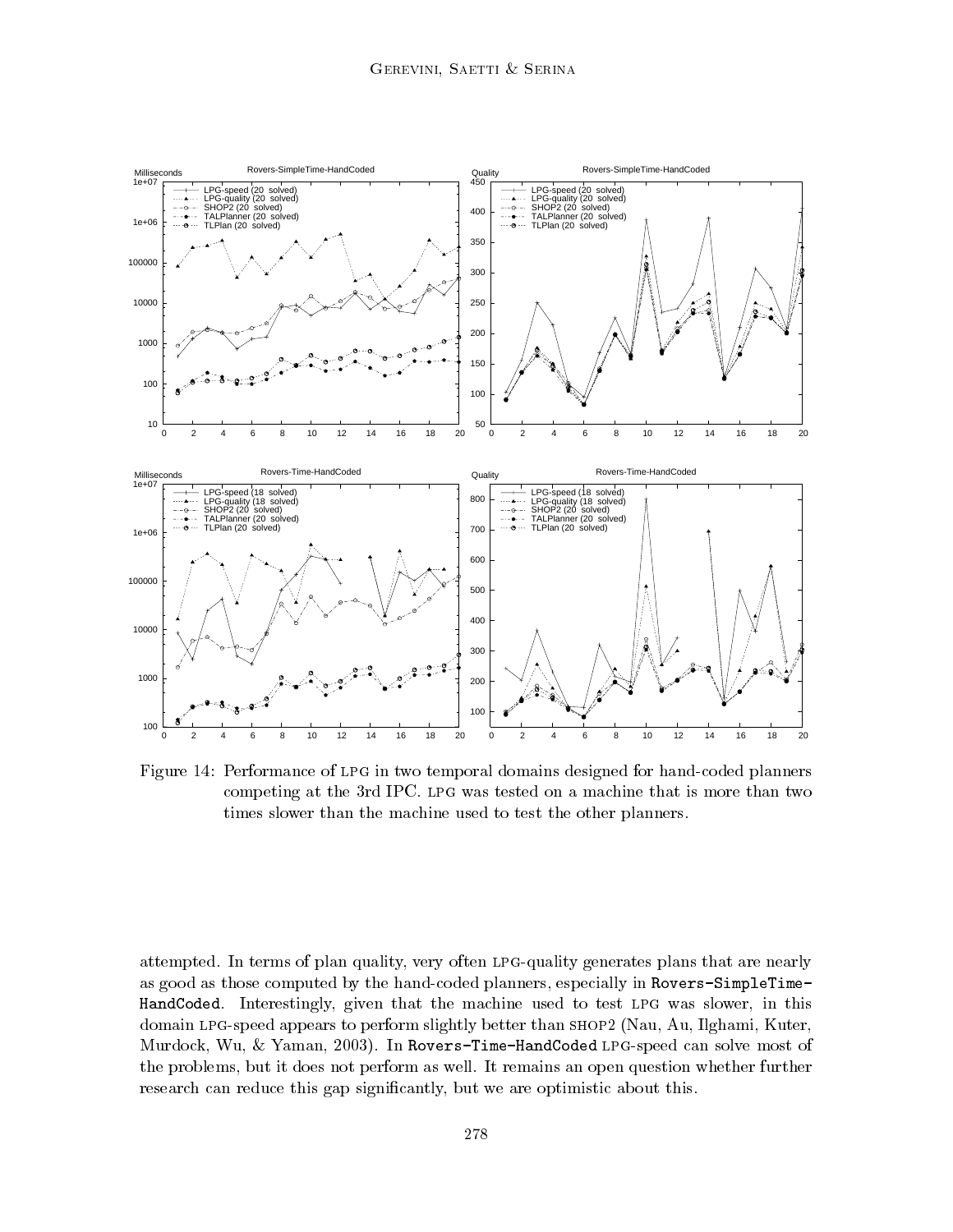### 5. Conclusions and Future Work

We have presented some new techniques for planning in PDDL2.1 domains that are implemented in LPG, an incremental (any time) planner producing multi-criteria quality plans. LPG was given an award for "distinguished performance of the first order" at the 3rd International Planning Competition, and additional experimental results presented in this paper give further evidence of the high performance of our system.

Other related techniques that are implemented in LPG, but not described here, concern: the restriction of the search neighborhood when it contains many elements, and their evaluation can slow down the search excessively; different strategies to choose the inconsistency to handle at each search step; the use of Lagrange multipliers in the action evaluation function (Gerevini & Serina, 2002, 2003).

We have already mentioned some directions that we are pursuing to improve our system. These include, in particular, an extension of our algorithm for computing reachability information taking account of numerical preconditions and goals (a recent related method has been proposed by Hoffmann (2003)). In addition, we intend to test other local search strategies for action graphs based on the use of a "tabu list" (Gerevini & Serina, 1999), and further types of graph modifications, some of which were implemented in the previous version of LPG (Gerevini & Serina, 2002). This might be especially important for improving the incremental plan-quality process. Another possible improvement of this process that is worth investigating is the use of dynamic coefficients to weigh the terms of the action evaluation function. When we start a new search for a plan of better quality, the weights of the terms representing the execution and temporal costs could be increased with respect to the term representing the search cost. This could guide the search towards plans better than those already derived, which is the purpose of the incremental process.

Finally, other directions for improving temporal planning in LPG concern the treatment of a richer temporal representation to handle upper and lower bounds on the possible action durations, as well as the integration of temporal reasoning techniques to deal with temporal constraints between actions similar to those that can be stated using Allen's Interval Algebra (Allen, 1983) or STP-constraints (Dechter, Meiri, & Pearl, 1991).

#### Acknowledgments

The development of LPG has been carried out with the valuable support of several undergraduate students. Their help in the implementation and testing of LPG, before and during the competition in Toulouse, was very important. We would like to thank especially Marco Lazzaroni and Sergio Spinoni. Thanks also to Fabrizio Morbini, Valerio Lorini, and Stefano Orlandi for their support during the competition, and to all students of the AI class at the University of Brescia who made a contribution to this project. Finally, thanks to Maria Fox and Derek Long for their hard work in the organization of the 3rd IPC, to Jörg Hoffmann who made the source code of FF available (the parser and some data structures in LPG are based on extensions of Jörg's code), and to David Smith and the anonymous reviewers for their helpful comments.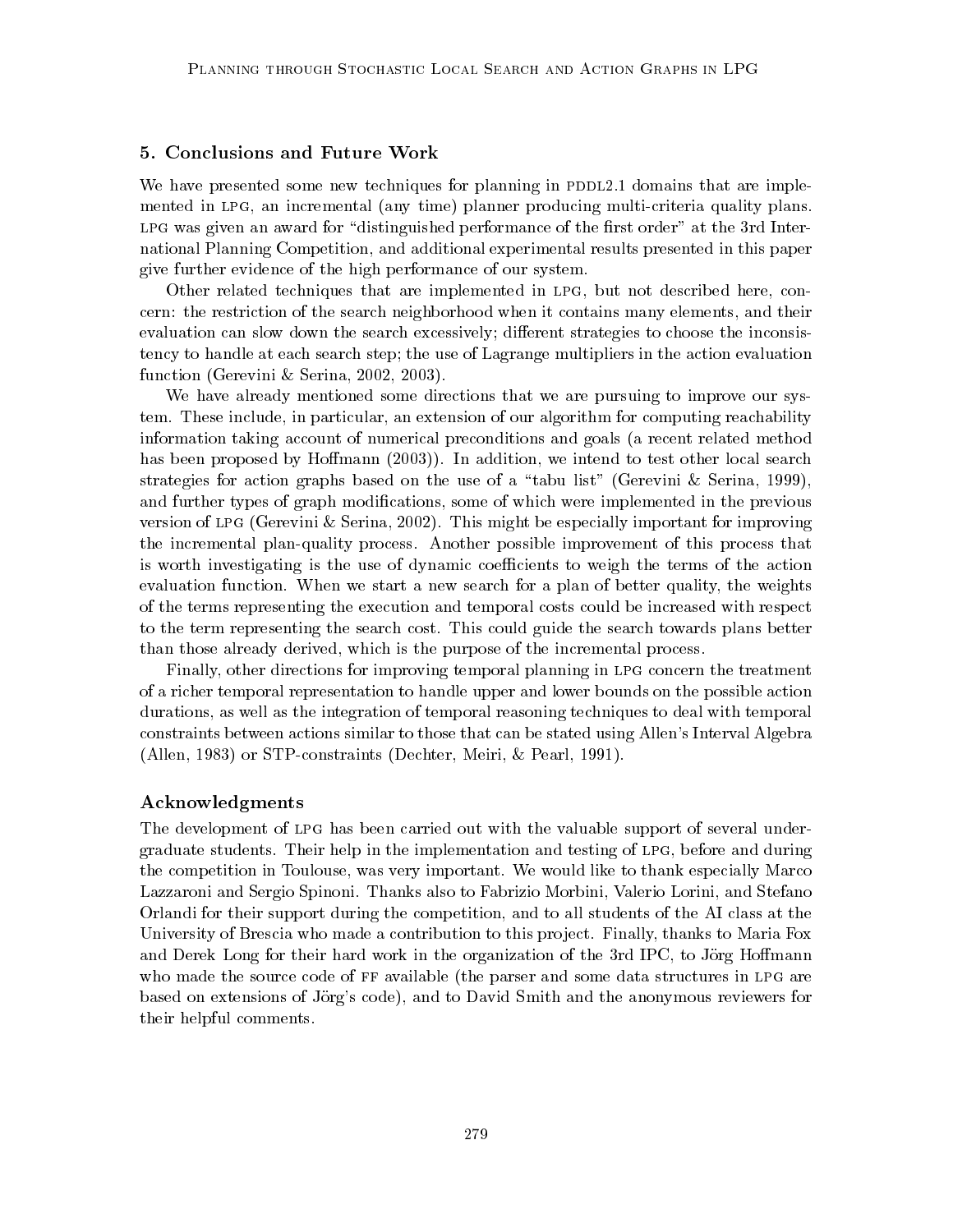# Appendix A: Mutex Relations in LPG and Related Work

LPG precomputes a set of mutex relations for the input planning problem using the two algorithms given in Figure 15, where  $Add(a)$  denotes the set of the positive effects of a,  $Del(a)$ the set of its negative effects, and  $Pre(a)$  the set of its preconditions. ComputeMutexFacts derives a set of mutex relations between facts, that are used by ComputeMutexActions to compute a set of relations between actions. The correctness of this second algorithm is obvious since it just applies the original definition of mutex relation (Blum & Furst, 1997).

ComputeMutexFacts iteratively constructs a set  $M$  of potential mutex relations and the set  $F$  of all possible facts for the planning problem under consideration. At each iteration we consider every possible action  $a$  (step 5) to possibly generate a set of new potential mutex relations (steps  $7-11$ ), and to possibly invalidate other potential mutex relations that have already been formulated (steps  $12-18$ ). The algorithm terminates when all possible facts have been considered  $(F^* = F)$ , and no new potential mutex relations can be generated  $(M^* = M)$ . When the algorithm terminates, M contains a set of persistent mutex relations between facts. A mutex relation  $m$  in  $M$  is *persistent* if there is no state that can be reached from the initial state of the problem, using the operators of the domain under consideration, in which the facts of  $m$  are both true. All mutex relations in the fixed-point level of a traditional planning graph are persistent.

Given an action a, two facts  $f_1$  and  $f_2$  form a potential mutex relation m if (1) one of them is a positive effect of a and the other is a negative effect (steps  $7-9$ ), or (2) one of them is a positive effect of  $a$  and the other is (potentially) mutually exclusive with a precondition of a (steps 7, 10 and 11). (1) is a natural way of hypothesizing mutex relations that is used also by Gerevini and Schubert (1998). (2) is based on the observation that, if  $f_1$  is an effect of a,  $p \in Pre(a)$ ,  $f_2 \notin Add(a)$ , and  $f_2$  is mutually exclusive with p, then in any state resulting from the application of a to a reachable state,  $f_2$  and  $f_1$  cannot be both true.

A potential mutex relation  $m \in M$  between  $f_1$  and  $f_2$  becomes invalid if (1) there exists an action containing the two facts of m among its positive effects (steps 13–14), or  $f_1$  ( $f_2$ ) is an add-effect of an action a,  $f_2(f_1)$  is not deleted by a, and  $f_2(f_1)$  is (potentially) mutually exclusive with no precondition of  $a$  (steps 15–18). The first case if obvious, while the second can be explained as follows. If  $f_1$  is a positive effect of a, and we cannot exclude that  $f_2$ is true in a state where  $a$  can be applied, then  $f_2$  could persist from this state to the state produced by a (similarly if  $f_2$  is a positive effect of a).

Note that LPG handles negative preconditions as proposed by Koehler *et al.* (1997), i.e., no explicit atomic negation is available in LPG's language. Instead we model atomic negation by introducing an additional predicate not- $p(x)$  if  $\neg p(x)$  is needed and by formulating add and delete effects correspondingly (this guarantees than  $not \text{-} p(x)$  and  $p(x)$  are mutex).

The next theorem states the correctness of our algorithms.

**Theorem** ComputeMutexFacts and ComputeMutexActions correctly compute a set of persistent mutex relations between facts and actions respectively.

**Proof.** Correctness of ComputeMutexActions is obvious, since it is a direct consequence of the definition of persistent mutex relation between actions. Correctness of ComputeMutexFacts follows from the two conditions under which a potential mutex relation is made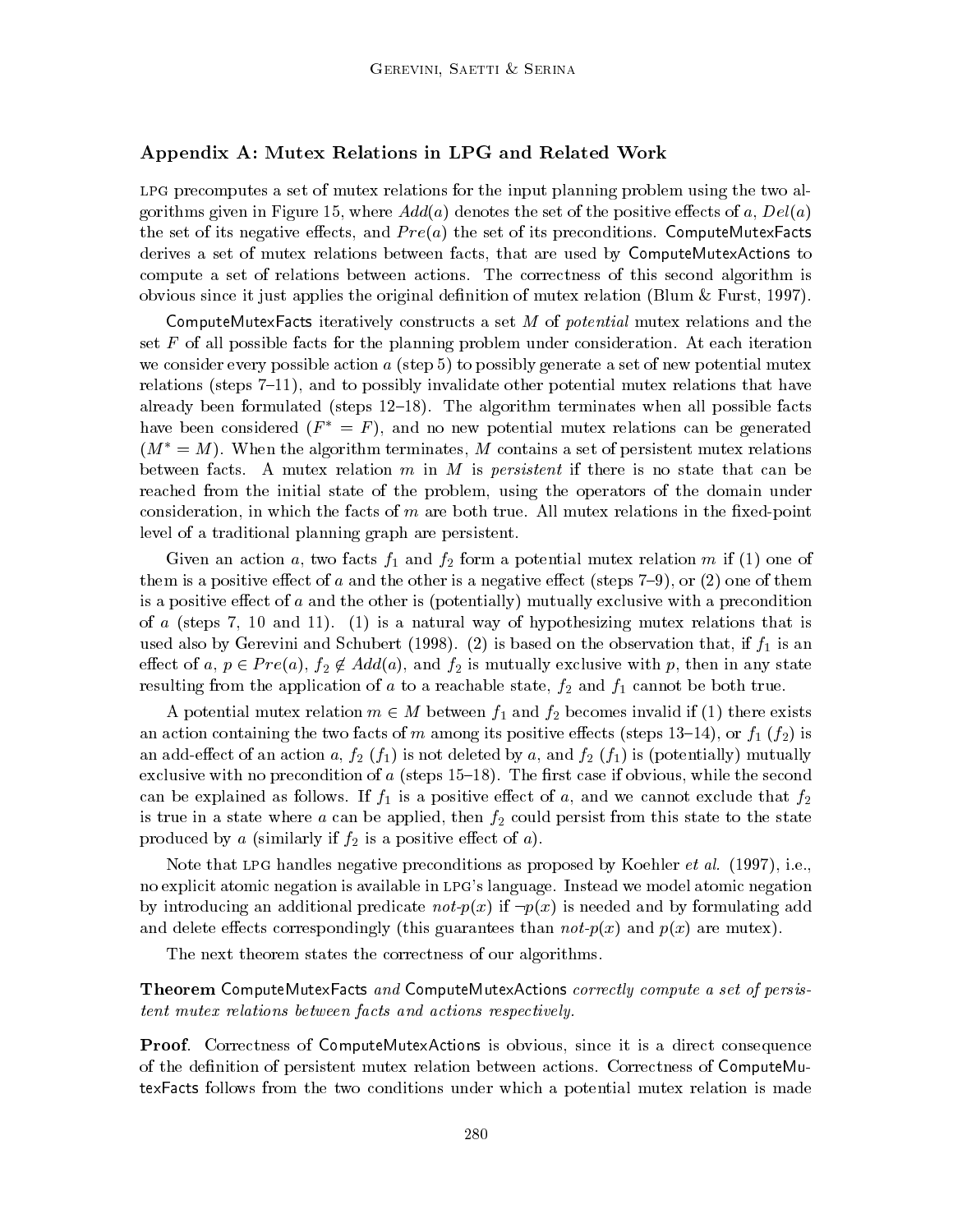ComputeMutexFacts $(I, \mathcal{O})$ 

*Input*: An initial state (*I*) and all ground operator instances (*O*); *Output*: A set of persistent mutex relations between facts  $(M)$ .

 $1 \quad F^* \leftarrow I: F \leftarrow \emptyset$ 2.  $M \leftarrow \emptyset$ ;  $M^* \leftarrow \emptyset$ ;  $A \leftarrow \emptyset$ ; 3. while  $F^* \neq F \vee M^* \neq M$ 4.  $F \leftarrow F^*; M \leftarrow M^*;$ **forall**  $a \in \mathcal{O}$  such that  $Pre(a) \subseteq F^*$  and  $\neg(\exists p, q \in Pre(a) \land (p, q) \in M^*)$ 5. 6.  $New(a) \leftarrow Add(a) - F^*;$ 7. forall  $f \in New(a)$ 8. forall  $h \in Del(a)$ 9.  $M^* \leftarrow M^* \cup \{(f, h), (h, f)\};$  $\frac{1}{2}$  Potential mutex relation  $\frac{1}{2}$ **forall**  $(p, q) \in M^*$  such that  $p \in Pre(a)$  and  $q \notin Del(a)$ 10.  $\frac{1}{2}$  Potential mutex relation  $\frac{1}{2}$ 11.  $M^* \leftarrow M^* \cup \{(f, q), (q, f)\};$ 12. if  $a \notin A$  then 13. **forall** p,  $q \in Add(a)$  such that  $(p, q) \in M^*$  $M^* \leftarrow M^* - \{(p, q), (q, p)\};$  /\* Invalid mutex relation \*/ 14. 15.  $L \leftarrow Add(a) - New(a);$  $16.$ **forall**  $(i, q) \in M^*$  such that  $i \in L$ 17. if  $q \notin Del(a) \land \neg (\exists p \in Pre(a) \land (p, q) \in M^*)$  then  $M^* \leftarrow M^* - \{(i, q), (q, i)\};$  /\* Invalid mutex relation \*/ 18.  $F^* \leftarrow F^* \cup New(a);$ 19. 20.  $A \leftarrow A \cup \{a\};$  $21.$  return  $M.$ 

 $ComputeMutexActions(M, O)$ 

*Input*: A set of mutex relations between facts  $(M)$  and all ground operator instances  $(0)$ : *Output*: A set of persistent mutex relations between actions  $(N)$ .

```
1. N \leftarrow \emptyset; \mathcal{O}^* \leftarrow \mathcal{O} extended with the no-op of every fact;
2. forall (p, q) \in M3.
        forall a \in \mathcal{O}^* such that p \in Pre(a)forall b \in \mathcal{O}^* such that q \in Pre(b)4.
                 N \leftarrow N \cup \{(a, b), (b, a)\}\; /* Competing needs */
5.
6.
   forall a \in \mathcal{O}^*7.
        forall p \in Pre(a)forall b \in \mathcal{O} such that p \in Del(b)8.
                 N \leftarrow N \cup \{(a, b), (b, a)\};\frac{1}{2} Interference */
9.
10.
        forall p \in Add(a)11.
             forall b \in \mathcal{O} such that p \in Del(b)N \leftarrow N \cup \{(a, b), (b, a)\};\frac{1}{\sqrt{2}} Inconsistent effects \frac{1}{\sqrt{2}}12.
13. return N.
```
Figure 15: LPG's algorithms for computing the mutex relations.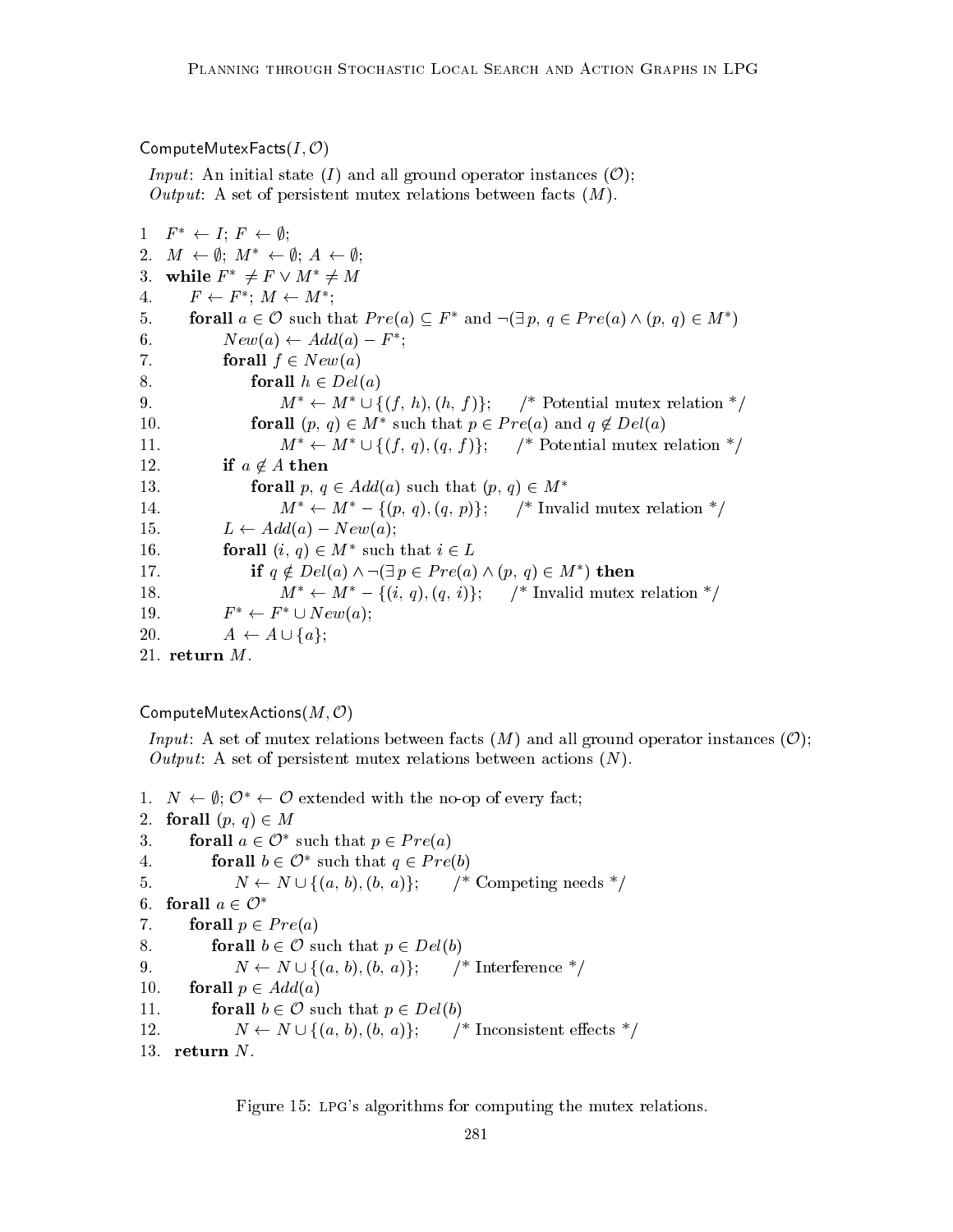invalid by the algorithm, and it can be proved by an inductive argument on the number  $k$ of actions applied to reach a state  $S$  from the initial state.

Induction base  $(k = 0)$ . It is easy to see that each element m in the output set M is a valid mutex relation for the initial state  $(S = I)$ , because the algorithm cannot formulate mutex relations involving two facts that are both true in the initial state.

Induction hypothesis  $(k = n)$ . Suppose that any element m in the output set M is a valid mutex relation in any state reached by the application of *n* actions  $(n \geq 1)$ .

Induction step  $(k = n + 1)$ . Assume that there exists an element m in the output set M that is not a valid mutex relation in a state S reachable by applying a sequence of  $n + 1$ actions (because the two facts  $f_1$  and  $f_2$  of m are both true in S), and let  $a_{n+1}$  be the last action in this sequence. By the inductive assumption this can happen only if (i)  $f_1$  and  $f_2$  are both positive effects of  $a_{n+1}$ , or (ii)  $f_1(f_2)$  is an add-effect of  $a_{n+1}$ ,  $f_2(f_1)$  is not deleted by  $a_{n+1}$ , and  $f_2(f_1)$  is true in the state S' where  $a_{n+1}$  is applied. Case (i) is ruled out by steps 13-14 of ComputeMutexActions. Regarding case (ii), since we are assuming that S' is a reachable (consistent) state where  $f_2(f_1)$  is true and  $a_{n+1}$  can be applied, there must exist no precondition p of  $a_{n+1}$  that is mutex with  $f_2(f_1)$ . Moreover, by the inductive assumption  $(p, f_2)$   $((p, f_1))$  cannot belong to the output M-set – if some iteration of the algorithm adds the potential mutex relation between p and  $f_2$  ( $f_1$ ) to M, then it must be the case that it is then removed from M. It follows that, if some iteration adds  $(f_1, f_2)$  to M, steps 16–18 will then remove it from M, contrary to our assumption that m belongs to the output  $M$ -set.

Termination of the two algorithms is guaranteed because there is always a finite maximum number of different facts, actions and potential mutex relations.  $\Box$ 

Smith and Weld proposed the notion of "eternal mutex" (emutex) as a mutex relation that persists for all time (Smith & Weld, 1999). According to their definition of emutex, our persistent mutex relations between facts and between actions subsume theirs. Concerning emutex relations between an action and a fact, Smith and Weld consider an action a with effect p emutex with a fact p, while we do not consider a and  $no-op(p)$  persistently mutex.

Bonet and Geffner (2001) proposed a method for deriving a set of mutex relations between facts that has some similarities with ours. Both methods are based on hypothesizing a set of pairs of mutex facts that are then possibly eliminated from the set according to certain conditions on the preconditions and effects of the actions. However, there are also some significant differences. While Bonet and Geffner compute an initial large set  $M_0$  of candidate mutex pairs, and then prune it, ComputeMutexFacts incrementally constructs and verifies the set  $M$  through a forward process. The conditions under which a pair of facts is in  $M_0$  are different from the conditions used by ComputeMutexFacts to create M (especially the condition in step 10). Moreover, our algorithm generates and tests the pairs of  $M$ considering only applicable actions (i.e., actions with all preconditions in  $F^*$  and with nonmutex preconditions), while Bonet and Geffner derive  $M_0$  using every operator instance. Finally, their paper does not contain algorithmic details about the identification of "bad" pairs" in  $M_0$ , and there is no formal proof of correctness.

For problems involving a very high number of actions, precomputing mutex relations could be computationally very expensive. In order to cope with these cases, the user of LPG can set an option of the planner (lowmemory) for computing the mutex relations between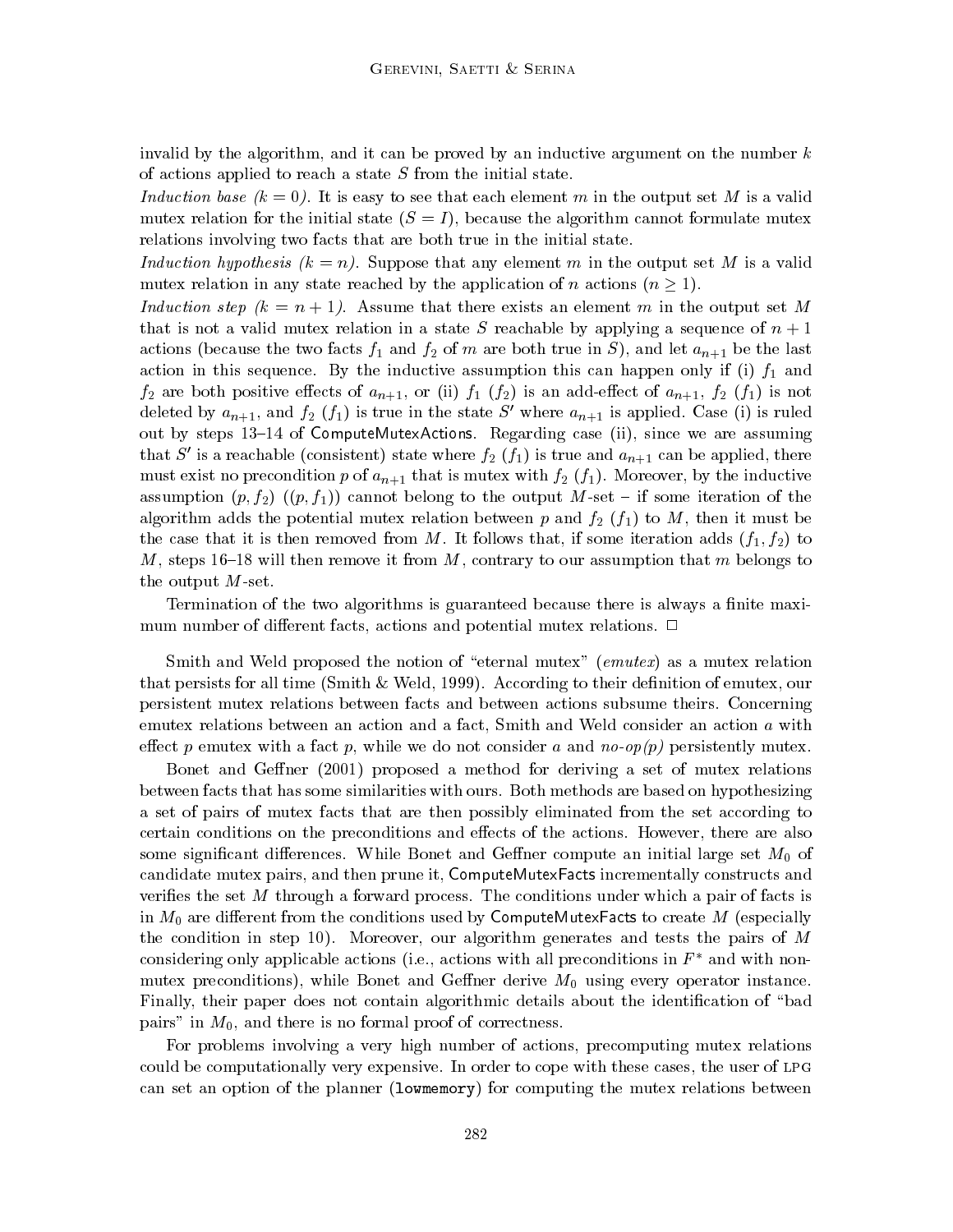actions at search time (while those between facts and between actions and no-ops are still precomputed). Preprocessing with lowmemory on becomes faster and requires much less memory, but each search step becomes slower. For this reason in the current version of LPG this option is recommended only when the precomputation of mutex relations between actions is prohibitive. This was never the case for the test problems of the 3rd IPC designed for the fully-automated planners, but for some of the problems designed for the handcoded planners, like those of the domain Satellite Hand-Coded, the use of this option is necessary. Currently we are studying an alternative method for computing (persistent) mutex relations during search based on the use of state invariants automatically derived by existing domain analysis tools, such as DISCOPLAN (Gerevini & Schubert, 1998) or TIM (Fox & Long, 1998a). A similar method has been proposed by Fox and Long  $(2000)$ .

Finally, for domains involving numerical preconditions and effects, the set of mutex relations between actions computed by the algorithms of Figure 15 is extended using the definition of mutex relations for numeric domains given by Fox and Long (2003).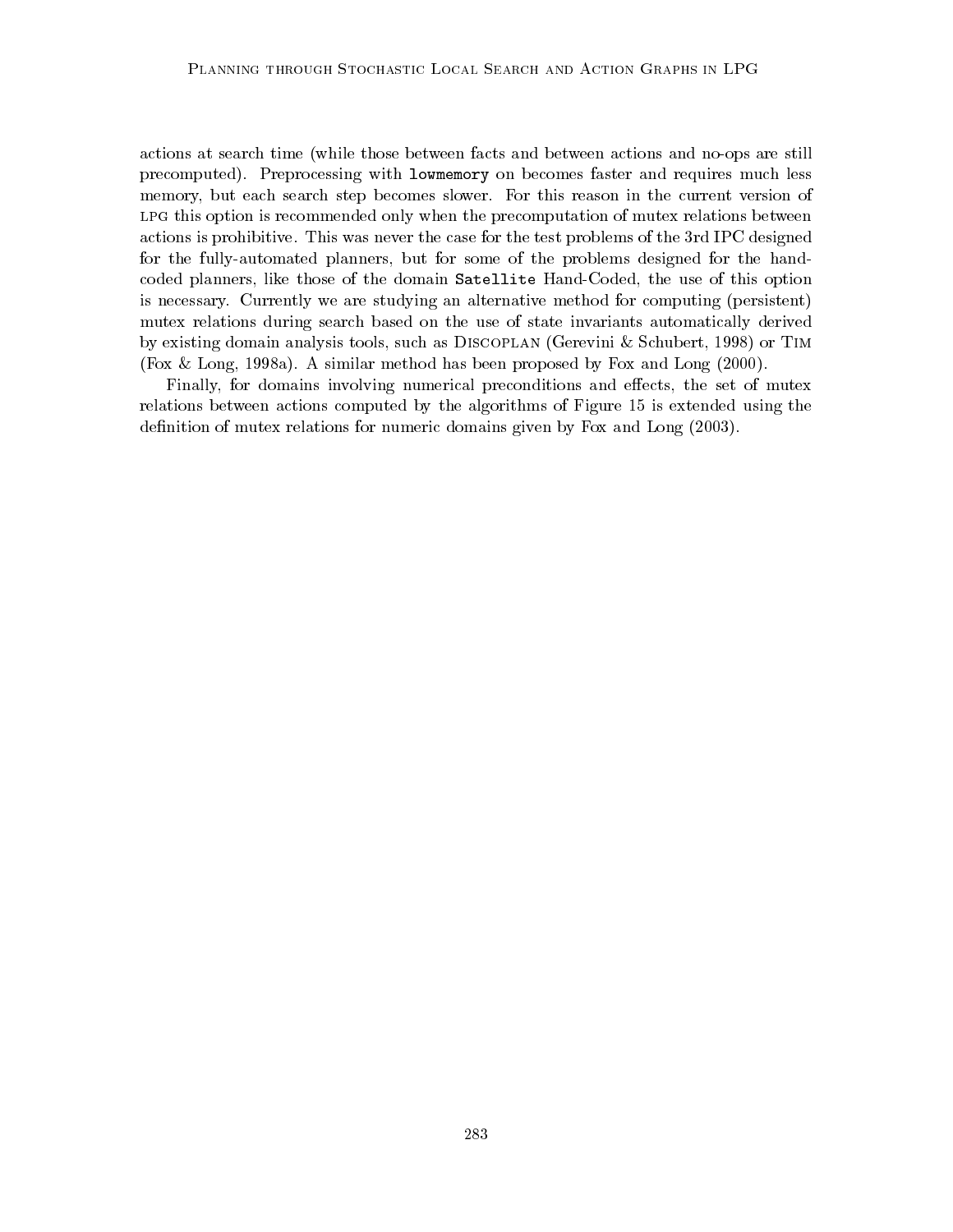

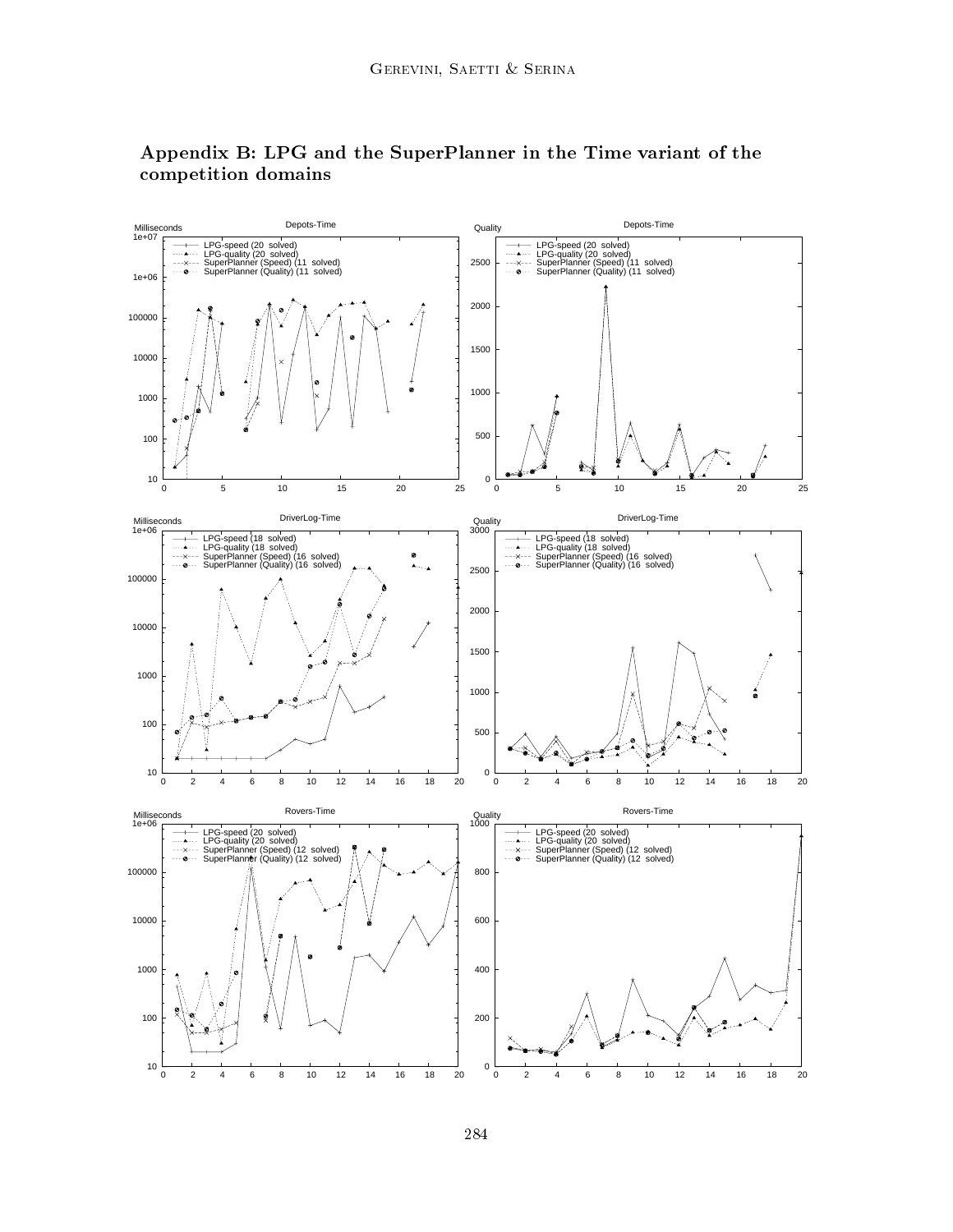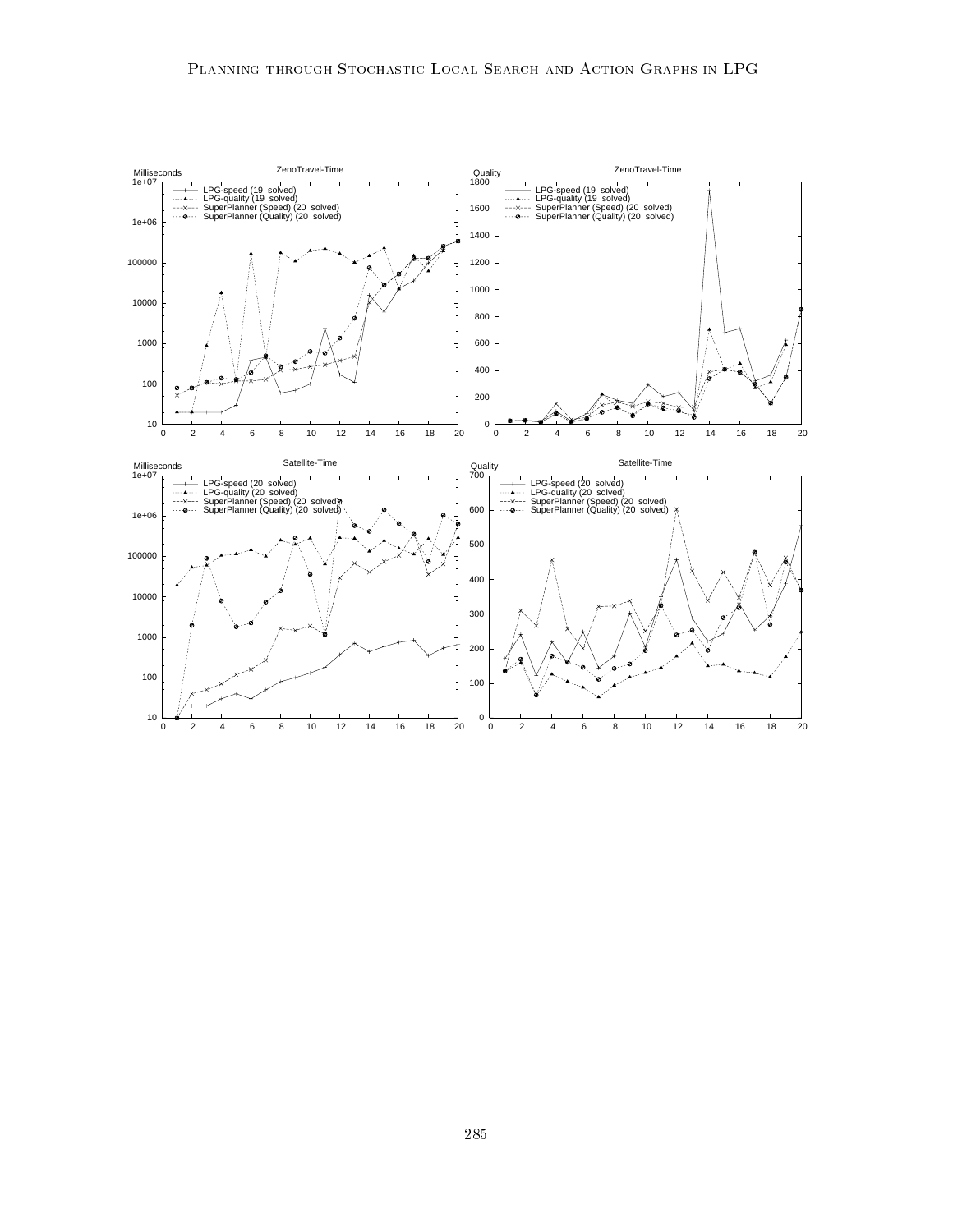# Appendix C: Comparison of LPG-speed and the SuperPlanner

&   - - - . )   -  - 

   &  - $\blacksquare$  . The contract of the contract of the contract of the contract of the contract of the contract of the contract of the contract of the contract of the contract of the contract of the contract of the contract of the LPG-speed is faster/slower than the SuperPlanner  $(4th/6th$  columns); number of problems . The contract of the contract of the contract of the contract of the contract of the contract of the contract of the contract of the contract of the contract of the contract of the contract of the contract of the contrac  -- 
   6)N 
- 9    - 
-  - +     9-  

- 6)N  -- 9

|               | Problems                                          | Problems     | LPG          | $LPG$ much   | LPG          | $LPG$ much |  |
|---------------|---------------------------------------------------|--------------|--------------|--------------|--------------|------------|--|
| Domain        | solved                                            | solved by    | better then  | better then  | worse than   | worse than |  |
|               | by                                                | the Super-   | the Super-   | the Super-   | the Super-   | the Super- |  |
|               | LPG                                               | Planner      | Planner      | Planner      | Planner      | Planner    |  |
| <b>Strips</b> |                                                   |              |              |              |              |            |  |
| Depots        | $6(27.3\%)$<br>$0(0\%)$<br>22 (100%)<br>22 (100%) |              | 16 (72.7%)   | 5(22.7%)     |              |            |  |
| DriverLog     | $20(100\%)$                                       | 15(75%)      | 7(35%)       | 5(25%)       | 12 (60%)     | $1(5\%)$   |  |
| Rovers        | 20 (100%)                                         | 20 (100%)    | $4(20\%)$    | $0(0\%)$     | 14 (70%)     | 3(15%)     |  |
| Satellite     | 20 (100%)                                         | 20 (100%)    | $6(30\%)$    | $1(5\%)$     | 14 (70%)     | $2(10\%)$  |  |
| ZenoTravel    | 19 (95%)                                          | 20 (100%)    | $0(0\%)$     | $0(0\%)$     | 20 (100%)    | 12 (60%)   |  |
| Total         | 99%                                               | 95.1%        | 22.5%        | $5.9\%$      | 74.5%        | 22.5%      |  |
| Simple-time   |                                                   |              |              |              |              |            |  |
| Depots        | $21(95.5\%)$                                      | 11 $(50\%)$  | $18(81.8\%)$ | 14 (63.6%)   | $3(13.6\%)$  | $0(0\%)$   |  |
| DriverLog     | $18(90\%)$                                        | $16(80\%)$   | 15 (75%)     | $6(30\%)$    | 3(15%)       | $2(10\%)$  |  |
| Rovers        | 20 (100%)                                         | 10 (50%)     | 17 (85%)     | 12 (60%)     | $1(5\%)$     | $1(5\%)$   |  |
| Satellite     | 20 (100%)                                         | 19 (95%)     | 18 (90%)     | $12(60\%)$   | $1(5\%)$     | $1(5\%)$   |  |
| ZenoTravel    | 19 (95%)                                          | 16 (80%)     | 18 (90%)     | 9(45%)       | $1(5\%)$     | $0(0\%)$   |  |
| Total         | 96%                                               | 70.6%        | 83.4%        | 51.9%        | 8.8%         | $3.9\%$    |  |
| Time          |                                                   |              |              |              |              |            |  |
| Depots        | $20(90.9\%)$                                      | 11 $(50\%)$  | $14(63.6\%)$ | $12(54.5\%)$ | $6(27.3\%)$  | $2(9.1\%)$ |  |
| DriverLog     | $18(90\%)$                                        | $16(80\%)$   | 17 (85%)     | $6(30\%)$    | $0(0\%)$     | $0(0\%)$   |  |
| Rovers        | 20 (100%)                                         | $12(60\%)$   | 18 (90%)     | 13 (65%)     | $2(10\%)$    | $1(5\%)$   |  |
| Satellite     | 20 (100%)                                         | 20 (100%)    | 19 (95%)     | 12 $(60\%)$  | 1(5%)        | $0(0\%)$   |  |
| ZenoTravel    | 19 (95%)                                          | 20 (100%)    | 15 (75%)     | $0(0\%)$     | 5(25%)       | $1(5\%)$   |  |
| Total         | 95.1%                                             | $77.5\%$     | 81.4%        | 42.1%        | 13.7%        | $3.9\%$    |  |
| Numeric       |                                                   |              |              |              |              |            |  |
| Depots        | $21(95.5\%)$                                      | $20(90.9\%)$ | $8(36.4\%)$  | $2(9.1\%)$   | $12(54.5\%)$ | $2(9.1\%)$ |  |
| DriverLog     | 18 (90%)                                          | 16 (80%)     | 7(35%)       | 3(15%)       | $10(50\%)$   | 3(15%)     |  |
| Rovers        | 17 (85%)                                          | 9(45%)       | $10(50\%)$   | $8(40\%)$    | 7(35%)       | 3(15%)     |  |
| Satellite     | $12(60\%)$                                        | 14 (70%)     | $2(10\%)$    | $2(10\%)$    | 14 (70%)     | 5(25%)     |  |
| ZenoTravel    | $20(100\%)$                                       | 20 (100%)    | $0(0\%)$     | $0(0\%)$     | 20 (100%)    | 5(25%)     |  |
| Total         | 83.6%                                             | 77.4%        | 26.4%        | 14.7%        | 61.8%        | 17.6%      |  |
| Complex       |                                                   |              |              |              |              |            |  |
| Satellite     | $20(100\%)$                                       | 17 (85%)     | 19 (95%)     | 14 (70%)     | $1(5\%)$     | 1(5%)      |  |
| Hard numeric  |                                                   |              |              |              |              |            |  |
| DriverLog     | 20 (100%)                                         | 16 (80%)     | 12 (60%)     | 5(25%)       | $8(40\%)$    | $2(10\%)$  |  |
| Total         | 94.6%                                             | 80.3%        | 55.8%        | 30.3%        | 38.1%        | 11.6%      |  |
|               |                                                   |              |              |              |              |            |  |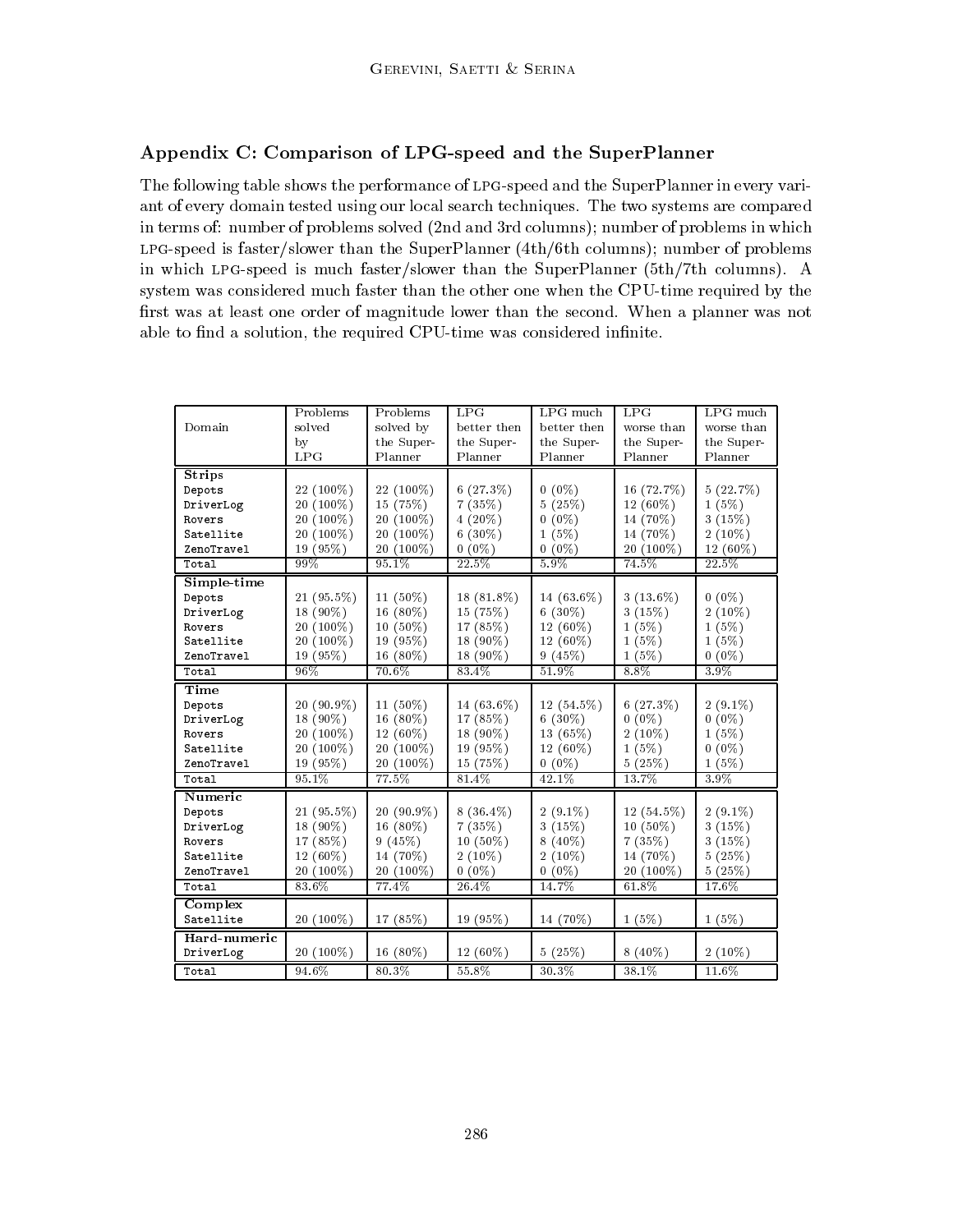# Appendix D: Comparison of LPG-quality and the SuperPlanner

The following table shows the performance of LPG-quality and the SuperPlanner in every variant of every domain tested using our local search techniques. The two systems are compared in terms of: number of problems solved (2nd and 3rd columns); number of problems in which the quality of the solution computed by LPG is better/worse than the solution computed by the SuperPlanner  $(4th/6th$  columns); number of problems in which the solution of LPG-quality is much better/worse than the solution of the SuperPlanner  $(5th/7th$  columns). A solution  $\pi$  derived by a system is considered much better than the solution  $\pi'$  for the same problem derived by the other system if the quality of  $\pi$  is at least twice as good as the quality of  $\pi'$ , or if  $\pi$  exists and  $\pi'$  does not exist (because the system could not solve the corresponding problem). The quality of a plan is measured using the plan metric indicated in the problem specification, except for the Strips problems, where plan quality is defined as the number of actions. In all problems considered, the lower the value of the metric expression, the better the plan is.

|               | Problems     | Problems    | LPG          | $LPG$ much  | $L\overline{PG}$ | $LPG$ much |
|---------------|--------------|-------------|--------------|-------------|------------------|------------|
| Domain        | solved       | solved by   | better than  | better than | worse than       | worse than |
|               | by           | the Super-  | the Super-   | the Super-  | the Super-       | the Super- |
|               | LPG          | Planner     | Planner      | Planner     | Planner          | Planner    |
| <b>STRIPS</b> |              |             |              |             |                  |            |
| Depots        | 22 (100%)    | 22 (100%)   | $12(54.5\%)$ | $0(0\%)$    | $4(18.2\%)$      | $0(0\%)$   |
| DriverLog     | 20 (100%)    | $15(75\%)$  | 14 (70%)     | 5(25%)      | $0(0\%)$         | $0(0\%)$   |
| Rovers        | 20 (100%)    | 20 (100%)   | 9(45%)       | $0(0\%)$    | 1(5%)            | $0(0\%)$   |
| Satellite     | 20 (100%)    | 20 (100%)   | 13 (65%)     | $0(0\%)$    | $0(0\%)$         | $0(0\%)$   |
| ZenoTravel    | 19 (95%)     | 20 (100%)   | 3(15%)       | $0(0\%)$    | 9(45%)           | $1(5\%)$   |
| Total         | 99%          | 95.1%       | 50%          | 4.9%        | 13.7%            | $0.9\%$    |
| Simple-time   |              |             |              |             |                  |            |
| Depots        | 21 (95.5%)   | 11 $(50\%)$ | 19 (86.4%)   | 11 (50%)    | $1(4.5\%)$       | $0(0\%)$   |
| DriverLog     | 18 (90%)     | 16 $(80\%)$ | 17 (85%)     | 3(15%)      | $1(5\%)$         | $0(0\%)$   |
| Rovers        | 20 (100%)    | $10(50\%)$  | 20 (100%)    | $10(50\%)$  | $0(0\%)$         | $0(0\%)$   |
| Satellite     | 20 (100%)    | 19 (95%)    | 20 (100%)    | 7(35%)      | $0(0\%)$         | $0(0\%)$   |
| ZenoTravel    | 19 (95%)     | 16 $(80\%)$ | 17 (85%)     | 3(15%)      | $2(10\%)$        | $0(0\%)$   |
| Total         | 96%          | $70.6\%$    | 91.2%        | 33.3%       | $3.9\%$          | $0\%$      |
| Time          |              |             |              |             |                  |            |
| Depots        | $20(90.9\%)$ | 11 $(50\%)$ | 17 (77.3%)   | $9(40.9\%)$ | $2(9.1\%)$       | $0(0\%)$   |
| DriverLog     | 18 (90%)     | 16 $(80\%)$ | 17 (85%)     | $4(20\%)$   | $1(5\%)$         | $0(0\%)$   |
| Rovers        | 20 (100%)    | 12 (60%)    | 18 (90%)     | $8(40\%)$   | $2(10\%)$        | $0(0\%)$   |
| Satellite     | 20 (100%)    | 20 (100%)   | 20 (100%)    | 5(25%)      | $0(0\%)$         | $0(0\%)$   |
| ZenoTravel    | 19 (95%)     | 20 (100%)   | 11 (55%)     | $0(0\%)$    | 9(45%)           | 3(15%)     |
| Total         | 95.1%        | 77.4%       | 81.4%        | 25.5%       | 13.7%            | 2.9%       |
| Numeric       |              |             |              |             |                  |            |
| Depots        | 21 (95.5%)   | 20 (90.9%)  | $10(45.5\%)$ | $1(4.5\%)$  | $8(36.4\%)$      | $1(4.5\%)$ |
| DriverLog     | 18 (90%)     | 16 (80%)    | 15 (75%)     | $2(10\%)$   | $0(0\%)$         | $0(0\%)$   |
| Rovers        | 17 (85%)     | 9(45%)      | $8(40\%)$    | $8(40\%)$   | $0(0\%)$         | $0(0\%)$   |
| Satellite     | $12(60\%)$   | 14 (70%)    | 12 (60%)     | 7(35%)      | $4(20\%)$        | $4(20\%)$  |
| ZenoTravel    | 20 (100%)    | 20 (100%)   | 9(45%)       | $1(5\%)$    | $6(30\%)$        | 3(15%)     |
| Total         | 86.3%        | 77.4%       | 52.9%        | 18.6%       | 17.6%            | $7.8\%$    |
| Complex       |              |             |              |             |                  |            |
| Satellite     | 20 (100%)    | 17 (85%)    | 19 (95%)     | 9(45%)      | $1(5\%)$         | $0(0\%)$   |
| Hard numeric  |              |             |              |             |                  |            |
| DriverLog     | 20 (100%)    | 16 $(80\%)$ | 18 (90%)     | 5(25%)      | $1(5\%)$         | $0(0\%)$   |
| Total         | 94.6%        | 80.3%       | 71%          | 21.9%       | 11.6%            | 2.7%       |
|               |              |             |              |             |                  |            |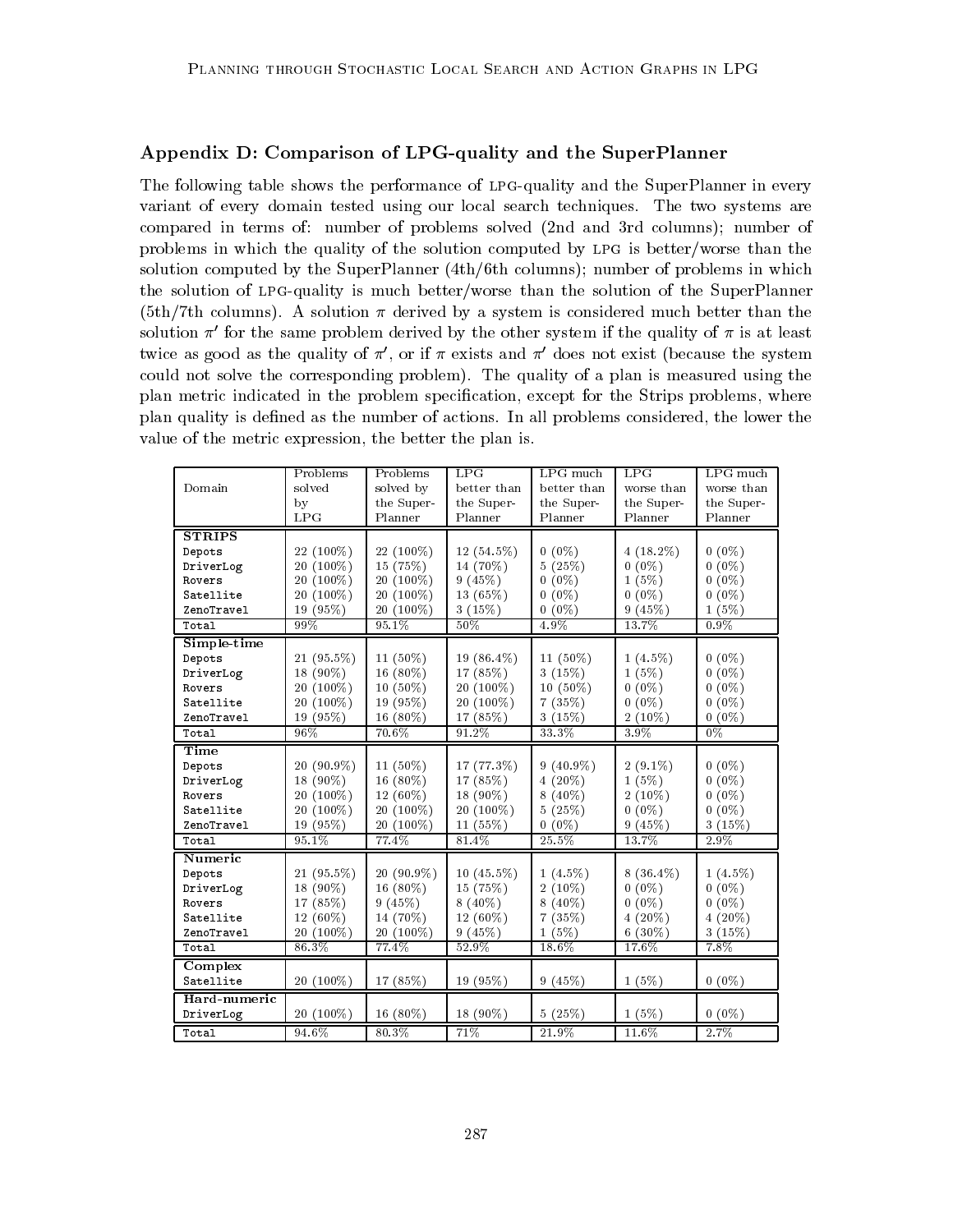# References

- Allen, J. (1983). Maintaining knowledge about temporal intervals. Communication of the  $ACM, 26(1), 832-843.$
- Allen, J. (1991). Temporal reasoning and planning. In Reasoning about Plans, pp. 1–68. Morgan Kaufmann, San Mateo, CA.
- Blum, A., & Furst, M. (1997). Fast planning through planning graph analysis. Artificial *Intelligence*,  $90, 281 - 300$ .
- Bonet, B., & Geffner, H. (2001). Planning as heuristic search. Artificial Intelligence, 129(1- $2), 5-33.$
- Dechter, R., Meiri, I., & Pearl, J. (1991). Temporal constraint networks. Artificial Intelliqence,  $49, 61-95$ .
- Dimopoulos, Y., & Gerevini, A. (2002). Temporal planning through mixed integer programming: a preliminary report. In Proceedings of the Eighth International Conference on Principles and Practice of Constraint Programming (CP-02).
- Do, M., & Kambhampati, S. (2001). Sapa: A domain-independent heuristic metric temporal planner. In Proceedings of the Sixth European Conference on Planning (ECP-01), Toledo, Spain. Springer Verlag.
- Do, M., & Kambhampati, S. (2002). Planning graph-based heuristics for cost-sensitive temporal planning. In Sixth International Conference on Artificial Intelligence Planning and Scheduling (AIPS-02), Workshop on Planning for Temporal Planning.
- Edelkamp, S. (2002). Mixed propositional and numerical planning in the model checking integrated planning system. In The International Conference on Artificial Intelligence Planning and Scheduling (AIPS-02), Workshop on Planning for Temporal Domains.
- Fox, M., & Long, D. (1998a). The automatic inference of state invariants in TIM. Journal of Artificial Intelligence Research (JAIR), 9, 367-421.
- Fox, M., & Long, D. (1998b). Efficient implementation of the Plan Graph in STAN. Journal of Artificial Intelligence Research (JAIR), 10, 87-115.
- Fox, M., & Long, D. (2000). Utilizing automatically inferred invarinats in graph construction and search. In Proceedings of the 5th International Conference on Artificial Intelligence Planning and Scheduling (AIPS-00), pp. 102-111. AAAI Press.
- Fox, M., & Long, D. (2003). PDDL2.1: an extension to PDDL for expressing temporal planning domains. Journal of Artificial Intelligence Research (JAIR), this issue.
- Gerevini, A., Saetti, A., & Serina, I. (2003). On managing temporal information for handling durative actions in LPG. In Proceedings of the Eight Congress of the Italian *Association for Artificial Intelligence.* Springer (LNCS/LNAI). Forthcoming.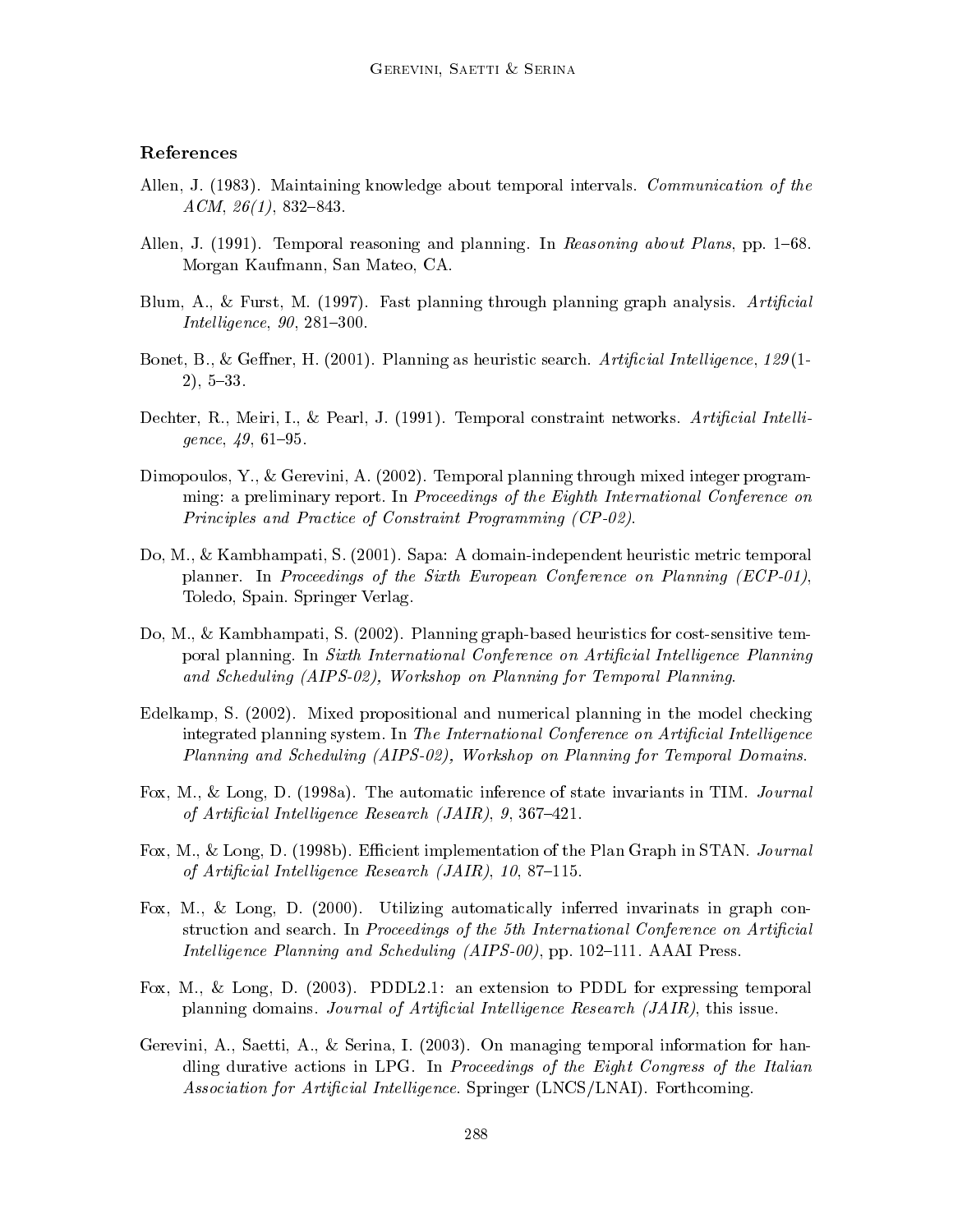- Gerevini, A., & Schubert, L. (1996). Accelerating Partial-Order Planners: Some Techniques for Effective Search Control and Pruning. Journal of Artificial Intelligence Research  $(JAIR), 5, 95-137.$
- Gerevini, A., & Schubert, L. (1998). Inferring state constraints for domain-independent planning. In Proceedings of the 15th National Conference of the American Association for Artificial Intelligence (AAAI-98), pp. 905–912. AAAI Press/The MIT press.
- Gerevini, A., & Serina, I. (1999). Fast planning through greedy action graphs. In *Proceedings* of the 16th National Conference of the American Association for Artificial Intelligence  $(AAAI-99)$ , pp. 503-510. AAAI Press/MIT Press.
- Gerevini, A., & Serina, I. (2000). Fast plan adaptation through planning graphs: Local and systematic search techniques. In Proceedings of the 5th International Conference on Artificial Intelligence Planning and Scheduling (AIPS-00), pp. 112-121. AAAI Press/MIT Press.
- Gerevini, A., & Serina, I. (2002). LPG: A planner based on local search for planning graphs with action costs. In Proceedings of the 6th International Conference on Artificial In*telligence Planning and Scheduling (AIPS-02)*, pp. 281–290. AAAI Press/MIT Press.
- Gerevini, A., & Serina, I. (2003). Planning as propositional CSP: from Walksat to local search for action graphs. *CONSTRAINTS*,  $8(4)$ .
- Gerevini, A., Serina, I., Saetti, A., & Spinoni, S. (2003). Local search techniques for temporal planning in LPG. In Proceedings of the 13th International Conference on Automated Planning & Scheduling (ICAPS-03), pp. 62-71. AAAI Press/MIT Press.
- Haslum, P., & Geffner, H. (2000). Admissible heuristics for optimal planning. In *Proceedings* of the 5th International Conference on Artificial Intelligence Planning and Scheduling  $(AIPS-00)$ , pp. 140 – 149. AAAI Press/MIT Press.
- Haslum, P., & Geffner, H. (2001). Heuristic planning with time and resources. In *Proceedings* of the Sixth European Conference on Planning (ECP-01), Toledo, Spain. Springer Verlag.
- Hoffman, J. (2003). The Metric-FF planning system: translating "ignoring delete lists" to numeric state variables. Journal of Artificial Intelligence Research (JAIR), this issue.
- Hoffmann, J. (2001). FF: The fast-forward planning system. AI Magazine, 22(3), 57–62.
- Hoffmann, J., & Nebel, B. (2001). The FF planning system: Fast plan generation through heuristic search. Journal of Artificial Intelligence Research (JAIR),  $14$ , 253-302.
- Kautz, H., & Selman, B. (1999). Unifying SAT-based and graph-based planning. In Proceedings of the 16th International Joint Conference on Artificial Intelligence (IJCAI-99), pp. 318-325.